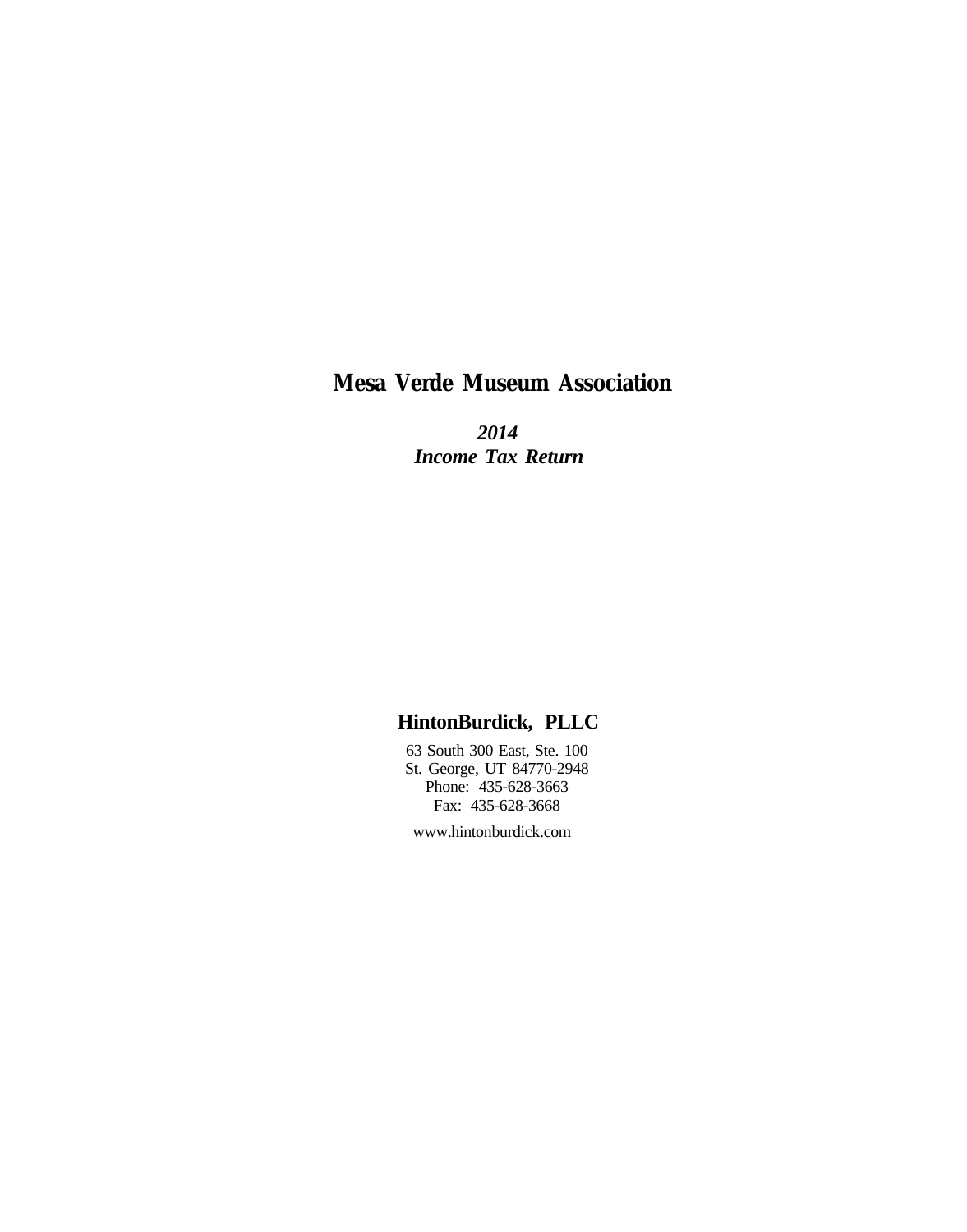# **HintonBurdick** *CPAs & Advisors*

June 16, 2015

Mesa Verde Museum Association PO Box 38 Mesa Verde National, CO 81330

Dear Client:

We have prepared the following returns from information provided by you.

Return of Organization Exempt From Income Tax (Form 990)

We suggest that you examine these returns carefully to fully acquaint yourself with all items contained therein to ensure that there are no omissions or misstatements. Attached are instructions for signing and filing each return. Please follow those instructions carefully.

Enclosed is any material you furnished for use in preparing the returns. If the returns are examined, requests may be made for supporting documentation. Therefore, we recommend that you retain all pertinent records for at least seven years.

In order that we may properly advise you of tax considerations, please keep us informed of any significant changes in your financial affairs or of any correspondence received from taxing authorities.

If you have any questions, or if we can be of assistance in any way, please call.

Sincerely,

Morris J. Peacock, CPA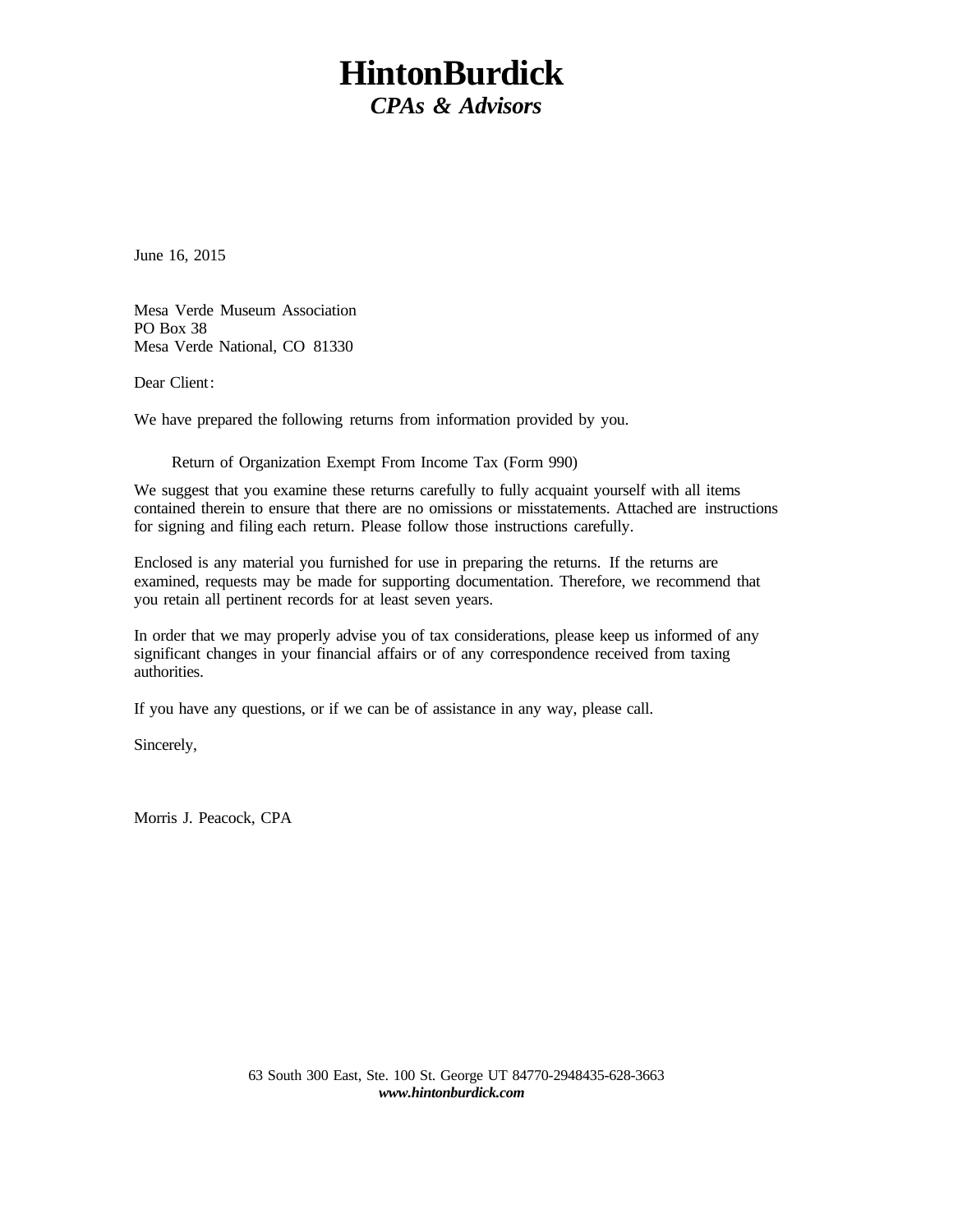## **Filing Instructions**

## **Mesa Verde Museum Association**

## **Exempt Organization / Private Foundation Tax Return(s)**

## **Taxable Year Ended December 31, 2014**

## **Federal Filing Instructions**

None is required. Your Form 990 for the year ended 12/31/14 shows no balance due.

You are using a Personal Identification Number (PIN) for signing your return electronically. Sign the IRS e-file Authorization and mail it as soon as possible to:

> HintonBurdick, PLLC 63 South 300 East, Ste. 100 St. George, UT 84770-2948

Initial and date the copies of the IRS e-file Signature Authorization and the Form 990. Retain them for your records. If previously signed and returned no further action is required for Form 8879-EO.

Your return is being filed electronically with the IRS and is not required to be mailed. Mailing a paper copy of your return to the IRS will delay the processing of your return.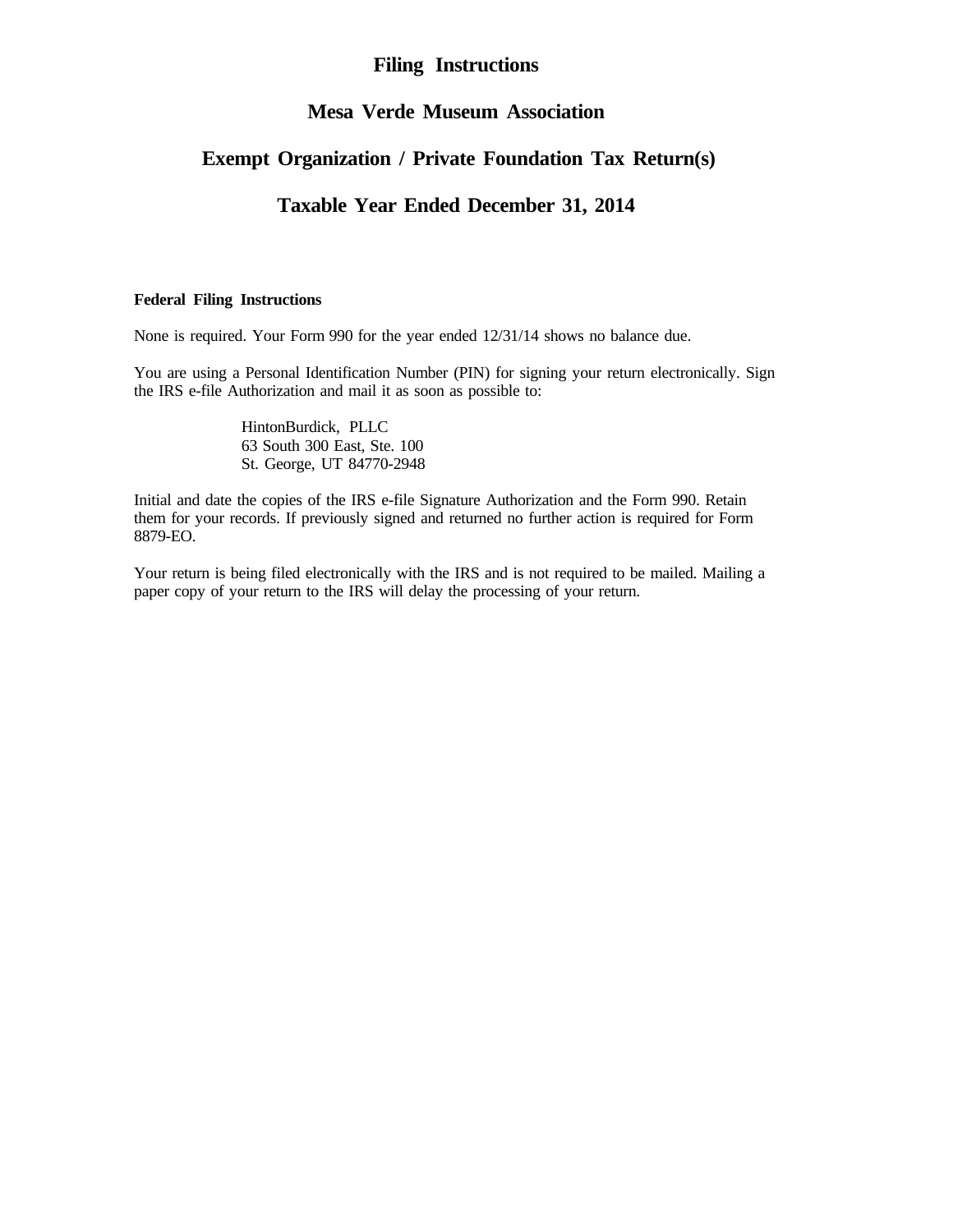| Form | Ч                                                      |
|------|--------------------------------------------------------|
|      | Department of the Treasury<br>Internal Revenue Service |

# **990 2014 Depending Solution Staturn of Organization Exempt From Income Tax 2014**

**u** Do not enter social security numbers on this form as it may be made public.

**u** Information about Form 990 and its instructions is at www.irs.gov/form990.

OMB No. 1545-0047 **Open to Public<br>Inspection** 

|                                |                                 | For the 2014 calendar year, or tax year beginning                                                                                                                               | and ending                              |                                              |                          |                                            |
|--------------------------------|---------------------------------|---------------------------------------------------------------------------------------------------------------------------------------------------------------------------------|-----------------------------------------|----------------------------------------------|--------------------------|--------------------------------------------|
|                                | <b>B</b> Check if applicable:   | C Name of organization                                                                                                                                                          |                                         |                                              |                          | D Employer identification number           |
|                                | Address change                  |                                                                                                                                                                                 | MESA VERDE MUSEUM ASSOCIATION           |                                              |                          |                                            |
|                                | Name change                     | Doing business as                                                                                                                                                               |                                         |                                              |                          | 84-0469675                                 |
|                                |                                 | Number and street (or P.O. box if mail is not delivered to street address)<br>PO BOX 38                                                                                         |                                         | Room/suite                                   | E Telephone number       | $970 - 529 - 4445$                         |
|                                | Initial return<br>Final return/ | City or town, state or province, country, and ZIP or foreign postal code                                                                                                        |                                         |                                              |                          |                                            |
|                                | terminated                      | MESA VERDE NATIONAL                                                                                                                                                             | CO 81330                                |                                              |                          |                                            |
|                                | Amended return                  | F Name and address of principal officer:                                                                                                                                        |                                         |                                              | G Gross receipts\$       | 1,360,202                                  |
|                                | Application pending             |                                                                                                                                                                                 |                                         | H(a) Is this a group return for subordinates |                          | ΙX<br>Yes<br>No                            |
|                                |                                 |                                                                                                                                                                                 |                                         | H(b) Are all subordinates included?          |                          | Yes<br>No                                  |
|                                |                                 | SAME AS "C" ABOVE                                                                                                                                                               |                                         |                                              |                          | If "No," attach a list. (see instructions) |
|                                |                                 | MESA VERDE NAT. PARK CO 81330-0038                                                                                                                                              |                                         |                                              |                          |                                            |
|                                | Tax-exempt status:              | ΙX<br>501(c)(3)<br>501(c)<br>) $t$ (insert no.)                                                                                                                                 | 4947(a)(1) or<br>527                    |                                              |                          |                                            |
|                                | Website: U                      | HTTP://WWW.MESAVERDE.ORG/                                                                                                                                                       |                                         | H(c) Group exemption number <b>U</b>         |                          |                                            |
| ĸ                              | Form of organization:           | $\mathbf{X}$ Corporation<br>Trust<br>Association<br>Other $\mathbf u$                                                                                                           |                                         | <b>L</b> Year of formation: $1960$           |                          | M State of legal domicile: CO              |
|                                | Part I                          | <b>Summary</b>                                                                                                                                                                  |                                         |                                              |                          |                                            |
|                                |                                 |                                                                                                                                                                                 |                                         |                                              |                          |                                            |
|                                |                                 | AID TO THE NATIONAL PARK SERVICE.                                                                                                                                               |                                         |                                              |                          |                                            |
|                                |                                 |                                                                                                                                                                                 |                                         |                                              |                          |                                            |
| Governance                     |                                 |                                                                                                                                                                                 |                                         |                                              |                          |                                            |
|                                |                                 | 2 Check this box $\mathbf{u}$ if the organization discontinued its operations or disposed of more than 25% of its net assets.                                                   |                                         |                                              |                          |                                            |
| න්                             | 3.                              | Number of voting members of the governing body (Part VI, line 1a)                                                                                                               |                                         |                                              | 3                        | 11                                         |
|                                | 4                               | Number of independent voting members of the governing body (Part VI, line 1b) [10] (10] [10] [10] Number of independent voting members of the governing body (Part VI, line 1b) |                                         |                                              | $\overline{\mathbf{4}}$  | 11                                         |
| <b>Activities</b>              | 5.                              | Total number of individuals employed in calendar year 2014 (Part V, line 2a)                                                                                                    |                                         |                                              | 5                        | 27                                         |
|                                |                                 | 6 Total number of volunteers (estimate if necessary)                                                                                                                            |                                         |                                              | 6                        | $\mathbf{1}$                               |
|                                |                                 | 7a Total unrelated business revenue from Part VIII, column (C), line 12                                                                                                         |                                         |                                              | 7a                       | 0                                          |
|                                |                                 |                                                                                                                                                                                 |                                         |                                              | 7b                       | 0                                          |
|                                |                                 |                                                                                                                                                                                 |                                         | <b>Prior Year</b>                            |                          | Current Year                               |
|                                |                                 | 8 Contributions and grants (Part VIII, line 1h)                                                                                                                                 | $\blacksquare$ . $N$ . $\blacksquare$ . |                                              | 30,884                   | 91,569                                     |
| Revenue                        | 9                               | Program service revenue (Part VIII, line 2g)                                                                                                                                    |                                         |                                              | 106,427                  | 66,666                                     |
|                                |                                 | 10 Investment income (Part VIII, column (A), lines 3, 4, and 7d)                                                                                                                |                                         |                                              | 77                       | 81                                         |
|                                |                                 | 11 Other revenue (Part VIII, column (A), lines 5, 6d, 8c, 9c, 10c, and 11e)                                                                                                     |                                         |                                              | 517,579                  | 610,575                                    |
|                                |                                 | 12 Total revenue – add lines 8 through 11 (must equal Part VIII, column (A), line 12)                                                                                           |                                         |                                              | 654,967                  | <u>768,891</u>                             |
|                                |                                 | 13 Grants and similar amounts paid (Part IX, column (A), lines 1-3)                                                                                                             |                                         |                                              | 112,519                  | 150,376                                    |
|                                |                                 | 14 Benefits paid to or for members (Part IX, column (A), line 4)                                                                                                                |                                         |                                              |                          |                                            |
|                                |                                 | 15 Salaries, other compensation, employee benefits (Part IX, column (A), lines 5-10)                                                                                            |                                         |                                              | 383,337                  | 413,132                                    |
| Expenses                       |                                 |                                                                                                                                                                                 |                                         |                                              |                          |                                            |
|                                |                                 | <b>b</b> Total fundraising expenses (Part IX, column (D), line 25) <b>u</b>                                                                                                     | 1.1.1.1.1                               |                                              |                          |                                            |
|                                |                                 | 17 Other expenses (Part IX, column (A), lines 11a-11d, 11f-24e)                                                                                                                 |                                         |                                              | 198,192                  | 176,720                                    |
|                                |                                 | 18 Total expenses. Add lines 13-17 (must equal Part IX, column (A), line 25)                                                                                                    |                                         |                                              | 694,048                  | 740,228                                    |
|                                |                                 | 19 Revenue less expenses. Subtract line 18 from line 12                                                                                                                         |                                         | Beginning of Current Year                    | $-39,081$                | 28,663<br>End of Year                      |
| Net Assets or<br>Fund Balances |                                 | 20 Total assets (Part X, line 16)                                                                                                                                               |                                         |                                              | 259,114                  | 275,919                                    |
|                                |                                 | 21 Total liabilities (Part X, line 26)                                                                                                                                          |                                         |                                              | 37,816                   | 25,958                                     |
|                                |                                 |                                                                                                                                                                                 |                                         | 221                                          | ,298                     | 249,961                                    |
|                                | Part II                         | <b>Signature Block</b>                                                                                                                                                          |                                         |                                              |                          |                                            |
|                                |                                 | Under penalties of perjury, I declare that I have examined this return, including accompanying schedules and statements, and to the best of my knowledge and belief, it is      |                                         |                                              |                          |                                            |
|                                |                                 | true, correct, and complete. Declaration of preparer (other than officer) is based on all information of which preparer has any knowledge.                                      |                                         |                                              |                          |                                            |
|                                |                                 |                                                                                                                                                                                 |                                         |                                              |                          |                                            |
| <b>Sign</b>                    |                                 | Signature of officer                                                                                                                                                            |                                         |                                              | Date                     |                                            |
| <b>Here</b>                    |                                 | LAUREL<br>REMATORE                                                                                                                                                              | EXEC.                                   | DIRECTOR                                     |                          |                                            |
|                                |                                 | Type or print name and title                                                                                                                                                    |                                         |                                              |                          |                                            |
|                                |                                 | Print/Type preparer's name                                                                                                                                                      | Preparer's signature                    | Date                                         | Check                    | PTIN<br>if                                 |
| Paid                           |                                 |                                                                                                                                                                                 |                                         |                                              |                          |                                            |
|                                | Preparer                        | MORRIS J. PEACOCK, CPA                                                                                                                                                          |                                         |                                              | $06/16/15$ self-employed | P00038696<br>87-0492866                    |
|                                | <b>Use Only</b>                 | HINTONBURDICK,<br><b>PLLC</b><br>Firm's name                                                                                                                                    |                                         |                                              | Firm's $EIN$ }           |                                            |
|                                |                                 | SOUTH 300 EAST,<br>63<br>ST.                                                                                                                                                    | STE.<br>100<br>84770-2948               |                                              |                          | $435 - 628 - 3663$                         |
|                                |                                 | GEORGE, UT<br>Firm's address                                                                                                                                                    |                                         |                                              | Phone no.                |                                            |
|                                |                                 |                                                                                                                                                                                 |                                         |                                              |                          | $ \mathrm{X} $ Yes<br>No                   |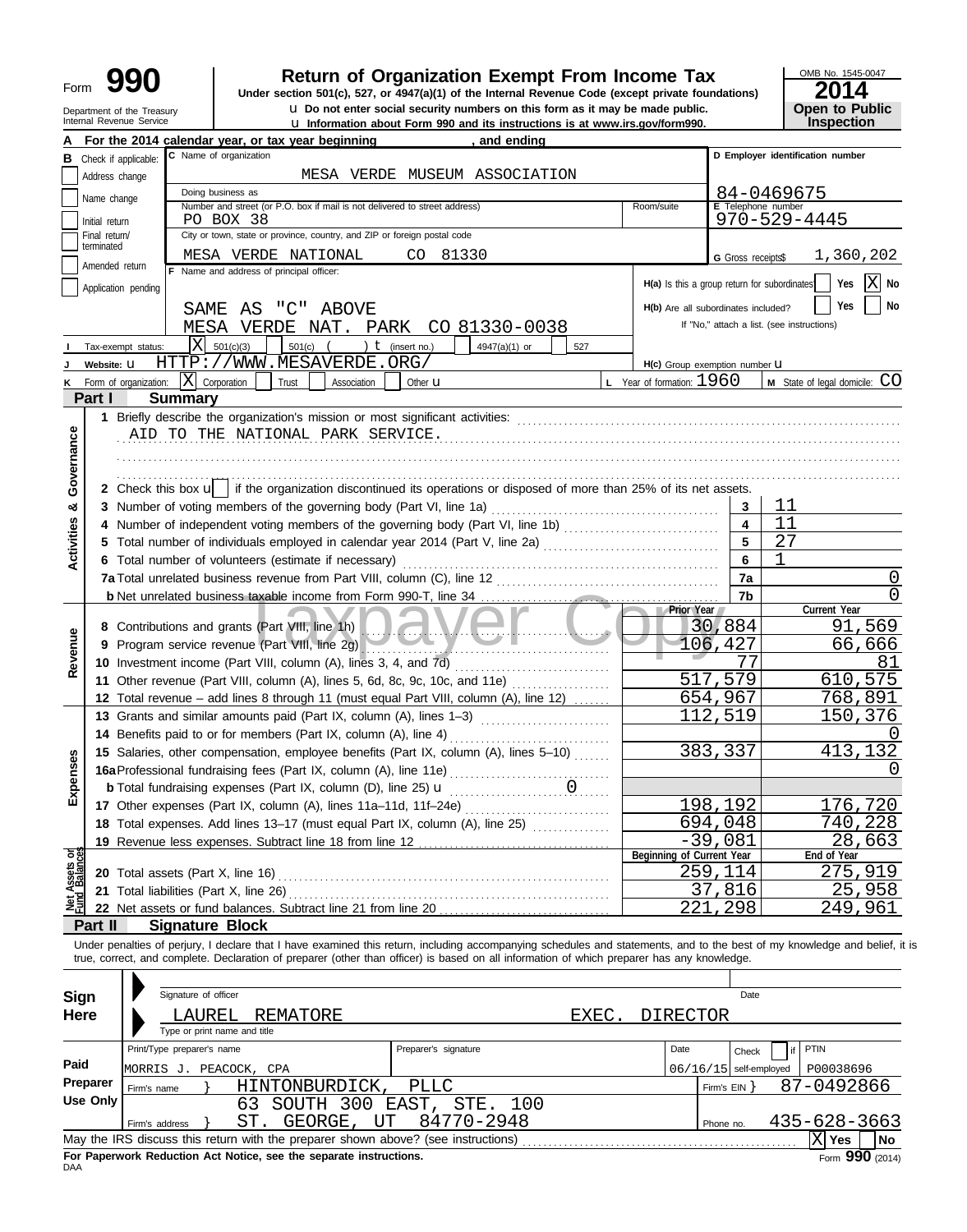|                | Form 990 (2014) MESA VERDE MUSEUM ASSOCIATION                               |                                                                                                                                | 84-0469675  | Page 2                             |
|----------------|-----------------------------------------------------------------------------|--------------------------------------------------------------------------------------------------------------------------------|-------------|------------------------------------|
| Part III       |                                                                             | <b>Statement of Program Service Accomplishments</b>                                                                            |             |                                    |
|                |                                                                             |                                                                                                                                |             |                                    |
| 1.             | Briefly describe the organization's mission:                                |                                                                                                                                |             |                                    |
|                | AID TO THE NATIONAL PARK SERVICE.                                           |                                                                                                                                |             |                                    |
|                |                                                                             |                                                                                                                                |             |                                    |
|                |                                                                             |                                                                                                                                |             |                                    |
|                |                                                                             |                                                                                                                                |             |                                    |
| $\mathbf{2}$   |                                                                             | Did the organization undertake any significant program services during the year which were not listed on the                   |             |                                    |
|                |                                                                             |                                                                                                                                |             | Yes $ X $ No<br>$\mathbf{L}$       |
|                | If "Yes," describe these new services on Schedule O.                        |                                                                                                                                |             |                                    |
| 3<br>services? |                                                                             | Did the organization cease conducting, or make significant changes in how it conducts, any program                             |             | $\Box$ Yes $\boxed{\mathrm{X}}$ No |
|                | If "Yes," describe these changes on Schedule O.                             |                                                                                                                                |             |                                    |
|                |                                                                             | Describe the organization's program service accomplishments for each of its three largest program services, as measured by     |             |                                    |
|                |                                                                             | expenses. Section 501(c)(3) and 501(c)(4) organizations are required to report the amount of grants and allocations to others, |             |                                    |
|                | the total expenses, and revenue, if any, for each program service reported. |                                                                                                                                |             |                                    |
|                |                                                                             |                                                                                                                                |             |                                    |
|                |                                                                             | 4a (Code:  ) (Expenses \$  433, 904 including grants of \$  144, 554 ) (Revenue \$  25, 488 )                                  |             |                                    |
|                |                                                                             | ASSISTANCE TO THE NATIONAL PARK SERVICE BY PROMOTING SCIENTIFIC, HISTORIC,                                                     |             |                                    |
|                |                                                                             | PREHISTORIC, EDUCATIONAL, AND INTERPRETIVE ACTIVITIES.                                                                         |             |                                    |
|                |                                                                             |                                                                                                                                |             |                                    |
|                |                                                                             |                                                                                                                                |             |                                    |
|                |                                                                             |                                                                                                                                |             |                                    |
|                |                                                                             |                                                                                                                                |             |                                    |
|                |                                                                             |                                                                                                                                |             |                                    |
|                |                                                                             |                                                                                                                                |             |                                    |
|                |                                                                             |                                                                                                                                |             |                                    |
|                |                                                                             |                                                                                                                                |             |                                    |
|                |                                                                             |                                                                                                                                |             |                                    |
|                |                                                                             |                                                                                                                                |             |                                    |
|                |                                                                             |                                                                                                                                |             |                                    |
|                |                                                                             |                                                                                                                                |             |                                    |
|                |                                                                             | THE MESA VERDE INSTITUTE DELIVERS AN IN-DEPTH EDUCATIONAL AND INTERPRETIVE                                                     |             |                                    |
|                |                                                                             | SERVICE AND THE JOINT MEMBERSHIP PROGRAM PROMOTES STEWARDSHIP OF                                                               |             |                                    |
|                |                                                                             | THE PARK'S CULTURAL AND NATURAL RESOURCES THROUGH MEMBERSHIP-RELATED                                                           |             |                                    |
|                | ACTIVITIES AND COMMUNICATIONS.                                              |                                                                                                                                |             |                                    |
|                |                                                                             |                                                                                                                                |             |                                    |
|                |                                                                             |                                                                                                                                |             |                                    |
|                |                                                                             |                                                                                                                                |             |                                    |
|                |                                                                             |                                                                                                                                |             |                                    |
|                |                                                                             |                                                                                                                                |             |                                    |
|                |                                                                             |                                                                                                                                |             |                                    |
|                |                                                                             |                                                                                                                                |             |                                    |
|                |                                                                             |                                                                                                                                |             |                                    |
| 4c (Code:      | ) (Expenses \$                                                              | including grants of\$                                                                                                          | (Revenue \$ |                                    |
|                |                                                                             |                                                                                                                                |             |                                    |
|                |                                                                             |                                                                                                                                |             |                                    |
|                |                                                                             |                                                                                                                                |             |                                    |
|                |                                                                             |                                                                                                                                |             |                                    |
|                |                                                                             |                                                                                                                                |             |                                    |
|                |                                                                             |                                                                                                                                |             |                                    |
|                |                                                                             |                                                                                                                                |             |                                    |
|                |                                                                             |                                                                                                                                |             |                                    |
|                |                                                                             |                                                                                                                                |             |                                    |
|                |                                                                             |                                                                                                                                |             |                                    |
|                |                                                                             |                                                                                                                                |             |                                    |
|                |                                                                             |                                                                                                                                |             |                                    |
|                |                                                                             |                                                                                                                                |             |                                    |
|                | 4d Other program services (Describe in Schedule O.)                         |                                                                                                                                |             |                                    |
|                |                                                                             |                                                                                                                                |             |                                    |
| (Expenses \$   | 4e Total program service expenses u                                         | including grants of\$<br>468,791                                                                                               | (Revenue \$ |                                    |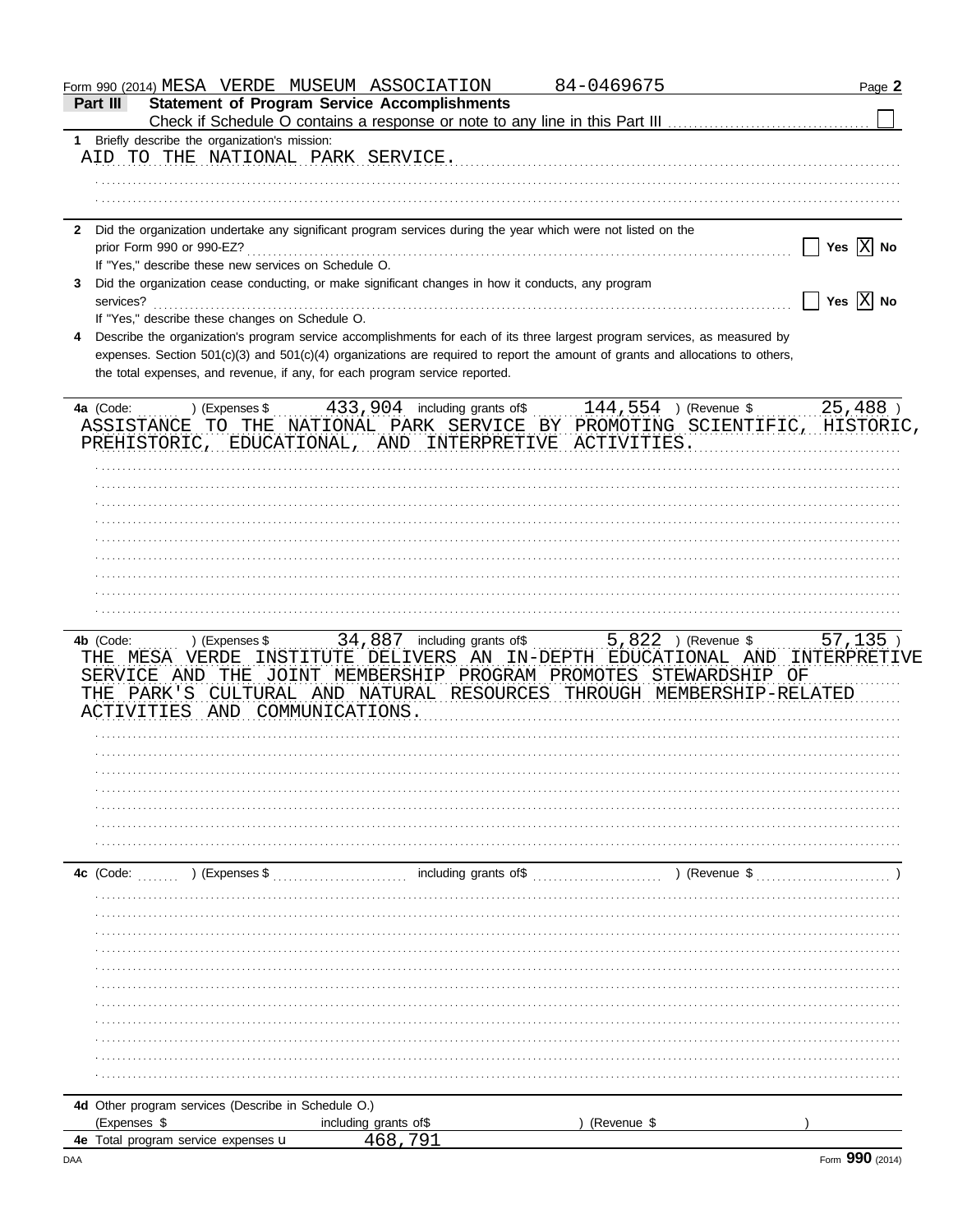|     | Γαιι ιν<br>onecumental cum cediule contentivo                                                                              |                 |         |              |
|-----|----------------------------------------------------------------------------------------------------------------------------|-----------------|---------|--------------|
|     |                                                                                                                            |                 | Yes     | No           |
| 1.  | Is the organization described in section $501(c)(3)$ or $4947(a)(1)$ (other than a private foundation)? If "Yes,"          |                 |         |              |
|     | complete Schedule A                                                                                                        | 1               | X       |              |
| 2   | Is the organization required to complete Schedule B, Schedule of Contributors (see instructions)?                          | $\mathbf{2}$    | $\rm X$ |              |
| 3   | Did the organization engage in direct or indirect political campaign activities on behalf of or in opposition to           |                 |         |              |
|     | candidates for public office? If "Yes," complete Schedule C, Part I                                                        | 3               |         | X            |
| 4   | Section 501(c)(3) organizations. Did the organization engage in lobbying activities, or have a section 501(h)              |                 |         |              |
|     | election in effect during the tax year? If "Yes," complete Schedule C, Part II                                             | 4               |         | X            |
| 5   | Is the organization a section $501(c)(4)$ , $501(c)(5)$ , or $501(c)(6)$ organization that receives membership dues,       |                 |         |              |
|     | assessments, or similar amounts as defined in Revenue Procedure 98-19? If "Yes," complete Schedule C,                      |                 |         |              |
|     | Part III                                                                                                                   | 5               |         | <u>X</u>     |
| 6   | Did the organization maintain any donor advised funds or any similar funds or accounts for which donors                    |                 |         |              |
|     | have the right to provide advice on the distribution or investment of amounts in such funds or accounts? If                |                 |         |              |
|     | "Yes," complete Schedule D, Part I                                                                                         | 6               |         | X            |
| 7   | Did the organization receive or hold a conservation easement, including easements to preserve open space,                  |                 |         |              |
|     | the environment, historic land areas, or historic structures? If "Yes," complete Schedule D, Part II                       | 7               |         | X            |
| 8   | Did the organization maintain collections of works of art, historical treasures, or other similar assets? If "Yes,"        |                 |         |              |
|     | complete Schedule D, Part III                                                                                              | 8               |         | Χ            |
| 9   | Did the organization report an amount in Part X, line 21, for escrow or custodial account liability; serve as a            |                 |         |              |
|     | custodian for amounts not listed in Part X; or provide credit counseling, debt management, credit repair, or               |                 |         |              |
|     | debt negotiation services? If "Yes," complete Schedule D, Part IV                                                          | 9               |         | Χ            |
| 10  | Did the organization, directly or through a related organization, hold assets in temporarily restricted                    |                 |         |              |
|     |                                                                                                                            |                 |         | Χ            |
|     | endowments, permanent endowments, or quasi-endowments? If "Yes," complete Schedule D, Part V                               | 10              |         |              |
| 11  | If the organization's answer to any of the following questions is "Yes," then complete Schedule D, Parts VI,               |                 |         |              |
|     | VII, VIII, IX, or X as applicable.                                                                                         |                 |         |              |
|     | a Did the organization report an amount for land, buildings, and equipment in Part X, line 10? If "Yes,"                   |                 |         |              |
|     | complete Schedule D, Part VI                                                                                               | 11a             | Χ       |              |
|     | <b>b</b> Did the organization report an amount for investments—other securities in Part X, line 12 that is 5% or more      |                 |         |              |
|     | of its total assets reported in Part X, line 16? If "Yes," complete Schedule D, Part VII                                   | 11b             |         | $\mathbf{X}$ |
|     | c Did the organization report an amount for investments—program related in Part X, line 13 that is 5% or more              |                 |         |              |
|     | of its total assets reported in Part X, line 16? If "Yes," complete Schedule D, Part VIII                                  | 11c             |         | X            |
|     | d Did the organization report an amount for other assets in Part X, line 15 that is 5% or more of its total assets         |                 |         |              |
|     | reported in Part X, line 16? If "Yes," complete Schedule D, Part IX                                                        | 11d             | Χ       |              |
|     | e Did the organization report an amount for other liabilities in Part X, line 25? If "Yes," complete Schedule D, Part X    | 11e             |         | X            |
| f.  | Did the organization's separate or consolidated financial statements for the tax year include a footnote that addresses    |                 |         |              |
|     | the organization's liability for uncertain tax positions under FIN 48 (ASC 740)? If "Yes," complete Schedule D, Part X     | 11f             |         | Χ            |
|     | 12a Did the organization obtain separate, independent audited financial statements for the tax year? If "Yes," complete    |                 |         |              |
|     |                                                                                                                            | 12a $ $         | Χ       |              |
|     | Was the organization included in consolidated, independent audited financial statements for the tax year? If "Yes," and if |                 |         |              |
|     |                                                                                                                            | 12 <sub>b</sub> |         | <u>X</u>     |
| 13  |                                                                                                                            | 13              |         | X            |
| 14a | Did the organization maintain an office, employees, or agents outside of the United States?                                | 14a             |         | Χ            |
| b   | Did the organization have aggregate revenues or expenses of more than \$10,000 from grantmaking,                           |                 |         |              |
|     | fundraising, business, investment, and program service activities outside the United States, or aggregate                  |                 |         |              |
|     |                                                                                                                            | 14b             |         | <u>X</u>     |
| 15  | Did the organization report on Part IX, column (A), line 3, more than \$5,000 of grants or other assistance to or          |                 |         |              |
|     | for any foreign organization? If "Yes," complete Schedule F, Parts II and IV                                               | 15              |         | <u>X</u>     |
|     |                                                                                                                            |                 |         |              |
| 16  | Did the organization report on Part IX, column (A), line 3, more than \$5,000 of aggregate grants or other                 |                 |         |              |
|     |                                                                                                                            | 16              |         | <u>X</u>     |
| 17  | Did the organization report a total of more than \$15,000 of expenses for professional fundraising services on             |                 |         |              |
|     |                                                                                                                            | 17              |         | <u>X</u>     |
| 18  | Did the organization report more than \$15,000 total of fundraising event gross income and contributions on                |                 |         |              |
|     | Part VIII, lines 1c and 8a? If "Yes," complete Schedule G, Part II                                                         | 18              |         | <u>X</u>     |
| 19  | Did the organization report more than \$15,000 of gross income from gaming activities on Part VIII, line 9a?               |                 |         |              |
|     | If "Yes," complete Schedule G, Part III                                                                                    | 19              |         | X            |
| 20a |                                                                                                                            | 20a             |         | Χ            |
|     |                                                                                                                            | <b>20b</b>      |         |              |

Form **990** (2014)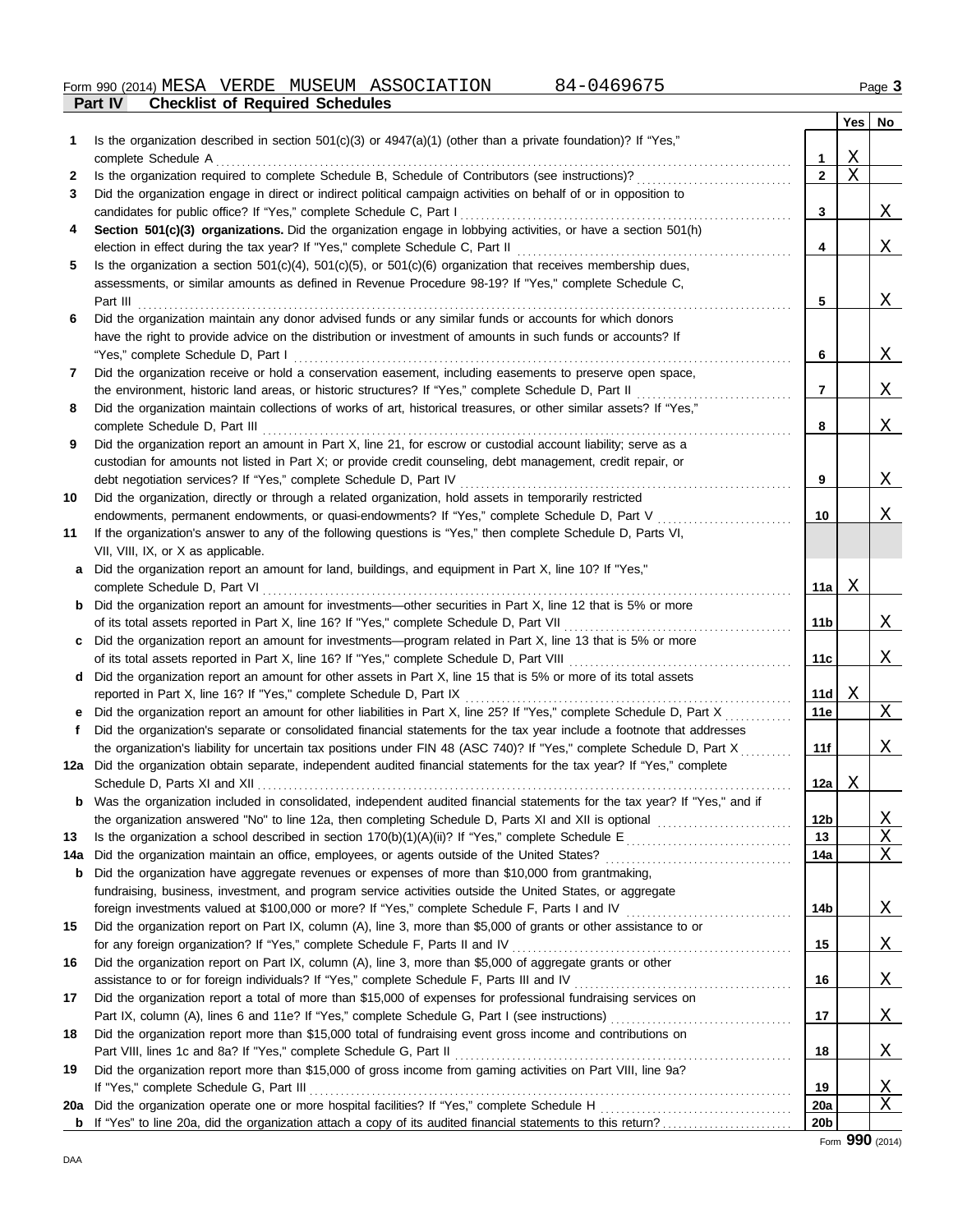|     | $5.001$ or response concerned (commenced)                                                                        |                 | Yes | No           |
|-----|------------------------------------------------------------------------------------------------------------------|-----------------|-----|--------------|
| 21  | Did the organization report more than \$5,000 of grants or other assistance to any domestic organization or      |                 |     |              |
|     | domestic government on Part IX, column (A), line 1? If "Yes," complete Schedule I, Parts I and II                | 21              | Χ   |              |
| 22  | Did the organization report more than \$5,000 of grants or other assistance to or for domestic individuals on    |                 |     |              |
|     | Part IX, column (A), line 2? If "Yes," complete Schedule I, Parts I and III                                      | 22              |     | <u>X</u>     |
| 23  | Did the organization answer "Yes" to Part VII, Section A, line 3, 4, or 5 about compensation of the              |                 |     |              |
|     | organization's current and former officers, directors, trustees, key employees, and highest compensated          |                 |     |              |
|     | employees? If "Yes," complete Schedule J                                                                         | 23              |     | $\mathbf{X}$ |
|     | 24a Did the organization have a tax-exempt bond issue with an outstanding principal amount of more than          |                 |     |              |
|     | \$100,000 as of the last day of the year, that was issued after December 31, 2002? If "Yes," answer lines 24b    |                 |     |              |
|     | through 24d and complete Schedule K. If "No," go to line 25a                                                     | 24a             |     | <u>X</u>     |
| b   | Did the organization invest any proceeds of tax-exempt bonds beyond a temporary period exception?                | 24b             |     |              |
| c   | Did the organization maintain an escrow account other than a refunding escrow at any time during the year        |                 |     |              |
|     | to defease any tax-exempt bonds?                                                                                 | 24c             |     |              |
| d   | Did the organization act as an "on behalf of" issuer for bonds outstanding at any time during the year?          | 24d             |     |              |
|     | 25a Section 501(c)(3), 501(c)(4), and 501(c)(29) organizations. Did the organization engage in an excess benefit |                 |     |              |
|     | transaction with a disqualified person during the year? If "Yes," complete Schedule L, Part I                    | 25a             |     | <u>X</u>     |
| b   | Is the organization aware that it engaged in an excess benefit transaction with a disqualified person in a prior |                 |     |              |
|     | year, and that the transaction has not been reported on any of the organization's prior Forms 990 or 990-EZ?     |                 |     |              |
|     | If "Yes," complete Schedule L, Part I                                                                            | 25b             |     | $\mathbf{X}$ |
| 26  | Did the organization report any amount on Part X, line 5, 6, or 22 for receivables from or payables to any       |                 |     |              |
|     | current or former officers, directors, trustees, key employees, highest compensated employees, or                |                 |     |              |
|     | disqualified persons? If "Yes," complete Schedule L, Part II                                                     | 26              |     | $\mathbf{X}$ |
| 27  | Did the organization provide a grant or other assistance to an officer, director, trustee, key employee,         |                 |     |              |
|     | substantial contributor or employee thereof, a grant selection committee member, or to a 35% controlled          |                 |     |              |
|     | entity or family member of any of these persons? If "Yes," complete Schedule L, Part III                         | 27              |     | $\mathbf{X}$ |
| 28  | Was the organization a party to a business transaction with one of the following parties (see Schedule L,        |                 |     |              |
|     | Part IV instructions for applicable filing thresholds, conditions, and exceptions):                              |                 |     |              |
| a   | A current or former officer, director, trustee, or key employee? If "Yes," complete Schedule L, Part IV          | 28a             | Χ   |              |
| b   | A family member of a current or former officer, director, trustee, or key employee? If "Yes," complete           |                 |     |              |
|     | Schedule L, Part IV                                                                                              | 28b             |     | <u>X</u>     |
| c   | An entity of which a current or former officer, director, trustee, or key employee (or a family member thereof)  |                 |     |              |
|     | was an officer, director, trustee, or direct or indirect owner? If "Yes," complete Schedule L, Part IV           | 28c             |     | <u>X</u>     |
| 29  | Did the organization receive more than \$25,000 in non-cash contributions? If "Yes," complete Schedule M         | 29              |     | X            |
| 30  | Did the organization receive contributions of art, historical treasures, or other similar assets, or qualified   |                 |     |              |
|     | conservation contributions? If "Yes," complete Schedule M                                                        | 30              |     | X            |
| 31  | Did the organization liquidate, terminate, or dissolve and cease operations? If "Yes," complete Schedule N,      |                 |     |              |
|     | Part I                                                                                                           | 31              |     | $\mathbf{X}$ |
| 32  | Did the organization sell, exchange, dispose of, or transfer more than 25% of its net assets? If "Yes,"          |                 |     |              |
|     | complete Schedule N, Part II                                                                                     | 32              |     | <u>X</u>     |
| 33  | Did the organization own 100% of an entity disregarded as separate from the organization under Regulations       |                 |     |              |
|     | sections 301.7701-2 and 301.7701-3? If "Yes," complete Schedule R, Part I                                        | 33              |     | <u>X</u>     |
| 34  | Was the organization related to any tax-exempt or taxable entity? If "Yes," complete Schedule R, Parts II, III,  |                 |     |              |
|     | or IV, and Part V, line 1                                                                                        | 34              |     | <u>X</u>     |
| 35a |                                                                                                                  | 35a             |     | Χ            |
| b   | If "Yes" to line 35a, did the organization receive any payment from or engage in any transaction with a          |                 |     |              |
|     |                                                                                                                  | 35 <sub>b</sub> |     |              |
| 36  | Section 501(c)(3) organizations. Did the organization make any transfers to an exempt non-charitable             |                 |     |              |
|     | related organization? If "Yes," complete Schedule R, Part V, line 2                                              | 36              |     | <u>X</u>     |
| 37  | Did the organization conduct more than 5% of its activities through an entity that is not a related organization |                 |     |              |
|     | and that is treated as a partnership for federal income tax purposes? If "Yes," complete Schedule R,             |                 |     |              |
|     | Part VI                                                                                                          | 37              |     | <u>X</u>     |
| 38  | Did the organization complete Schedule O and provide explanations in Schedule O for Part VI, lines 11b and       |                 | Χ   |              |
|     |                                                                                                                  | 38              |     |              |

Form **990** (2014)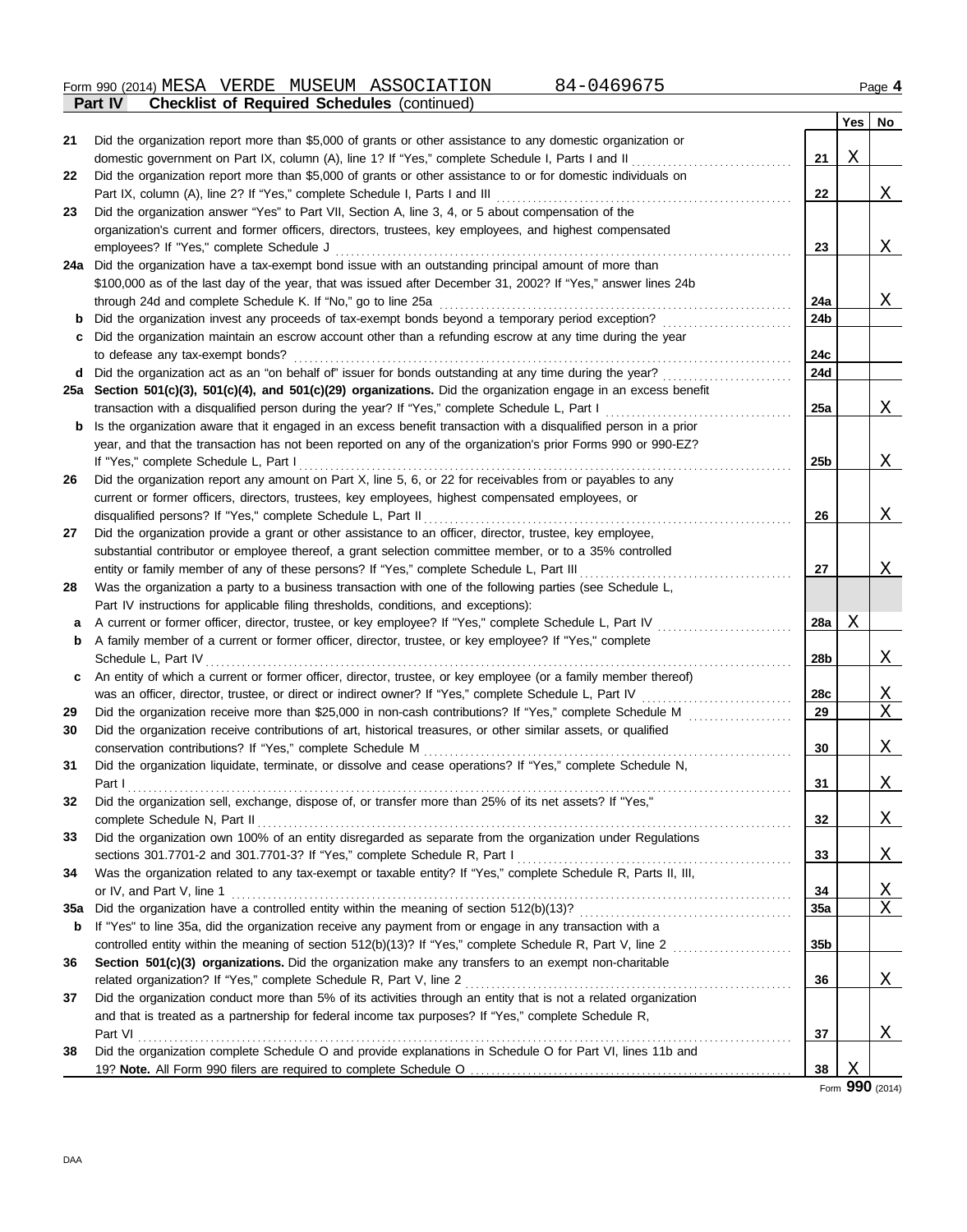|         | 84-0469675<br>Form 990 (2014) MESA VERDE MUSEUM ASSOCIATION                                                                                                                                                     |                 |          |                |     | Page 5       |
|---------|-----------------------------------------------------------------------------------------------------------------------------------------------------------------------------------------------------------------|-----------------|----------|----------------|-----|--------------|
|         | Statements Regarding Other IRS Filings and Tax Compliance<br><b>Part V</b>                                                                                                                                      |                 |          |                |     |              |
|         | Check if Schedule O contains a response or note to any line in this Part V                                                                                                                                      |                 |          |                |     |              |
|         |                                                                                                                                                                                                                 |                 |          |                | Yes | No           |
| 1a      | Enter the number reported in Box 3 of Form 1096. Enter -0- if not applicable                                                                                                                                    | 1a              |          |                |     |              |
| b       | Enter the number of Forms W-2G included in line 1a. Enter -0- if not applicable                                                                                                                                 | 1 <sub>b</sub>  | $\Omega$ |                |     |              |
| c       | Did the organization comply with backup withholding rules for reportable payments to vendors and                                                                                                                |                 |          |                |     |              |
|         | reportable gaming (gambling) winnings to prize winners?                                                                                                                                                         |                 |          | 1 <sub>c</sub> |     |              |
|         | 2a Enter the number of employees reported on Form W-3, Transmittal of Wage and Tax                                                                                                                              |                 | 27       |                |     |              |
|         | Statements, filed for the calendar year ending with or within the year covered by this return<br>If at least one is reported on line 2a, did the organization file all required federal employment tax returns? | 2a              |          | 2 <sub>b</sub> | Χ   |              |
| b       | Note. If the sum of lines 1a and 2a is greater than 250, you may be required to e-file (see instructions)                                                                                                       |                 |          |                |     |              |
| За      | Did the organization have unrelated business gross income of \$1,000 or more during the year?                                                                                                                   |                 |          | 3a             |     | Χ            |
| b       | If "Yes," has it filed a Form 990-T for this year? If "No" to line 3b, provide an explanation in Schedule O                                                                                                     |                 |          | 3b             |     |              |
| 4a      | At any time during the calendar year, did the organization have an interest in, or a signature or other authority                                                                                               |                 |          |                |     |              |
|         | over, a financial account in a foreign country (such as a bank account, securities account, or other financial                                                                                                  |                 |          |                |     |              |
|         | account)?                                                                                                                                                                                                       |                 |          | 4a             |     | Χ            |
| b       | If "Yes," enter the name of the foreign country: <b>u</b>                                                                                                                                                       |                 |          |                |     |              |
|         | See instructions for filing requirements for FinCEN Form 114, Report of Foreign Bank and Financial Accounts                                                                                                     |                 |          |                |     |              |
|         | (FBAR).                                                                                                                                                                                                         |                 |          |                |     |              |
| 5a      | Was the organization a party to a prohibited tax shelter transaction at any time during the tax year?                                                                                                           |                 |          | 5a             |     | X            |
| b       | Did any taxable party notify the organization that it was or is a party to a prohibited tax shelter transaction?                                                                                                |                 |          | 5 <sub>b</sub> |     | X            |
| c       | If "Yes" to line 5a or 5b, did the organization file Form 8886-T?                                                                                                                                               |                 |          | 5c             |     |              |
| 6a      | Does the organization have annual gross receipts that are normally greater than \$100,000, and did the                                                                                                          |                 |          |                |     |              |
|         | organization solicit any contributions that were not tax deductible as charitable contributions?                                                                                                                |                 |          | 6a             |     | X            |
| b       | If "Yes," did the organization include with every solicitation an express statement that such contributions or                                                                                                  |                 |          |                |     |              |
|         | gifts were not tax deductible?                                                                                                                                                                                  |                 |          | 6b             |     |              |
| 7       | Organizations that may receive deductible contributions under section 170(c).                                                                                                                                   |                 |          |                |     |              |
| a       | Did the organization receive a payment in excess of \$75 made partly as a contribution and partly for goods                                                                                                     |                 |          |                |     |              |
|         | and services provided to the payor?                                                                                                                                                                             |                 |          | 7a             |     |              |
| b       | If "Yes," did the organization notify the donor of the value of the goods or services provided?<br>Did the organization sell, exchange, or otherwise dispose of tangible personal property for which it was     |                 |          | 7b             |     |              |
| c       | required to file Form 8282?                                                                                                                                                                                     |                 |          | 7c             |     |              |
| d       | If "Yes," indicate the number of Forms 8282 filed during the year                                                                                                                                               | 7d              |          |                |     |              |
| е       | Did the organization receive any funds, directly or indirectly, to pay premiums on a personal benefit contract?                                                                                                 |                 |          | 7e             |     |              |
| f       | Did the organization, during the year, pay premiums, directly or indirectly, on a personal benefit contract?                                                                                                    |                 |          | 7f             |     |              |
|         | If the organization received a contribution of qualified intellectual property, did the organization file Form 8899 as required?                                                                                |                 |          | 7g             |     |              |
|         | If the organization received a contribution of cars, boats, airplanes, or other vehicles, did the organization file a Form 1098-C?                                                                              |                 |          | 7 <sub>h</sub> |     |              |
| 8       | Sponsoring organizations maintaining donor advised funds. Did a donor advised fund maintained by the                                                                                                            |                 |          |                |     |              |
|         | sponsoring organization have excess business holdings at any time during the year?                                                                                                                              |                 |          | 8              |     |              |
| 9       | Sponsoring organizations maintaining donor advised funds.                                                                                                                                                       |                 |          |                |     |              |
| a       | Did the sponsoring organization make any taxable distributions under section 4966?                                                                                                                              |                 |          | 9a             |     |              |
| b       | Did the sponsoring organization make a distribution to a donor, donor advisor, or related person?                                                                                                               |                 |          | 9b             |     |              |
| 10      | Section 501(c)(7) organizations. Enter:                                                                                                                                                                         |                 |          |                |     |              |
| a       | Initiation fees and capital contributions included on Part VIII, line 12 [11][11][11][11][11][11][11][11][11][                                                                                                  | 10a             |          |                |     |              |
| b       | Gross receipts, included on Form 990, Part VIII, line 12, for public use of club facilities                                                                                                                     | 10 <sub>b</sub> |          |                |     |              |
| 11      | Section 501(c)(12) organizations. Enter:                                                                                                                                                                        |                 |          |                |     |              |
| a       | Gross income from members or shareholders                                                                                                                                                                       | 11a             |          |                |     |              |
| b       | Gross income from other sources (Do not net amounts due or paid to other sources                                                                                                                                |                 |          |                |     |              |
|         | against amounts due or received from them.)<br>Section 4947(a)(1) non-exempt charitable trusts. Is the organization filing Form 990 in lieu of Form 1041?                                                       | 11 <sub>b</sub> |          | 12a            |     |              |
| 12a     |                                                                                                                                                                                                                 | 12 <sub>b</sub> |          |                |     |              |
| b<br>13 | If "Yes," enter the amount of tax-exempt interest received or accrued during the year<br>Section 501(c)(29) qualified nonprofit health insurance issuers.                                                       |                 |          |                |     |              |
| a       | Is the organization licensed to issue qualified health plans in more than one state?                                                                                                                            |                 |          | 13a            |     |              |
|         | Note. See the instructions for additional information the organization must report on Schedule O.                                                                                                               |                 |          |                |     |              |
| b       | Enter the amount of reserves the organization is required to maintain by the states in which                                                                                                                    |                 |          |                |     |              |
|         |                                                                                                                                                                                                                 | 13 <sub>b</sub> |          |                |     |              |
| c       | Enter the amount of reserves on hand                                                                                                                                                                            | 13 <sub>c</sub> |          |                |     |              |
| 14а     | Did the organization receive any payments for indoor tanning services during the tax year?                                                                                                                      |                 |          | 14a            |     | $\mathbf{X}$ |
| b       |                                                                                                                                                                                                                 |                 |          | 14b            |     |              |

DAA Form 990 (2014) Form 990 (2014) Form 990 (2014) CONDERN 2014 OF PROPERTY AND CONDERN 2014 OF PROPERTY AND RESPONDENT AND RESPONDENT AND RESPONDENT ASSAULT OF DESCRIPTION ON A Form 990 (2014)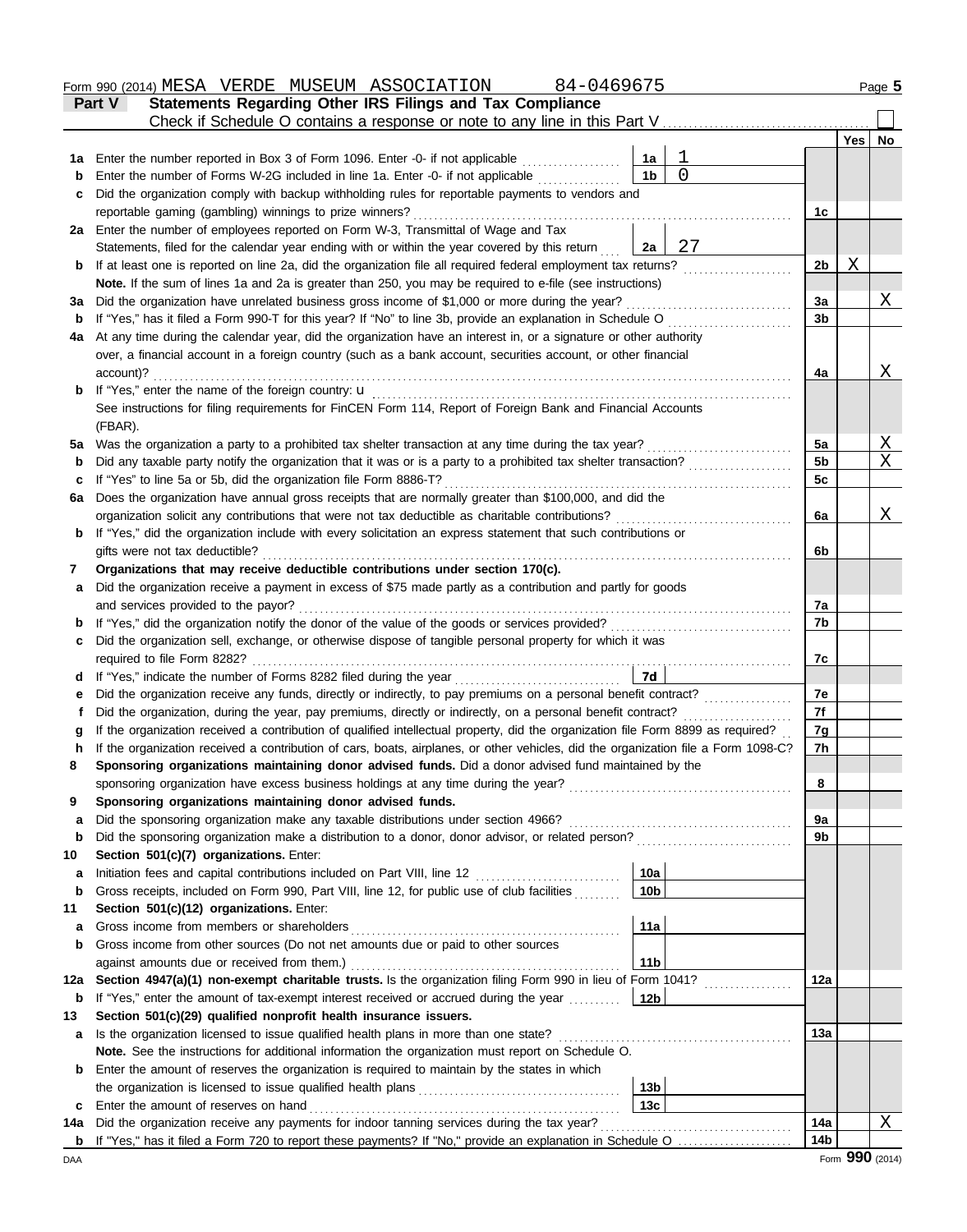## Form 990 (2014) Page **6** MESA VERDE MUSEUM ASSOCIATION 84-0469675

| Part VI | <b>Governance, Management, and Disclosure</b> For each "Yes" response to lines 2 through 7b below, and for a "No"         |        |  |
|---------|---------------------------------------------------------------------------------------------------------------------------|--------|--|
|         | response to line 8a, 8b, or 10b below, describe the circumstances, processes, or changes in Schedule O. See instructions. |        |  |
|         |                                                                                                                           |        |  |
|         | Section A. Governing Body and Management                                                                                  |        |  |
|         |                                                                                                                           | Yes No |  |

|             |                                                                                                                                     |                 |              | Yes   No             |
|-------------|-------------------------------------------------------------------------------------------------------------------------------------|-----------------|--------------|----------------------|
| 1a          | 11<br>Enter the number of voting members of the governing body at the end of the tax year<br>1a                                     |                 |              |                      |
|             | If there are material differences in voting rights among members of the governing body, or                                          |                 |              |                      |
|             | if the governing body delegated broad authority to an executive committee or similar                                                |                 |              |                      |
|             | committee, explain in Schedule O.                                                                                                   |                 |              |                      |
| b           | 11<br>Enter the number of voting members included in line 1a, above, who are independent<br>1b                                      |                 |              |                      |
| 2           | Did any officer, director, trustee, or key employee have a family relationship or a business relationship with                      |                 |              |                      |
|             | any other officer, director, trustee, or key employee?                                                                              | $\mathbf{2}$    |              | X                    |
| 3           | Did the organization delegate control over management duties customarily performed by or under the direct                           |                 |              |                      |
|             | supervision of officers, directors, or trustees, or key employees to a management company or other person?                          | 3               |              | <u>X</u>             |
| 4           | Did the organization make any significant changes to its governing documents since the prior Form 990 was filed?                    | 4               |              | X                    |
| 5           | Did the organization become aware during the year of a significant diversion of the organization's assets?                          | 5               |              | $\mathbf{X}$         |
| 6           | Did the organization have members or stockholders?                                                                                  | 6               |              | X                    |
| 7a          | Did the organization have members, stockholders, or other persons who had the power to elect or appoint                             |                 |              |                      |
|             | one or more members of the governing body?                                                                                          | 7a              |              | <u>X</u>             |
| b           | Are any governance decisions of the organization reserved to (or subject to approval by) members,                                   |                 |              |                      |
|             | stockholders, or persons other than the governing body?                                                                             | 7b              |              | X                    |
| 8           | Did the organization contemporaneously document the meetings held or written actions undertaken during the year by the following:   |                 |              |                      |
| а           | The governing body?                                                                                                                 | 8a              | Χ            |                      |
| b           | Each committee with authority to act on behalf of the governing body?                                                               | 8b              | Χ            |                      |
| 9           | Is there any officer, director, trustee, or key employee listed in Part VII, Section A, who cannot be reached at                    |                 |              |                      |
|             |                                                                                                                                     | 9               |              | X                    |
|             | Section B. Policies (This Section B requests information about policies not required by the Internal Revenue Code.)                 |                 |              |                      |
|             |                                                                                                                                     |                 | Yes l        | No                   |
| 10a         | Did the organization have local chapters, branches, or affiliates?                                                                  | 10a             |              | X                    |
| b           | If "Yes," did the organization have written policies and procedures governing the activities of such chapters,                      |                 |              |                      |
|             | affiliates, and branches to ensure their operations are consistent with the organization's exempt purposes?                         | 10 <sub>b</sub> |              |                      |
| 11a         | Has the organization provided a complete copy of this Form 990 to all members of its governing body before filing the form?         | 11a             | Χ            |                      |
| b           | Describe in Schedule O the process, if any, used by the organization to review this Form 990.                                       |                 |              |                      |
| 12a         | Did the organization have a written conflict of interest policy? If "No," go to line 13                                             | 12a             | Χ            |                      |
| $\mathbf b$ | Were officers, directors, or trustees, and key employees required to disclose annually interests that could give rise to conflicts? | 12b             | Χ            |                      |
| c           | Did the organization regularly and consistently monitor and enforce compliance with the policy? If "Yes,"                           |                 |              |                      |
|             | describe in Schedule O how this was done                                                                                            | 12 <sub>c</sub> | Χ            |                      |
| 13          | Did the organization have a written whistleblower policy?                                                                           | 13              | Χ            |                      |
| 14          | Did the organization have a written document retention and destruction policy?                                                      | 14              | Χ            |                      |
| 15          | Did the process for determining compensation of the following persons include a review and approval by                              |                 |              |                      |
|             | independent persons, comparability data, and contemporaneous substantiation of the deliberation and decision?                       |                 |              |                      |
|             | The organization's CEO, Executive Director, or top management official                                                              | 15a             | $\mathsf{X}$ |                      |
|             | <b>b</b> Other officers or key employees of the organization                                                                        | 15 <sub>b</sub> |              | $\mathbf{X}_{\perp}$ |
|             | If "Yes" to line 15a or 15b, describe the process in Schedule O (see instructions).                                                 |                 |              |                      |
|             | 16a Did the organization invest in, contribute assets to, or participate in a joint venture or similar arrangement                  |                 |              |                      |
|             | with a taxable entity during the year?                                                                                              | 16a             |              | <u>X</u>             |
| b           | If "Yes," did the organization follow a written policy or procedure requiring the organization to evaluate its                      |                 |              |                      |
|             | participation in joint venture arrangements under applicable federal tax law, and take steps to safeguard the                       |                 |              |                      |
|             |                                                                                                                                     | 16b             |              |                      |
|             | <b>Section C. Disclosure</b>                                                                                                        |                 |              |                      |
| 17          | List the states with which a copy of this Form 990 is required to be filed $\mathbf u$ NONE                                         |                 |              |                      |
| 18          | Section 6104 requires an organization to make its Forms 1023 (or 1024 if applicable), 990, and 990-T (Section 501(c)(3)s only)      |                 |              |                      |
|             | available for public inspection. Indicate how you made these available. Check all that apply.                                       |                 |              |                      |
|             | Own website $\vert$ Another's website $\vert X \vert$ Upon request<br>  Other (explain in Schedule O)                               |                 |              |                      |
|             | 19 Describe in Schedule Q whether (and if so, how) the organization made its governing documents, conflict of interest policy, and  |                 |              |                      |

| 19 Describe in Schedule O whether (and if so, how) the organization made its governing documents, conflict of interest policy, and |
|------------------------------------------------------------------------------------------------------------------------------------|
| financial statements available to the public during the tax year.                                                                  |

|  | 20 State the name, address, and telephone number of the person who possesses the organization's books and records: u |  |  |  |  |  |  |  |  |
|--|----------------------------------------------------------------------------------------------------------------------|--|--|--|--|--|--|--|--|
|--|----------------------------------------------------------------------------------------------------------------------|--|--|--|--|--|--|--|--|

| $ -$<br>RHS<br>4 A N I A<br>NF<br>$\mathbf{v}$ | PARK<br>. ) H.<br>NA''<br>$\mathcal{L}$<br>LV 1.1<br>. |    |
|------------------------------------------------|--------------------------------------------------------|----|
| MESA<br>6.RTJP<br>۰/ н'<br>⊥∟⊥                 | л,                                                     | -- |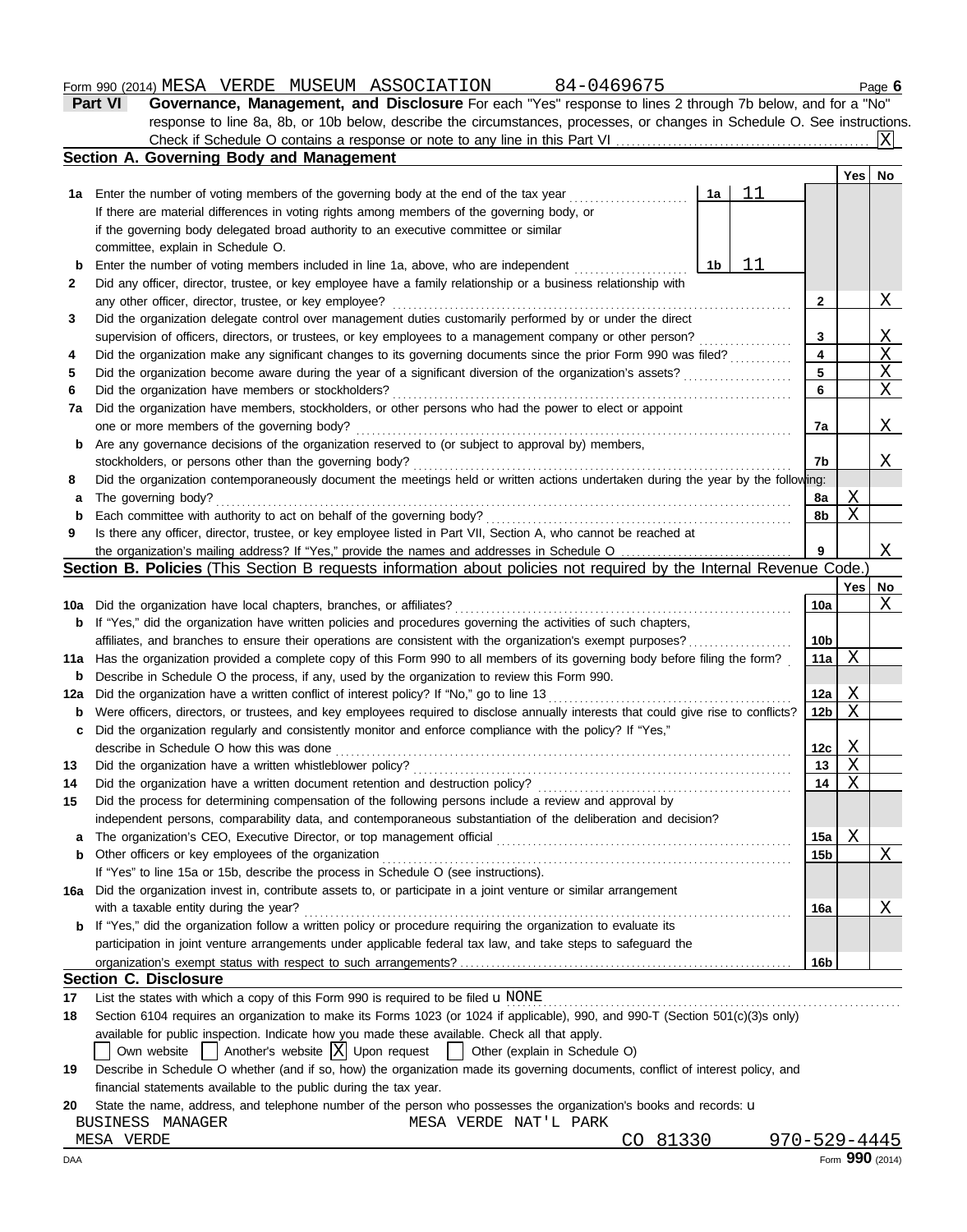| Part VII | Compensation of Officers, Directors, Trustees, Key Employees, Highest Compensated Employees, and |
|----------|--------------------------------------------------------------------------------------------------|
|          | <b>Independent Contractors</b>                                                                   |
|          | Check if Schedule O contains a response or note to any line in this Part VII                     |

**Section A. Officers, Directors, Trustees, Key Employees, and Highest Compensated Employees**

**1a** Complete this table for all persons required to be listed. Report compensation for the calendar year ending with or within the organization's tax year.

List all of the organization's **current** officers, directors, trustees (whether individuals or organizations), regardless of amount of ● List all of the organization's **current** officers, directors, trustees (whether indi compensation. Enter -0- in columns (D), (E), and (F) if no compensation was paid.

● List all of the organization's **current** key employees, if any. See instructions for definition of "key employee."

who received reportable compensation (Box 5 of Form W-2 and/or Box 7 of Form 1099-MISC) of more than \$100,000 from the organization and any related organizations. ■ List the organization's five **current** highest compensated employees (other than an officer, director, trustee, or key employee)<br>
a received reportable compensation (Box 5 of Form W-2 and/or Box 7 of Form 1099-MISC) of

■ List all of the organization's **former** officers, key employees, and highest compensated employees who received more than<br>00,000 of reportable compensation from the organization and any related organizations \$100,000 of reportable compensation from the organization and any related organizations.

• List all of the organization's **former directors or trustees** that received, in the capacity as a former director or trustee of the prization more than \$10,000 of reportable compensation from the organization and any rel organization, more than \$10,000 of reportable compensation from the organization and any related organizations.

List persons in the following order: individual trustees or directors; institutional trustees; officers; key employees; highest compensated employees; and former such persons.

Check this box if neither the organization nor any related organization compensated any current officer, director, or trustee.

| (A)<br>Name and Title         | (B)<br>Average<br>hours per<br>week<br>(list any               |                                      |                         |                | (C)<br>Position | (do not check more than one<br>box, unless person is both an<br>officer and a director/trustee) |        | (D)<br>Reportable<br>compensation<br>from<br>the | (E)<br>Reportable<br>compensation from<br>related<br>organizations<br>compensation<br>(W-2/1099-MISC)<br>organization |                                                          |  |
|-------------------------------|----------------------------------------------------------------|--------------------------------------|-------------------------|----------------|-----------------|-------------------------------------------------------------------------------------------------|--------|--------------------------------------------------|-----------------------------------------------------------------------------------------------------------------------|----------------------------------------------------------|--|
|                               | hours for<br>related<br>organizations<br>below dotted<br>line) | Individual<br>or director<br>trustee | nstitutional<br>trustee | <b>Officer</b> | Key employee    | Highest compensated<br>employee                                                                 | Former | (W-2/1099-MISC)                                  |                                                                                                                       | from the<br>organization<br>and related<br>organizations |  |
| (1) BETTY JANES               |                                                                |                                      |                         |                |                 |                                                                                                 |        |                                                  |                                                                                                                       |                                                          |  |
| DIRECTOR                      | 1.00<br>0.00                                                   | $\mathbf X$                          |                         |                |                 |                                                                                                 |        | 0                                                | 0                                                                                                                     | 0                                                        |  |
| (2) LOUANN<br><b>JACOBSON</b> | <b>BALL</b><br>1.00                                            |                                      |                         |                |                 |                                                                                                 |        |                                                  |                                                                                                                       |                                                          |  |
| PRESIDENT                     | 0.00                                                           | $\rm X$                              |                         |                |                 |                                                                                                 |        | 0                                                | 0                                                                                                                     | $\overline{0}$                                           |  |
| $(3)$ JAMES<br>MERRILL        | 1.00                                                           |                                      |                         |                |                 |                                                                                                 |        |                                                  |                                                                                                                       |                                                          |  |
| <b>DIRECTOR</b>               | 0.00                                                           | Χ                                    |                         |                |                 |                                                                                                 |        | 0                                                | 0                                                                                                                     | 0                                                        |  |
| (4) YVONNE BILINSKI           |                                                                |                                      |                         |                |                 |                                                                                                 |        |                                                  |                                                                                                                       |                                                          |  |
| <b>DIRECTOR</b>               | 1.00<br>0.00                                                   | $\mathbf X$                          |                         |                |                 |                                                                                                 |        | 0                                                | 0                                                                                                                     | $\mathbf 0$                                              |  |
| (5) MARGARET DEANE            | <b>GRAY</b>                                                    |                                      |                         |                |                 |                                                                                                 |        |                                                  |                                                                                                                       |                                                          |  |
| VICE PRESIDENT                | 1.00<br>0.00                                                   | X                                    |                         |                |                 |                                                                                                 |        | 0                                                | $\Omega$                                                                                                              | $\mathbf 0$                                              |  |
| (6) TRAVIS LUZ                |                                                                |                                      |                         |                |                 |                                                                                                 |        |                                                  |                                                                                                                       |                                                          |  |
| SECRETARY/TREASURER           | 1.00<br>0.00                                                   | $\mathbf X$                          |                         |                |                 |                                                                                                 |        | 0                                                | 0                                                                                                                     | $\overline{0}$                                           |  |
| (7) TESSY<br>SHIRAKAWA        |                                                                |                                      |                         |                |                 |                                                                                                 |        |                                                  |                                                                                                                       |                                                          |  |
| DIRECTOR                      | 1.00<br>0.00                                                   | $\mathbf X$                          |                         |                |                 |                                                                                                 |        | 0                                                | 0                                                                                                                     | $\overline{0}$                                           |  |
| $(8)$ CHRIS<br><b>BABBS</b>   |                                                                |                                      |                         |                |                 |                                                                                                 |        |                                                  |                                                                                                                       |                                                          |  |
| DIRECTOR                      | 1.00<br>0.00                                                   | $\mathbf X$                          |                         |                |                 |                                                                                                 |        | 0                                                | 0                                                                                                                     | 0                                                        |  |
| (9) ANTONIA CLARK             |                                                                |                                      |                         |                |                 |                                                                                                 |        |                                                  |                                                                                                                       |                                                          |  |
| DIRECTOR                      | 1.00<br>0.00                                                   | $\mathbf X$                          |                         |                |                 |                                                                                                 |        | 0                                                | 0                                                                                                                     | $\mathbf 0$                                              |  |
| (10) JAY HARRISON             |                                                                |                                      |                         |                |                 |                                                                                                 |        |                                                  |                                                                                                                       |                                                          |  |
| DIRECTOR                      | 1.00<br>0.00                                                   | Χ                                    |                         |                |                 |                                                                                                 |        | 0                                                | 0                                                                                                                     | $\mathbf 0$                                              |  |
| (11) DUANE<br>SMITH           |                                                                |                                      |                         |                |                 |                                                                                                 |        |                                                  |                                                                                                                       |                                                          |  |
| EMERITUS MEMBER               | 1.00<br>0.00                                                   | X                                    |                         |                |                 |                                                                                                 |        | 0                                                | 0                                                                                                                     |                                                          |  |
| <b>DAA</b>                    |                                                                |                                      |                         |                |                 |                                                                                                 |        |                                                  |                                                                                                                       | Form 990 (2014)                                          |  |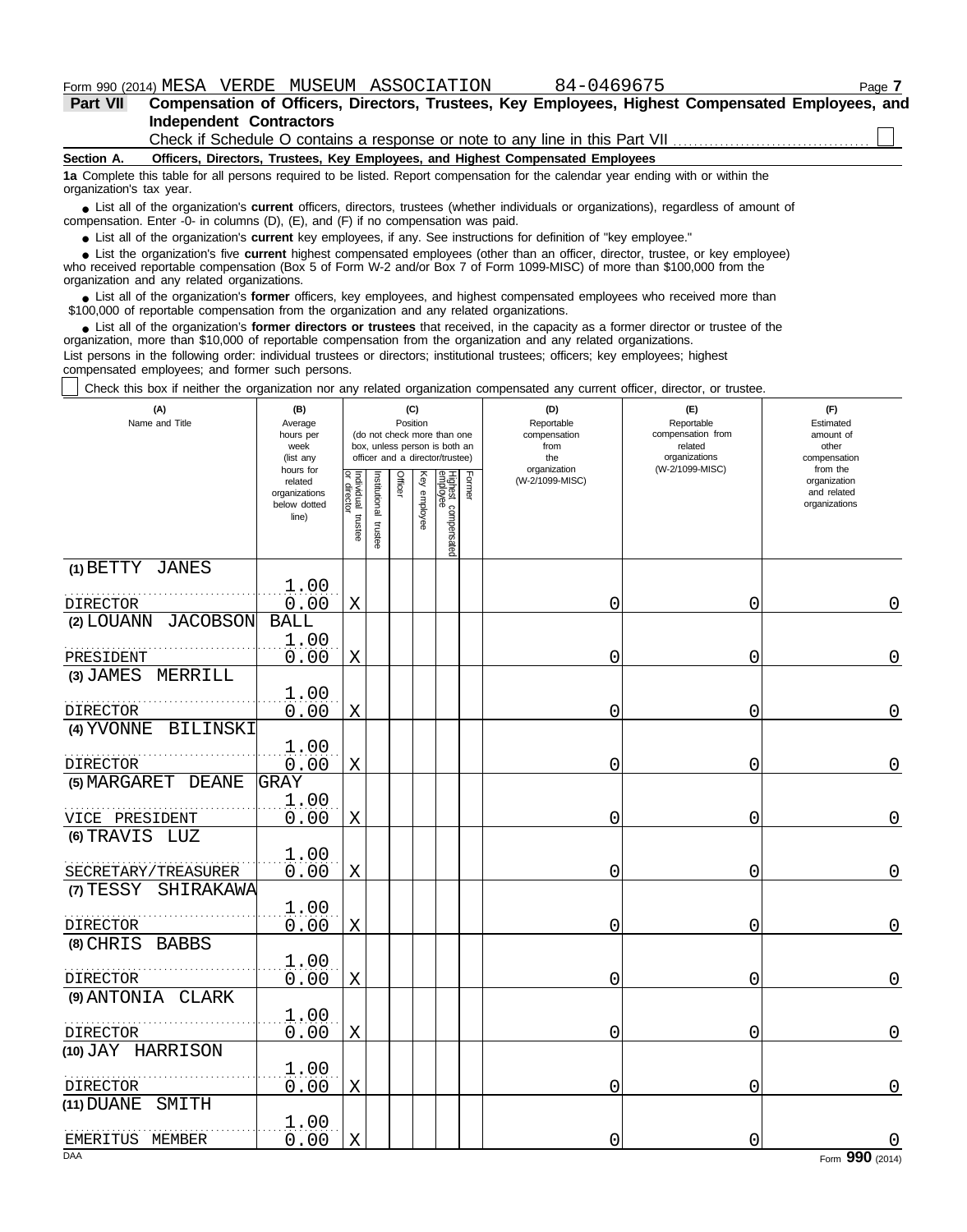| Part VII                                                                                                                                                                                                                                                                                                                                             |                                                                |                                   |                          |          |              |                                                                                                 |             | Section A. Officers, Directors, Trustees, Key Employees, and Highest Compensated Employees (continued) |                                                                    |                                                          |
|------------------------------------------------------------------------------------------------------------------------------------------------------------------------------------------------------------------------------------------------------------------------------------------------------------------------------------------------------|----------------------------------------------------------------|-----------------------------------|--------------------------|----------|--------------|-------------------------------------------------------------------------------------------------|-------------|--------------------------------------------------------------------------------------------------------|--------------------------------------------------------------------|----------------------------------------------------------|
| (A)<br>Name and title                                                                                                                                                                                                                                                                                                                                | (B)<br>Average<br>hours per<br>week<br>(list any               |                                   |                          | Position | (C)          | (do not check more than one<br>box, unless person is both an<br>officer and a director/trustee) |             | (D)<br>Reportable<br>compensation<br>from<br>the                                                       | (E)<br>Reportable<br>compensation from<br>related<br>organizations | (F)<br>Estimated<br>amount of<br>other<br>compensation   |
|                                                                                                                                                                                                                                                                                                                                                      | hours for<br>related<br>organizations<br>below dotted<br>line) | Individual trustee<br>or director | Institutional<br>trustee | Officer  | Key employee | Highest compensate<br>employee                                                                  | Former      | organization<br>(W-2/1099-MISC)                                                                        | (W-2/1099-MISC)                                                    | from the<br>organization<br>and related<br>organizations |
| (12) KELLI BRUSH<br>DIRECTOR                                                                                                                                                                                                                                                                                                                         | 1.00<br>0.00                                                   | Χ                                 |                          |          |              |                                                                                                 |             | 0                                                                                                      | 0                                                                  | 0                                                        |
| (13) LAUREL REMATORE<br>EXEC DIRECTOR                                                                                                                                                                                                                                                                                                                | 40.00<br>0.00                                                  |                                   |                          | X        |              |                                                                                                 |             | 65,544                                                                                                 | 0                                                                  | 16,499                                                   |
| (14)                                                                                                                                                                                                                                                                                                                                                 |                                                                |                                   |                          |          |              |                                                                                                 |             |                                                                                                        |                                                                    |                                                          |
| (15)                                                                                                                                                                                                                                                                                                                                                 |                                                                |                                   |                          |          |              |                                                                                                 |             |                                                                                                        |                                                                    |                                                          |
| (16)                                                                                                                                                                                                                                                                                                                                                 |                                                                |                                   |                          |          |              |                                                                                                 |             |                                                                                                        |                                                                    |                                                          |
| (17)                                                                                                                                                                                                                                                                                                                                                 |                                                                |                                   |                          |          |              |                                                                                                 |             |                                                                                                        |                                                                    |                                                          |
| (18)                                                                                                                                                                                                                                                                                                                                                 |                                                                |                                   |                          |          |              |                                                                                                 |             |                                                                                                        |                                                                    |                                                          |
| (19)                                                                                                                                                                                                                                                                                                                                                 |                                                                |                                   |                          |          |              |                                                                                                 |             |                                                                                                        |                                                                    |                                                          |
|                                                                                                                                                                                                                                                                                                                                                      |                                                                |                                   |                          |          |              |                                                                                                 | $\mathbf u$ | 65,544                                                                                                 |                                                                    | 16,499                                                   |
| Total from continuation sheets to Part VII, Section A u<br>c<br>d                                                                                                                                                                                                                                                                                    |                                                                |                                   |                          |          |              |                                                                                                 |             | 65,544                                                                                                 |                                                                    | 16,499                                                   |
| Total number of individuals (including but not limited to those listed above) who received more than \$100,000 of<br>$\mathbf{2}$<br>reportable compensation from the organization $\mathbf{u}$                                                                                                                                                      |                                                                |                                   |                          |          |              |                                                                                                 |             |                                                                                                        |                                                                    | Yes<br>No                                                |
| Did the organization list any former officer, director, or trustee, key employee, or highest compensated<br>3<br>For any individual listed on line 1a, is the sum of reportable compensation and other compensation from the<br>4<br>organization and related organizations greater than \$150,000? If "Yes," complete Schedule J for such           |                                                                |                                   |                          |          |              |                                                                                                 |             |                                                                                                        |                                                                    | Χ<br>$\mathbf{3}$                                        |
| individual with the contract of the contract of the contract of the contract of the contract of the contract of the contract of the contract of the contract of the contract of the contract of the contract of the contract o<br>Did any person listed on line 1a receive or accrue compensation from any unrelated organization or individual<br>5 |                                                                |                                   |                          |          |              |                                                                                                 |             |                                                                                                        |                                                                    | X<br>4<br>$\sqrt{5}$<br>Χ                                |
| Section B. Independent Contractors<br>Complete this table for your five highest compensated independent contractors that received more than \$100,000 of<br>1                                                                                                                                                                                        |                                                                |                                   |                          |          |              |                                                                                                 |             |                                                                                                        |                                                                    |                                                          |
| compensation from the organization. Report compensation for the calendar year ending with or within the organization's tax year.                                                                                                                                                                                                                     | (A)<br>Name and business address                               |                                   |                          |          |              |                                                                                                 |             |                                                                                                        | (B)<br>Description of services                                     | (C)<br>Compensation                                      |
|                                                                                                                                                                                                                                                                                                                                                      |                                                                |                                   |                          |          |              |                                                                                                 |             |                                                                                                        |                                                                    |                                                          |
|                                                                                                                                                                                                                                                                                                                                                      |                                                                |                                   |                          |          |              |                                                                                                 |             |                                                                                                        |                                                                    |                                                          |
|                                                                                                                                                                                                                                                                                                                                                      |                                                                |                                   |                          |          |              |                                                                                                 |             |                                                                                                        |                                                                    |                                                          |
|                                                                                                                                                                                                                                                                                                                                                      |                                                                |                                   |                          |          |              |                                                                                                 |             |                                                                                                        |                                                                    |                                                          |

**2** Total number of independent contractors (including but not limited to those listed above) who received more than  $$100,000$  of compensation from the organization  $\bf{u}$ 

0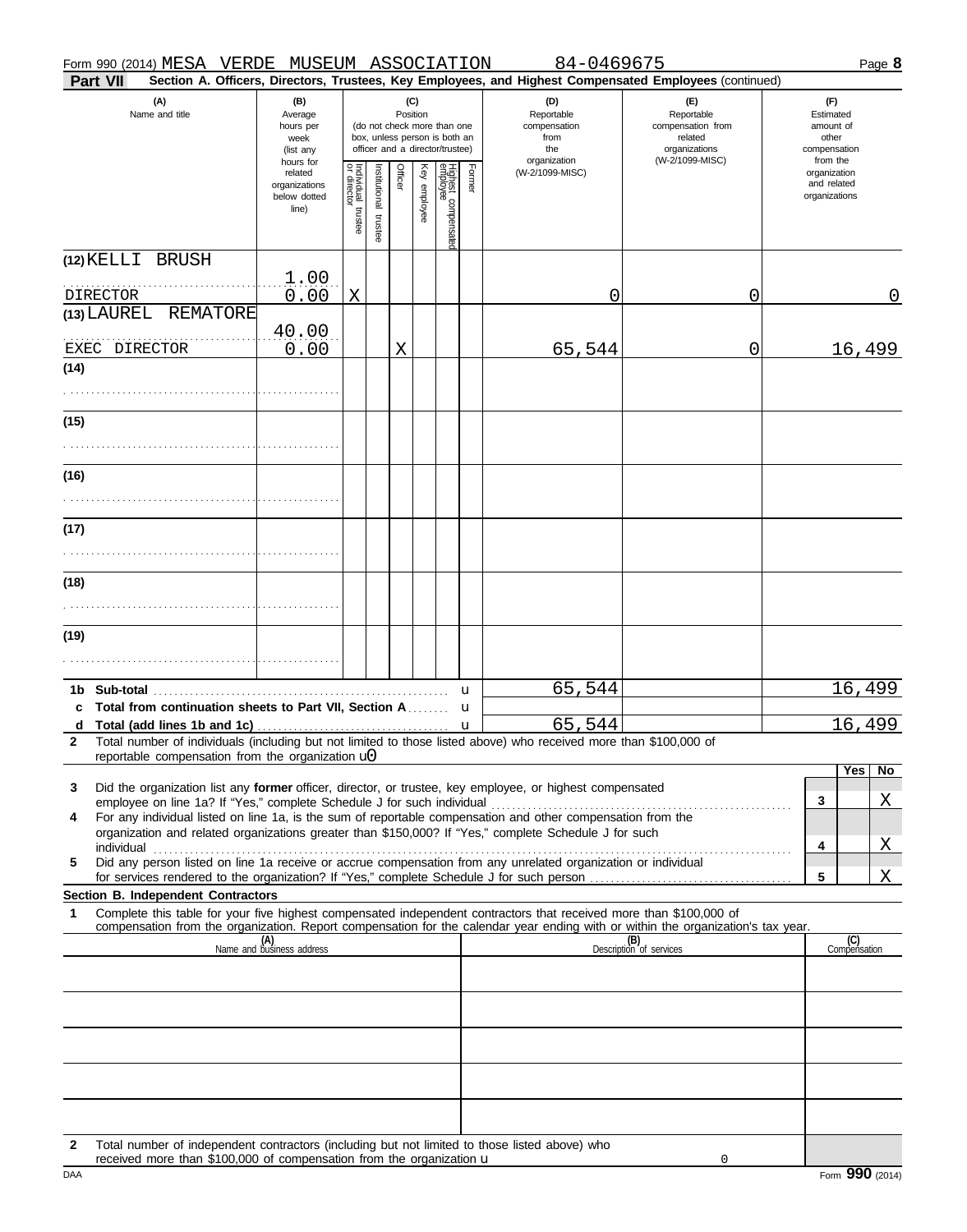|                                              | Part VIII         | <b>Statement of Revenue</b><br>Check if Schedule O contains a response or note to any line in this Part VIII                                                                                                                                                                                                                          |                                                 |                        |                                                    |                                         |                                                                  |
|----------------------------------------------|-------------------|---------------------------------------------------------------------------------------------------------------------------------------------------------------------------------------------------------------------------------------------------------------------------------------------------------------------------------------|-------------------------------------------------|------------------------|----------------------------------------------------|-----------------------------------------|------------------------------------------------------------------|
|                                              |                   |                                                                                                                                                                                                                                                                                                                                       |                                                 | (A)<br>Total revenue   | (B)<br>Related or<br>exempt<br>function<br>revenue | (C)<br>Unrelated<br>business<br>revenue | (D)<br>Revenue<br>excluded from tax<br>under sections<br>512-514 |
| Service Revenue Contributions, Gifts, Grants |                   | 1a Federated campaigns<br>1a<br><b>b</b> Membership dues<br>1b<br>c Fundraising events<br>1c<br>d Related organizations<br>1d<br><b>e</b> Government grants (contributions)<br>1е<br>f All other contributions, gifts, grants,<br>and similar amounts not included above<br>1f<br>g Noncash contributions included in lines 1a-1f: \$ | 19,366<br>72,203                                |                        |                                                    |                                         |                                                                  |
|                                              |                   |                                                                                                                                                                                                                                                                                                                                       |                                                 | 91,569                 |                                                    |                                         |                                                                  |
|                                              | 2a<br>b<br>С<br>d | MEMBERSHIP DUES<br>.<br>PROGRAM FEES<br>MANAGEMENT FEES<br>.                                                                                                                                                                                                                                                                          | <b>Busn. Code</b><br>451211<br>611600<br>900099 | 57,135<br>9,361<br>170 | 57,135<br>9,361<br>170                             |                                         |                                                                  |
| Program                                      |                   | f All other program service revenue                                                                                                                                                                                                                                                                                                   |                                                 | 66,666                 |                                                    |                                         |                                                                  |
|                                              | 3<br>4            | Investment income (including dividends, interest,<br>and other similar amounts)<br>.<br>Income from investment of tax-exempt bond proceeds                                                                                                                                                                                            | u                                               | 81                     |                                                    |                                         | 81                                                               |
| Other Revenue                                | 5<br>6а<br>d      | (i) Real<br>Gross rents<br>Less: rental exps.<br>Rental inc. or (loss)<br><b>7a</b> Gross amount from<br>(i) Securities<br>sales of assets<br>other than inventor<br>Less: cost or other<br>basis & sales exps.<br>c Gain or (loss)                                                                                                   | u<br>(ii) Personal<br>u<br>(ii) Other           |                        |                                                    |                                         |                                                                  |
|                                              |                   | 8a Gross income from fundraising events<br>(not including $$$<br>.<br>of contributions reported on line 1c).<br>See Part IV, line 18 $\ldots$<br>а<br><b>b</b> Less: direct expenses<br>b                                                                                                                                             |                                                 |                        |                                                    |                                         |                                                                  |
|                                              |                   | c Net income or (loss) from fundraising events  u                                                                                                                                                                                                                                                                                     |                                                 |                        |                                                    |                                         |                                                                  |
|                                              |                   | 9a Gross income from gaming activities.<br><b>b</b> Less: direct expenses<br>b                                                                                                                                                                                                                                                        |                                                 |                        |                                                    |                                         |                                                                  |
|                                              |                   | c Net income or (loss) from gaming activities  u<br>10a Gross sales of inventory, less<br>returns and allowances  a<br>$\mathbf b$<br><b>b</b> Less: cost of goods sold                                                                                                                                                               | 1,185,759<br>591,311                            |                        |                                                    |                                         |                                                                  |
|                                              |                   | c Net income or (loss) from sales of inventory  u                                                                                                                                                                                                                                                                                     |                                                 | 594,448                | 594,448                                            |                                         |                                                                  |
|                                              |                   | Miscellaneous Revenue                                                                                                                                                                                                                                                                                                                 | Busn. Code<br>451211                            | 16,127                 | 16,127                                             |                                         |                                                                  |
|                                              | b<br>с            | 11a OTHER REVENUE                                                                                                                                                                                                                                                                                                                     |                                                 |                        |                                                    |                                         |                                                                  |
|                                              |                   |                                                                                                                                                                                                                                                                                                                                       |                                                 |                        |                                                    |                                         |                                                                  |
|                                              |                   | e Total. Add lines 11a-11d                                                                                                                                                                                                                                                                                                            | $\mathbf{u}$                                    | 16,127                 |                                                    |                                         |                                                                  |
|                                              |                   |                                                                                                                                                                                                                                                                                                                                       |                                                 | 768,891                | 677,241                                            | 0                                       | 81                                                               |

Form **990** (2014)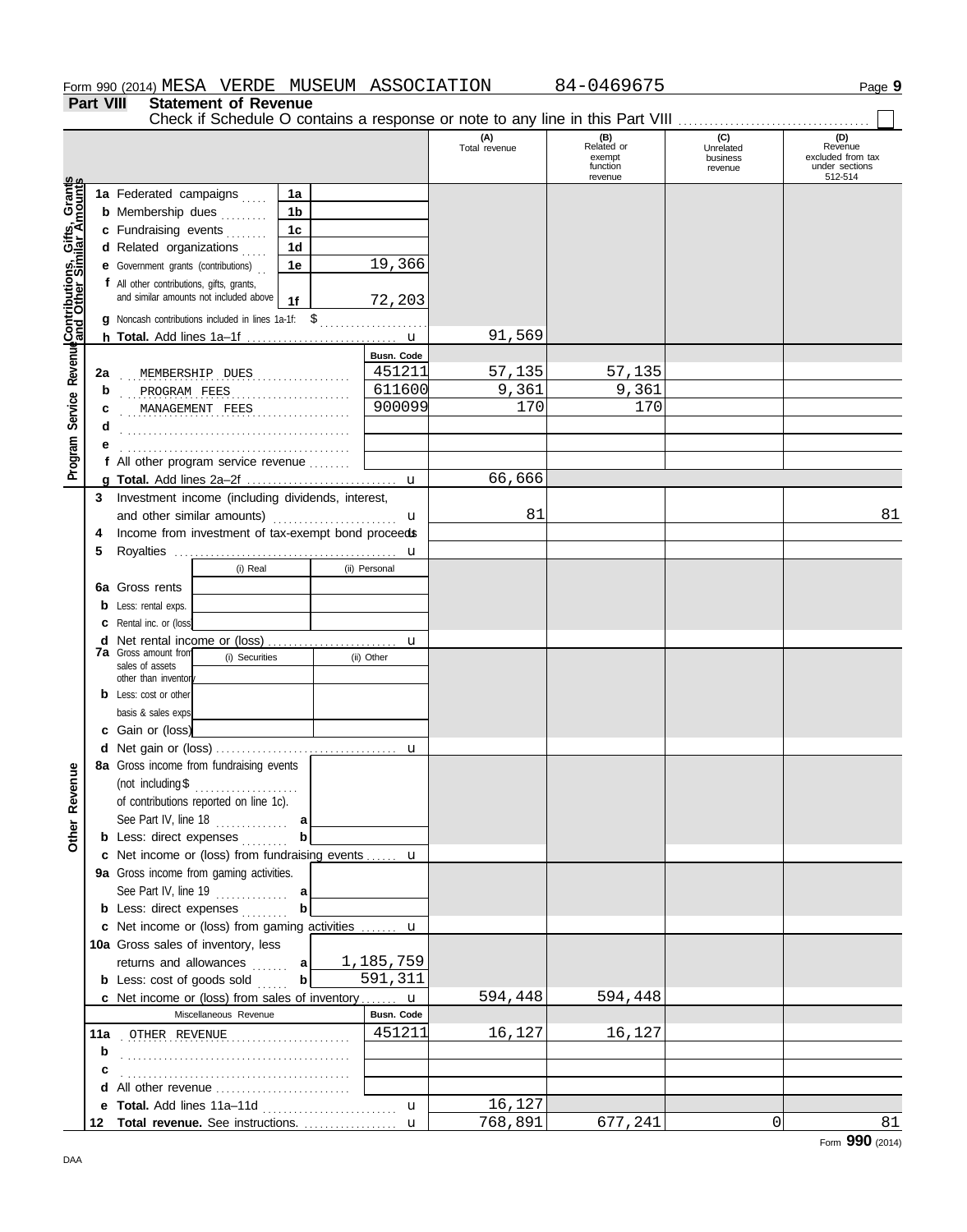## Form 990 (2014) Page **10** MESA VERDE MUSEUM ASSOCIATION 84-0469675

## **Part IX Statement of Functional Expenses**

Section 501(c)(3) and 501(c)(4) organizations must complete all columns. All other organizations must complete column (A). Check if Schedule O contains a response or note to any line in this Part IX . . . . . . . . . . . . . . . . . . . . . . . . . . . . . . . . . . . . . . . . . . . . . . . . . . . . . . . . . . .

|              | Do not include amounts reported on lines 6b,<br>7b, 8b, 9b, and 10b of Part VIII.                                                                                                                                              | (A)<br>Total expenses | (B)<br>Program service<br>expenses | (C)<br>Management and<br>general expenses | (D)<br>Fundraising<br>expenses |
|--------------|--------------------------------------------------------------------------------------------------------------------------------------------------------------------------------------------------------------------------------|-----------------------|------------------------------------|-------------------------------------------|--------------------------------|
| 1.           | Grants and other assistance to domestic organizations                                                                                                                                                                          |                       |                                    |                                           |                                |
|              | and domestic governments. See Part IV, line 21                                                                                                                                                                                 | 150,376               | 150,376                            |                                           |                                |
| $\mathbf{2}$ | Grants and other assistance to domestic                                                                                                                                                                                        |                       |                                    |                                           |                                |
|              | individuals. See Part IV, line 22                                                                                                                                                                                              |                       |                                    |                                           |                                |
| 3            | Grants and other assistance to foreign                                                                                                                                                                                         |                       |                                    |                                           |                                |
|              | organizations, foreign governments, and foreign                                                                                                                                                                                |                       |                                    |                                           |                                |
|              |                                                                                                                                                                                                                                |                       |                                    |                                           |                                |
|              | individuals. See Part IV, lines 15 and 16                                                                                                                                                                                      |                       |                                    |                                           |                                |
| 4            | Benefits paid to or for members                                                                                                                                                                                                |                       |                                    |                                           |                                |
| 5            | Compensation of current officers, directors,                                                                                                                                                                                   |                       |                                    |                                           |                                |
|              | trustees, and key employees                                                                                                                                                                                                    | 78,766                |                                    | <u>78,766</u>                             |                                |
| 6            | Compensation not included above, to disqualified                                                                                                                                                                               |                       |                                    |                                           |                                |
|              | persons (as defined under section 4958(f)(1)) and                                                                                                                                                                              |                       |                                    |                                           |                                |
|              | persons described in section 4958(c)(3)(B)                                                                                                                                                                                     |                       |                                    |                                           |                                |
| 7            | Other salaries and wages                                                                                                                                                                                                       | 243,650               | 163,783                            | 79,867                                    |                                |
| 8            | Pension plan accruals and contributions (include                                                                                                                                                                               |                       |                                    |                                           |                                |
|              | section 401(k) and 403(b) employer contributions)                                                                                                                                                                              | 8,322                 | 5,498                              | 2,824                                     |                                |
| 9            | Other employee benefits                                                                                                                                                                                                        | 44,101                | 24,327                             | 19,774                                    |                                |
| 10           | Payroll taxes                                                                                                                                                                                                                  | 38,293                | 20,501                             | 17,792                                    |                                |
| 11           | Fees for services (non-employees):                                                                                                                                                                                             |                       |                                    |                                           |                                |
| а            | Management                                                                                                                                                                                                                     |                       |                                    |                                           |                                |
| b            | Legal                                                                                                                                                                                                                          |                       |                                    |                                           |                                |
| c            | Accounting                                                                                                                                                                                                                     | 17,205                |                                    | 17,205                                    |                                |
| d            | Lobbying                                                                                                                                                                                                                       |                       |                                    |                                           |                                |
| е            | Professional fundraising services. See Part IV, line                                                                                                                                                                           |                       |                                    |                                           |                                |
| f            | Investment management fees                                                                                                                                                                                                     |                       |                                    |                                           |                                |
| a            | Other. (If line 11g amount exceeds 10% of line 25, column                                                                                                                                                                      |                       |                                    |                                           |                                |
|              | (A) amount, list line 11g expenses on Schedule O.)                                                                                                                                                                             |                       |                                    |                                           |                                |
| 12           | Advertising and promotion [1] [1] Advertising and promotion                                                                                                                                                                    | 528                   | 528                                |                                           |                                |
| 13           |                                                                                                                                                                                                                                |                       |                                    |                                           |                                |
| 14           | Information technology                                                                                                                                                                                                         | 3,236                 | 1,645                              | 1,591                                     |                                |
| 15           | Royalties                                                                                                                                                                                                                      |                       |                                    |                                           |                                |
| 16           | Occupancy                                                                                                                                                                                                                      | 11,316                | 8,307                              | 3,009                                     |                                |
| 17           | Travel                                                                                                                                                                                                                         | 5,833                 | 276                                | 5,557                                     |                                |
| 18           | Payments of travel or entertainment expenses                                                                                                                                                                                   |                       |                                    |                                           |                                |
|              | for any federal, state, or local public officials                                                                                                                                                                              |                       |                                    |                                           |                                |
|              | 19 Conferences, conventions, and meetings                                                                                                                                                                                      | 3,382                 |                                    | 3,382                                     |                                |
| 20           | Interest                                                                                                                                                                                                                       | 2,130                 |                                    | 2,130                                     |                                |
| 21           | Payments to affiliates [11] [11] Payments to affiliates                                                                                                                                                                        |                       |                                    |                                           |                                |
| 22           | Depreciation, depletion, and amortization                                                                                                                                                                                      | 23,346                | 15,290                             | 8,056                                     |                                |
| 23           | Insurance with a construction of the state of the state of the state of the state of the state of the state of the state of the state of the state of the state of the state of the state of the state of the state of the sta | 6,633                 | 1,859                              | 4,774                                     |                                |
| 24           | Other expenses. Itemize expenses not covered                                                                                                                                                                                   |                       |                                    |                                           |                                |
|              | above (List miscellaneous expenses in line 24e. If                                                                                                                                                                             |                       |                                    |                                           |                                |
|              | line 24e amount exceeds 10% of line 25, column                                                                                                                                                                                 |                       |                                    |                                           |                                |
|              | (A) amount, list line 24e expenses on Schedule O.)                                                                                                                                                                             |                       |                                    |                                           |                                |
| a            | JOINT MEMBERSHIP EXPENSE                                                                                                                                                                                                       | 38,753                | 29,065                             | 9,688                                     |                                |
| b            | MERCHANT CREDIT CARD FEES                                                                                                                                                                                                      | 28,341                | 28,341                             |                                           |                                |
| c            | SUPPLIES                                                                                                                                                                                                                       | 13,798                | 8,311                              | 5,487                                     |                                |
| d            | <b>OTHER</b>                                                                                                                                                                                                                   | 12,221                | 3,821                              | 8,400                                     |                                |
|              |                                                                                                                                                                                                                                | 9,998                 | 6,863                              | 3,135                                     |                                |
| е            | All other expenses                                                                                                                                                                                                             | 740,228               | 468,791                            | 271<br>,437                               | 0                              |
| 25<br>26     | Total functional expenses. Add lines 1 through 24e.<br>Joint costs. Complete this line only if the                                                                                                                             |                       |                                    |                                           |                                |
|              | organization reported in column (B) joint costs                                                                                                                                                                                |                       |                                    |                                           |                                |
|              | from a combined educational campaign and                                                                                                                                                                                       |                       |                                    |                                           |                                |
|              | fundraising solicitation. Check here $\mathbf{u}$   if                                                                                                                                                                         |                       |                                    |                                           |                                |
| DAA          | following SOP 98-2 (ASC 958-720)                                                                                                                                                                                               |                       |                                    |                                           | Form 990 (2014)                |
|              |                                                                                                                                                                                                                                |                       |                                    |                                           |                                |

L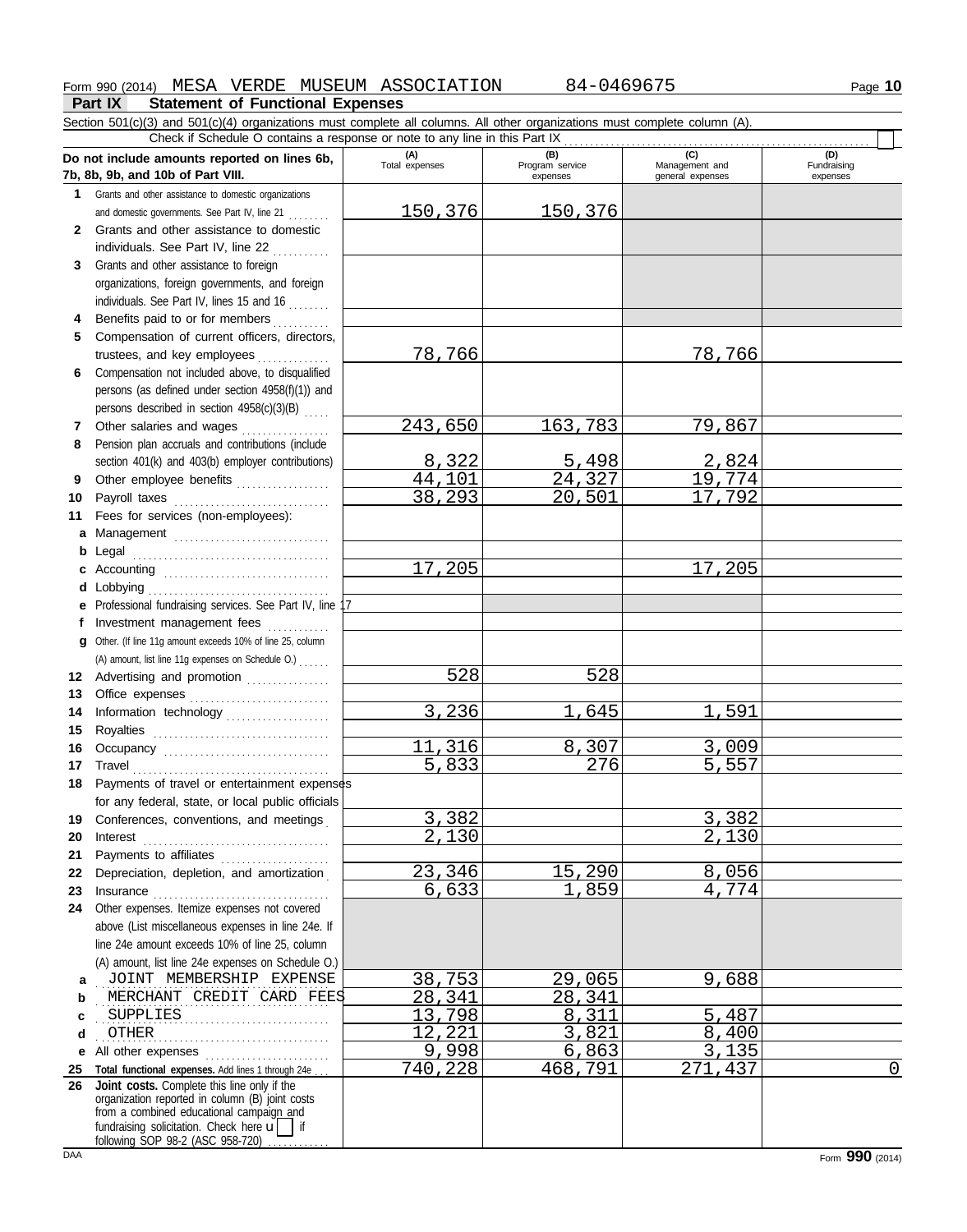**Part X Balance Sheet**

|                  |    | Check if Schedule O contains a response or note to any line in this Part X $\ldots$              |         |                          |                 |                    |
|------------------|----|--------------------------------------------------------------------------------------------------|---------|--------------------------|-----------------|--------------------|
|                  |    |                                                                                                  |         | (A)<br>Beginning of year |                 | (B)<br>End of year |
|                  | 1  | Cash-non-interest bearing                                                                        |         | 420                      | $\mathbf{1}$    | 46,407             |
|                  | 2  |                                                                                                  |         | 27,595                   | $\mathbf{2}$    | 22,037             |
|                  | З  |                                                                                                  |         |                          | 3               |                    |
|                  | 4  |                                                                                                  |         | 39                       | 4               | 70                 |
|                  | 5  | Loans and other receivables from current and former officers, directors,                         |         |                          |                 |                    |
|                  |    | trustees, key employees, and highest compensated employees.                                      |         |                          |                 |                    |
|                  |    | Complete Part II of Schedule L                                                                   |         |                          | 5               |                    |
|                  | 6  | Loans and other receivables from other disqualified persons (as defined under section            |         |                          |                 |                    |
|                  |    | $4958(f)(1)$ , persons described in section $4958(c)(3)(B)$ , and contributing employers and     |         |                          |                 |                    |
|                  |    | sponsoring organizations of section 501(c)(9) voluntary employees' beneficiary                   |         |                          |                 |                    |
|                  |    |                                                                                                  |         |                          | 6               |                    |
| Assets           |    |                                                                                                  |         |                          | $\overline{7}$  |                    |
|                  | 7  |                                                                                                  |         |                          |                 |                    |
|                  | 8  |                                                                                                  |         | 174,962                  | 8               | 158,165            |
|                  | 9  |                                                                                                  |         | 15,792                   | 9               | 17, 491            |
|                  |    | 10a Land, buildings, and equipment: cost or                                                      |         |                          |                 |                    |
|                  |    | other basis. Complete Part VI of Schedule D    10a   137, 766                                    |         |                          |                 |                    |
|                  |    | <u>  10b</u><br><b>b</b> Less: accumulated depreciation                                          | 131,932 | 12,615                   | 10 <sub>c</sub> | 5,834              |
|                  | 11 |                                                                                                  |         | 11                       |                 |                    |
|                  | 12 |                                                                                                  |         | 12                       |                 |                    |
|                  | 13 |                                                                                                  |         | 13                       |                 |                    |
|                  | 14 | Intangible assets                                                                                |         | 14                       |                 |                    |
|                  | 15 |                                                                                                  |         | 27,691                   | 15              | 25,915             |
|                  | 16 |                                                                                                  |         | 259,114                  | 16              | 275,919            |
|                  | 17 |                                                                                                  |         | 20,678                   | 17              | 25,958             |
|                  | 18 |                                                                                                  |         |                          | 18              |                    |
|                  | 19 |                                                                                                  | 838     | 19                       |                 |                    |
|                  | 20 |                                                                                                  |         |                          | 20              |                    |
|                  | 21 | Escrow or custodial account liability. Complete Part IV of Schedule D                            |         |                          | 21              |                    |
|                  | 22 | Loans and other payables to current and former officers, directors,                              |         |                          |                 |                    |
| Liabilities      |    | trustees, key employees, highest compensated employees, and                                      |         |                          |                 |                    |
|                  |    | disqualified persons. Complete Part II of Schedule L                                             |         |                          | 22              |                    |
|                  | 23 | Secured mortgages and notes payable to unrelated third parties                                   |         |                          | 23              |                    |
|                  | 24 | Unsecured notes and loans payable to unrelated third parties                                     |         |                          | 24              |                    |
|                  | 25 | Other liabilities (including federal income tax, payables to related third                       |         |                          |                 |                    |
|                  |    | parties, and other liabilities not included on lines 17-24). Complete Part X                     |         |                          |                 |                    |
|                  |    |                                                                                                  |         | 16,300                   | 25              |                    |
|                  | 26 |                                                                                                  |         | 37,816                   | 26              | 25,958             |
|                  |    | Organizations that follow SFAS 117 (ASC 958), check here $\mathbf{u} \overline{\mathbf{X}} $ and |         |                          |                 |                    |
|                  |    | complete lines 27 through 29, and lines 33 and 34.                                               |         |                          |                 |                    |
|                  | 27 | Unrestricted net assets                                                                          |         | 194,385                  | 27              | 225,733            |
|                  | 28 |                                                                                                  |         | 26,913                   | 28              | <u>24,228</u>      |
|                  | 29 | Permanently restricted net assets                                                                |         |                          | 29              |                    |
| or Fund Balances |    | Organizations that do not follow SFAS 117 (ASC 958), check here $\mathbf{u}$                     | and     |                          |                 |                    |
|                  |    | complete lines 30 through 34.                                                                    |         |                          |                 |                    |
|                  | 30 | Capital stock or trust principal, or current funds                                               |         |                          | 30              |                    |
| Assets           | 31 |                                                                                                  |         |                          | 31              |                    |
| $\frac{1}{2}$    | 32 | Retained earnings, endowment, accumulated income, or other funds                                 |         |                          | 32              |                    |
|                  | 33 |                                                                                                  |         | 221, 298                 | 33              | 249,961            |
|                  | 34 |                                                                                                  |         | <u>259,114</u>           | 34              | <u>275,919</u>     |
|                  |    |                                                                                                  |         |                          |                 |                    |

Form **990** (2014)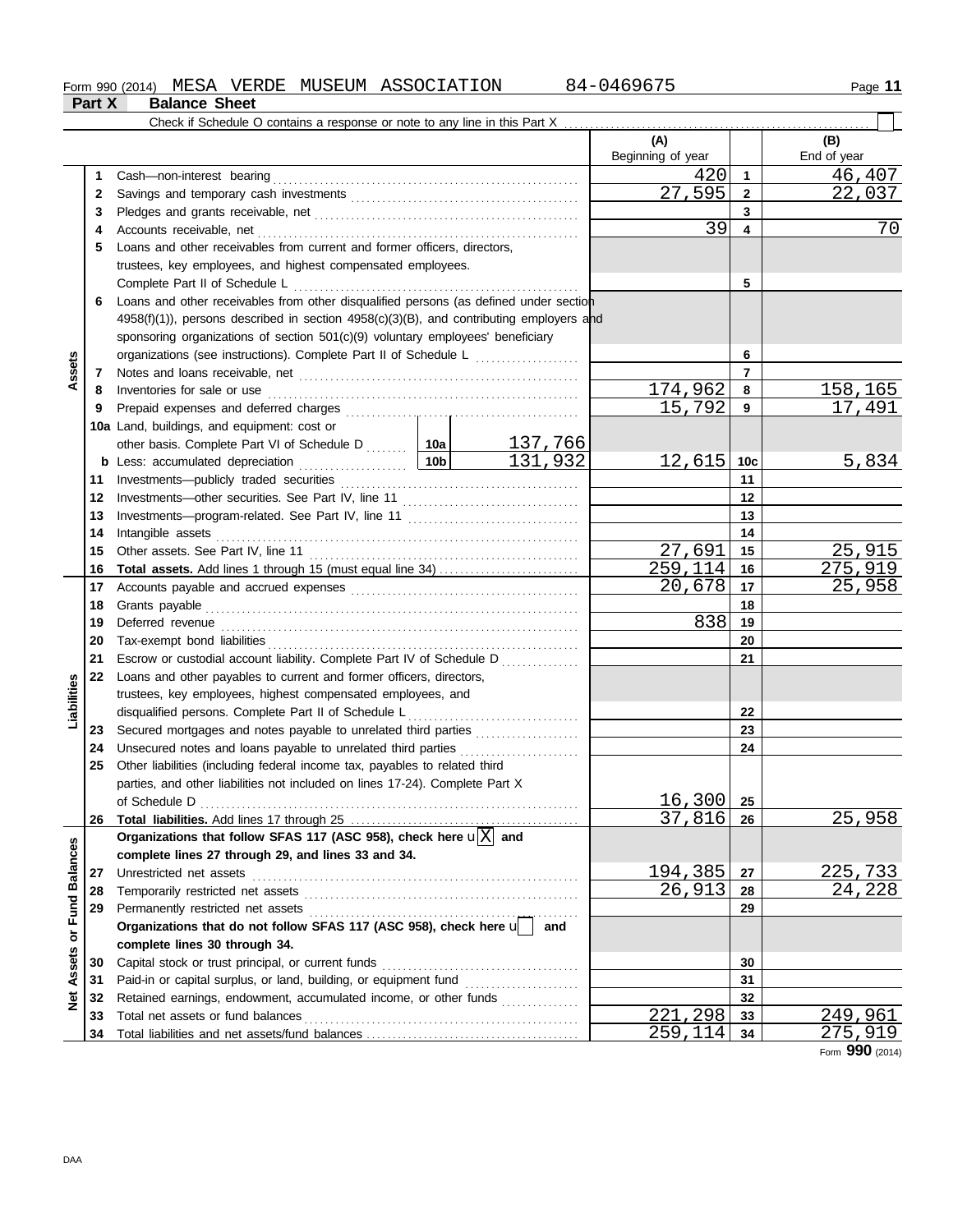Form 990 (2014) Page **12** MESA VERDE MUSEUM ASSOCIATION 84-0469675

|    | Part XI<br><b>Reconciliation of Net Assets</b>                                                                                                                                                                                                                                                                                                                                                                                                                                          |                         |                |          |                 |
|----|-----------------------------------------------------------------------------------------------------------------------------------------------------------------------------------------------------------------------------------------------------------------------------------------------------------------------------------------------------------------------------------------------------------------------------------------------------------------------------------------|-------------------------|----------------|----------|-----------------|
|    | Check if Schedule O contains a response or note to any line in this Part XI                                                                                                                                                                                                                                                                                                                                                                                                             |                         |                |          |                 |
| 1  |                                                                                                                                                                                                                                                                                                                                                                                                                                                                                         | $\mathbf{1}$            |                | 768, 891 |                 |
| 2  |                                                                                                                                                                                                                                                                                                                                                                                                                                                                                         | $\mathbf{2}$            |                |          | 740,228         |
| 3  | Revenue less expenses. Subtract line 2 from line 1                                                                                                                                                                                                                                                                                                                                                                                                                                      | $\overline{3}$          | 28,663         |          |                 |
| 4  | Net assets or fund balances at beginning of year (must equal Part X, line 33, column (A))                                                                                                                                                                                                                                                                                                                                                                                               | $\overline{\mathbf{4}}$ | 221,298        |          |                 |
| 5  | Net unrealized gains (losses) on investments [11] match and the contract of the state of the state of the state of the state of the state of the state of the state of the state of the state of the state of the state of the                                                                                                                                                                                                                                                          |                         |                |          |                 |
| 6  |                                                                                                                                                                                                                                                                                                                                                                                                                                                                                         | 6                       |                |          |                 |
| 7  | $Investment \textit{ expenses} \textit{________} \label{ex:ex:ex:1} \begin{minipage}[c]{0.9\linewidth} \textit{Investment} \textit{expenses} \end{minipage} \begin{minipage}[c]{0.9\linewidth} \textit{ex:1} & \textit{if} \textit{if} \textit{if} \textit{if} \textit{if} \textit{if} \textit{if} \textit{if} \textit{if} \textit{if} \textit{if} \textit{if} \textit{if} \textit{if} \textit{if} \textit{if} \textit{if} \textit{if} \textit{if} \textit{if} \textit{if} \textit{if}$ | $\overline{7}$          |                |          |                 |
| 8  | Prior period adjustments [11, 12] and the contract of the contract of the contract of the contract of the contract of the contract of the contract of the contract of the contract of the contract of the contract of the cont                                                                                                                                                                                                                                                          | 8                       |                |          |                 |
| 9  |                                                                                                                                                                                                                                                                                                                                                                                                                                                                                         | 9                       |                |          |                 |
| 10 | Net assets or fund balances at end of year. Combine lines 3 through 9 (must equal Part X, line                                                                                                                                                                                                                                                                                                                                                                                          |                         |                |          |                 |
|    |                                                                                                                                                                                                                                                                                                                                                                                                                                                                                         | 10                      |                | 249,961  |                 |
|    | <b>Financial Statements and Reporting</b><br>Part XII                                                                                                                                                                                                                                                                                                                                                                                                                                   |                         |                |          |                 |
|    |                                                                                                                                                                                                                                                                                                                                                                                                                                                                                         |                         |                |          |                 |
|    |                                                                                                                                                                                                                                                                                                                                                                                                                                                                                         |                         |                | Yes      | No              |
| 1  | X Accrual<br>Accounting method used to prepare the Form 990:     Cash<br>Other                                                                                                                                                                                                                                                                                                                                                                                                          |                         |                |          |                 |
|    | If the organization changed its method of accounting from a prior year or checked "Other," explain in                                                                                                                                                                                                                                                                                                                                                                                   |                         |                |          |                 |
|    | Schedule O.                                                                                                                                                                                                                                                                                                                                                                                                                                                                             |                         |                |          |                 |
|    | 2a Were the organization's financial statements compiled or reviewed by an independent accountant?                                                                                                                                                                                                                                                                                                                                                                                      |                         | 2a             |          | Χ               |
|    | If "Yes," check a box below to indicate whether the financial statements for the year were compiled or                                                                                                                                                                                                                                                                                                                                                                                  |                         |                |          |                 |
|    | reviewed on a separate basis, consolidated basis, or both:                                                                                                                                                                                                                                                                                                                                                                                                                              |                         |                |          |                 |
|    | Separate basis   Consolidated basis<br>  Both consolidated and separate basis                                                                                                                                                                                                                                                                                                                                                                                                           |                         |                |          |                 |
|    | b Were the organization's financial statements audited by an independent accountant?                                                                                                                                                                                                                                                                                                                                                                                                    |                         | 2b.            | Χ        |                 |
|    | If "Yes," check a box below to indicate whether the financial statements for the year were audited on a                                                                                                                                                                                                                                                                                                                                                                                 |                         |                |          |                 |
|    | separate basis, consolidated basis, or both:                                                                                                                                                                                                                                                                                                                                                                                                                                            |                         |                |          |                 |
|    | IxI<br>Separate basis<br>  Consolidated basis<br>  Both consolidated and separate basis                                                                                                                                                                                                                                                                                                                                                                                                 |                         |                |          |                 |
|    | c If "Yes" to line 2a or 2b, does the organization have a committee that assumes responsibility for oversight                                                                                                                                                                                                                                                                                                                                                                           |                         |                |          |                 |
|    |                                                                                                                                                                                                                                                                                                                                                                                                                                                                                         |                         | 2c             | X        |                 |
|    | If the organization changed either its oversight process or selection process during the tax year, explain in                                                                                                                                                                                                                                                                                                                                                                           |                         |                |          |                 |
|    | Schedule O.                                                                                                                                                                                                                                                                                                                                                                                                                                                                             |                         |                |          |                 |
|    | 3a As a result of a federal award, was the organization required to undergo an audit or audits as set forth in                                                                                                                                                                                                                                                                                                                                                                          |                         |                |          |                 |
|    | the Single Audit Act and OMB Circular A-133?                                                                                                                                                                                                                                                                                                                                                                                                                                            |                         | 3a             |          | Χ               |
|    | <b>b</b> If "Yes," did the organization undergo the required audit or audits? If the organization did not undergo the                                                                                                                                                                                                                                                                                                                                                                   |                         |                |          |                 |
|    | required audit or audits, explain why in Schedule O and describe any steps taken to undergo such audits.                                                                                                                                                                                                                                                                                                                                                                                |                         | 3 <sub>b</sub> |          |                 |
|    |                                                                                                                                                                                                                                                                                                                                                                                                                                                                                         |                         |                |          | Form 990 (2014) |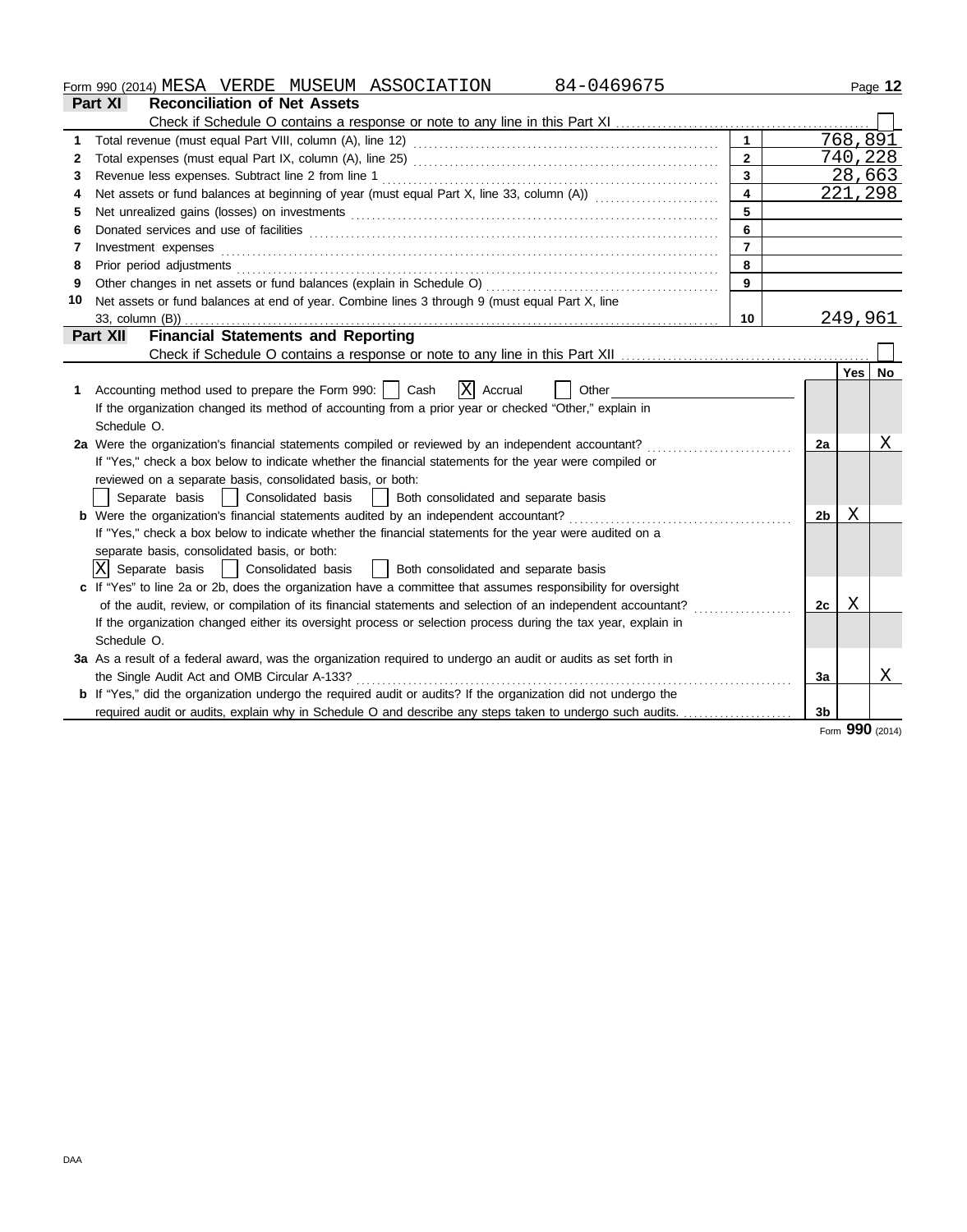|       | <b>SCHEDULE A</b>                                      |                                                                        | <b>Public Charity Status and Public Support</b>                                                                         |     |                                                                                                            |                                                                                                                                                                                                                                                                       | OMB No. 1545-0047                    |
|-------|--------------------------------------------------------|------------------------------------------------------------------------|-------------------------------------------------------------------------------------------------------------------------|-----|------------------------------------------------------------------------------------------------------------|-----------------------------------------------------------------------------------------------------------------------------------------------------------------------------------------------------------------------------------------------------------------------|--------------------------------------|
|       | (Form 990 or 990-EZ)                                   |                                                                        | Complete if the organization is a section $501(c)(3)$ organization or a section                                         |     |                                                                                                            |                                                                                                                                                                                                                                                                       |                                      |
|       |                                                        |                                                                        | 4947(a)(1) nonexempt charitable trust.<br>u Attach to Form 990 or Form 990-EZ.                                          |     |                                                                                                            |                                                                                                                                                                                                                                                                       | Open to Public                       |
|       | Department of the Treasury<br>Internal Revenue Service |                                                                        |                                                                                                                         |     | <b>u</b> Information about Schedule A (Form 990 or 990-EZ) and its instructions is at www.irs.gov/form990. | <b>Inspection</b>                                                                                                                                                                                                                                                     |                                      |
|       | Name of the organization                               |                                                                        |                                                                                                                         |     |                                                                                                            | Employer identification number                                                                                                                                                                                                                                        |                                      |
|       |                                                        |                                                                        | MESA VERDE MUSEUM ASSOCIATION                                                                                           |     |                                                                                                            | 84-0469675                                                                                                                                                                                                                                                            |                                      |
|       | Part I                                                 |                                                                        |                                                                                                                         |     |                                                                                                            | <b>Reason for Public Charity Status</b> (All organizations must complete this part.) See instructions.                                                                                                                                                                |                                      |
|       |                                                        |                                                                        | The organization is not a private foundation because it is: (For lines 1 through 11, check only one box.)               |     |                                                                                                            |                                                                                                                                                                                                                                                                       |                                      |
| 1     |                                                        |                                                                        | A church, convention of churches, or association of churches described in section 170(b)(1)(A)(i).                      |     |                                                                                                            |                                                                                                                                                                                                                                                                       |                                      |
| 2     |                                                        |                                                                        | A school described in section 170(b)(1)(A)(ii). (Attach Schedule E.)                                                    |     |                                                                                                            |                                                                                                                                                                                                                                                                       |                                      |
| 3     |                                                        |                                                                        | A hospital or a cooperative hospital service organization described in section 170(b)(1)(A)(iii).                       |     |                                                                                                            |                                                                                                                                                                                                                                                                       |                                      |
| 4     |                                                        |                                                                        |                                                                                                                         |     |                                                                                                            | A medical research organization operated in conjunction with a hospital described in section 170(b)(1)(A)(iii). Enter the hospital's name,                                                                                                                            |                                      |
| 5     | city, and state:                                       |                                                                        |                                                                                                                         |     |                                                                                                            | An organization operated for the benefit of a college or university owned or operated by a governmental unit described in                                                                                                                                             |                                      |
|       |                                                        | section 170(b)(1)(A)(iv). (Complete Part II.)                          |                                                                                                                         |     |                                                                                                            |                                                                                                                                                                                                                                                                       |                                      |
| 6     |                                                        |                                                                        | A federal, state, or local government or governmental unit described in section 170(b)(1)(A)(v).                        |     |                                                                                                            |                                                                                                                                                                                                                                                                       |                                      |
| 7     |                                                        |                                                                        |                                                                                                                         |     |                                                                                                            | An organization that normally receives a substantial part of its support from a governmental unit or from the general public                                                                                                                                          |                                      |
|       |                                                        | described in section 170(b)(1)(A)(vi). (Complete Part II.)             |                                                                                                                         |     |                                                                                                            |                                                                                                                                                                                                                                                                       |                                      |
| 8     |                                                        |                                                                        | A community trust described in section 170(b)(1)(A)(vi). (Complete Part II.)                                            |     |                                                                                                            |                                                                                                                                                                                                                                                                       |                                      |
| 9     |                                                        |                                                                        |                                                                                                                         |     |                                                                                                            | An organization that normally receives: (1) more than 33 1/3% of its support from contributions, membership fees, and gross                                                                                                                                           |                                      |
|       |                                                        |                                                                        |                                                                                                                         |     |                                                                                                            | receipts from activities related to its exempt functions—subject to certain exceptions, and (2) no more than 33 1/3% of its                                                                                                                                           |                                      |
|       |                                                        |                                                                        |                                                                                                                         |     |                                                                                                            | support from gross investment income and unrelated business taxable income (less section 511 tax) from businesses                                                                                                                                                     |                                      |
|       |                                                        |                                                                        | acquired by the organization after June 30, 1975. See section 509(a)(2). (Complete Part III.)                           |     |                                                                                                            |                                                                                                                                                                                                                                                                       |                                      |
| 10    |                                                        |                                                                        | An organization organized and operated exclusively to test for public safety. See section 509(a)(4).                    |     |                                                                                                            |                                                                                                                                                                                                                                                                       |                                      |
| 11    | X                                                      |                                                                        |                                                                                                                         |     |                                                                                                            | An organization organized and operated exclusively for the benefit of, to perform the functions of, or to carry out the purposes of<br>one or more publicly supported organizations described in section 509(a)(1) or section 509(a)(2). See section 509(a)(3). Check |                                      |
|       |                                                        |                                                                        |                                                                                                                         |     |                                                                                                            | the box in lines 11a through 11d that describes the type of supporting organization and complete lines 11e, 11f, and 11g.                                                                                                                                             |                                      |
| a     | X                                                      |                                                                        |                                                                                                                         |     |                                                                                                            | Type I. A supporting organization operated, supervised, or controlled by its supported organization(s), typically by giving                                                                                                                                           |                                      |
|       |                                                        |                                                                        |                                                                                                                         |     |                                                                                                            | the supported organization(s) the power to regularly appoint or elect a majority of the directors or trustees of the supporting                                                                                                                                       |                                      |
|       |                                                        | organization. You must complete Part IV, Sections A and B.             |                                                                                                                         |     |                                                                                                            |                                                                                                                                                                                                                                                                       |                                      |
| b     |                                                        |                                                                        |                                                                                                                         |     |                                                                                                            | Type II. A supporting organization supervised or controlled in connection with its supported organization(s), by having                                                                                                                                               |                                      |
|       |                                                        |                                                                        |                                                                                                                         |     |                                                                                                            | control or management of the supporting organization vested in the same persons that control or manage the supported                                                                                                                                                  |                                      |
|       |                                                        | organization(s). You must complete Part IV, Sections A and C.          |                                                                                                                         |     |                                                                                                            |                                                                                                                                                                                                                                                                       |                                      |
| с     |                                                        |                                                                        |                                                                                                                         |     |                                                                                                            | Type III functionally integrated. A supporting organization operated in connection with, and functionally integrated with,                                                                                                                                            |                                      |
|       |                                                        |                                                                        | its supported organization(s) (see instructions). You must complete Part IV, Sections A, D, and E.                      |     |                                                                                                            |                                                                                                                                                                                                                                                                       |                                      |
| d     |                                                        |                                                                        |                                                                                                                         |     |                                                                                                            | Type III non-functionally integrated. A supporting organization operated in connection with its supported organization(s)<br>that is not functionally integrated. The organization generally must satisfy a distribution requirement and an attentiveness             |                                      |
|       |                                                        |                                                                        | requirement (see instructions). You must complete Part IV, Sections A and D, and Part V.                                |     |                                                                                                            |                                                                                                                                                                                                                                                                       |                                      |
| е     |                                                        |                                                                        | Check this box if the organization received a written determination from the IRS that it is a Type I, Type II, Type III |     |                                                                                                            |                                                                                                                                                                                                                                                                       |                                      |
|       |                                                        |                                                                        | functionally integrated, or Type III non-functionally integrated supporting organization.                               |     |                                                                                                            |                                                                                                                                                                                                                                                                       |                                      |
|       |                                                        | Enter the number of supported organizations                            |                                                                                                                         |     |                                                                                                            |                                                                                                                                                                                                                                                                       | $\mathbf 1$                          |
|       |                                                        | Provide the following information about the supported organization(s). |                                                                                                                         |     |                                                                                                            |                                                                                                                                                                                                                                                                       |                                      |
|       | (i) Name of supported                                  | (ii) EIN                                                               | (iii) Type of organization                                                                                              |     | (iv) Is the organization                                                                                   | (v) Amount of monetary                                                                                                                                                                                                                                                | (vi) Amount of                       |
|       | organization                                           |                                                                        | (described on lines 1-9<br>above or IRC section                                                                         |     | listed in your governing<br>document?                                                                      | support (see<br>instructions)                                                                                                                                                                                                                                         | other support (see<br>instructions)  |
|       |                                                        |                                                                        | (see instructions))                                                                                                     |     |                                                                                                            |                                                                                                                                                                                                                                                                       |                                      |
|       |                                                        | SERVICE<br><b>PARK</b>                                                 |                                                                                                                         | Yes | No                                                                                                         |                                                                                                                                                                                                                                                                       |                                      |
| (A)   | NATIONAL                                               | 53-0197094                                                             | 6                                                                                                                       | Χ   |                                                                                                            | 150,376                                                                                                                                                                                                                                                               | 0                                    |
| (B)   |                                                        |                                                                        |                                                                                                                         |     |                                                                                                            |                                                                                                                                                                                                                                                                       |                                      |
|       |                                                        |                                                                        |                                                                                                                         |     |                                                                                                            |                                                                                                                                                                                                                                                                       |                                      |
| (C)   |                                                        |                                                                        |                                                                                                                         |     |                                                                                                            |                                                                                                                                                                                                                                                                       |                                      |
|       |                                                        |                                                                        |                                                                                                                         |     |                                                                                                            |                                                                                                                                                                                                                                                                       |                                      |
| (D)   |                                                        |                                                                        |                                                                                                                         |     |                                                                                                            |                                                                                                                                                                                                                                                                       |                                      |
| (E)   |                                                        |                                                                        |                                                                                                                         |     |                                                                                                            |                                                                                                                                                                                                                                                                       |                                      |
|       |                                                        |                                                                        |                                                                                                                         |     |                                                                                                            |                                                                                                                                                                                                                                                                       |                                      |
| Total |                                                        |                                                                        |                                                                                                                         |     |                                                                                                            | 150,376                                                                                                                                                                                                                                                               |                                      |
|       |                                                        | For Paperwork Reduction Act Notice, see the Instructions for           |                                                                                                                         |     |                                                                                                            |                                                                                                                                                                                                                                                                       | Schedule A (Form 990 or 990-EZ) 2014 |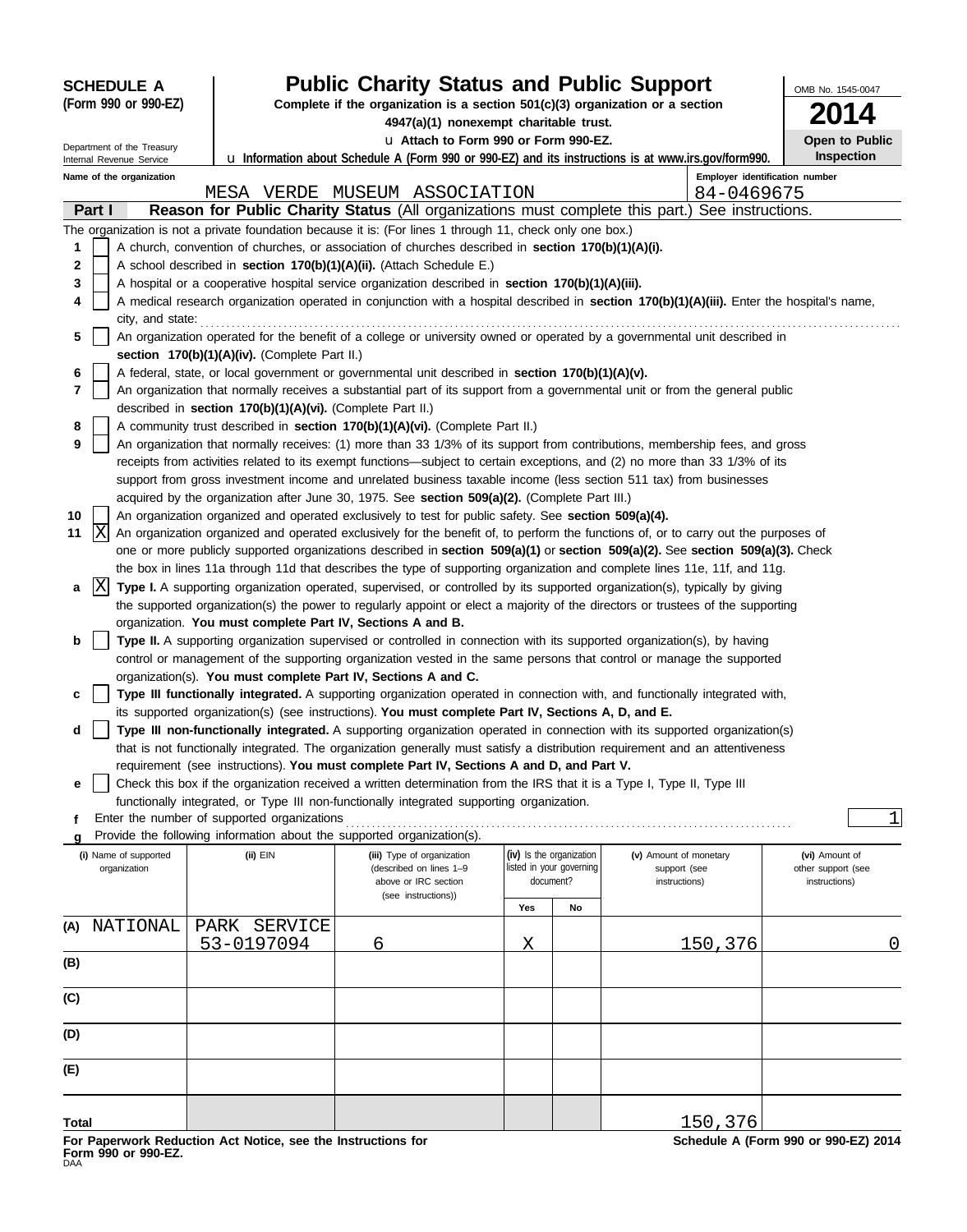## Schedule A (Form 990 or 990-EZ) 2014 MESA VERDE MUSEUM ASSOCIATION 84-0469675 Page 2

**Section A. Public Support** organization's benefit and either paid Tax revenues levied for the include any "unusual grants.") . . . . . . . . membership fees received. (Do not Gifts, grants, contributions, and **2 1 (a)** 2010 **(b)** 2011 **(c)** 2012 **(d)** 2013 **(e)** 2014 (Complete only if you checked the box on line 5, 7, or 8 of Part I or if the organization failed to qualify under **Part II Support Schedule for Organizations Described in Sections 170(b)(1)(A)(iv) and 170(b)(1)(A)(vi) Calendar year (or fiscal year beginning in)**  $\mathbf{u}$  **(a) 2010 (b) 2011 (c) 2012 (d) 2013 (e) 2014 (f) Total** Part III. If the organization fails to qualify under the tests listed below, please complete Part III.)

|   | to or expended on its behalf<br>.                                                                             |
|---|---------------------------------------------------------------------------------------------------------------|
| 3 | The value of services or facilities<br>furnished by a governmental unit to the<br>organization without charge |

|   | <b>Total.</b> Add lines 1 through 3   |
|---|---------------------------------------|
| 5 | The portion of total contributions by |
|   | each person (other than a             |
|   | governmental unit or publicly         |
|   | supported organization) included on   |
|   | line 1 that exceeds 2% of the amount  |
|   | shown on line 11, column (f)          |
|   |                                       |

**6**

#### (Explain in Part VI.) . . . . . . . . . . . . . . . . . . . **Total support.** Add lines 7 through 10 loss from the sale of capital assets Other income. Do not include gain or is regularly carried on ................. activities, whether or not the business Net income from unrelated business rents, royalties and income from similar payments received on securities loans, Gross income from interest, dividends, Gross receipts from related activities, etc. (see instructions) . . . . . . . . . . . . . . . . . . . . . . . . . . . . . . . . . . . . . . . . . . . . . . . . . . . . . . . . . . . . . . . Amounts from line 4 ......... **Public support.** Subtract line 5 from line 4. **12 11 9 8 Section B. Total Support 7** sources **10 12** Calendar year (or fiscal year beginning in)  $\mathbf{u}$  (a) 2010 (b) 2011 (c) 2012 (d) 2013 (e) 2014 (f) Total **(a)** 2010 **(b)** 2011 **(c)** 2012 **(d)** 2013 **(e)** 2014

First five years. If the Form 990 is for the organization's first, second, third, fourth, or fifth tax year as a section 501(c)(3) **13**

|     | organization, check this box and stop here <i>manufactoromana content content to the</i> state of the state of the state of the state of the state of the state of the state of the state of the state of the state of the state of |    |   |  |  |  |  |  |
|-----|-------------------------------------------------------------------------------------------------------------------------------------------------------------------------------------------------------------------------------------|----|---|--|--|--|--|--|
|     | Section C. Computation of Public Support Percentage                                                                                                                                                                                 |    |   |  |  |  |  |  |
| 14  | Public support percentage for 2014 (line 6, column (f) divided by line 11, column (f)) [[[[[[[[[[[[[[[[[[[[[[                                                                                                                       | 14 | % |  |  |  |  |  |
| 15  | Public support percentage from 2013 Schedule A, Part II, line 14                                                                                                                                                                    | 15 | % |  |  |  |  |  |
| 16a | 33 1/3% support test-2014. If the organization did not check the box on line 13, and line 14 is 33 1/3% or more, check this                                                                                                         |    |   |  |  |  |  |  |
|     | box and <b>stop here.</b> The organization qualifies as a publicly supported organization                                                                                                                                           |    |   |  |  |  |  |  |
| b   | 33 1/3% support test-2013. If the organization did not check a box on line 13 or 16a, and line 15 is 33 1/3% or more,                                                                                                               |    |   |  |  |  |  |  |
|     | check this box and stop here. The organization qualifies as a publicly supported organization                                                                                                                                       |    |   |  |  |  |  |  |
| 17a | 10%-facts-and-circumstances test-2014. If the organization did not check a box on line 13, 16a, or 16b, and line 14 is                                                                                                              |    |   |  |  |  |  |  |
|     | 10% or more, and if the organization meets the "facts-and-circumstances" test, check this box and <b>stop here.</b> Explain in                                                                                                      |    |   |  |  |  |  |  |
|     | Part VI how the organization meets the "facts-and-circumstances" test. The organization qualifies as a publicly supported                                                                                                           |    |   |  |  |  |  |  |
|     | organization                                                                                                                                                                                                                        |    |   |  |  |  |  |  |
| b   | 10%-facts-and-circumstances test-2013. If the organization did not check a box on line 13, 16a, 16b, or 17a, and line                                                                                                               |    |   |  |  |  |  |  |
|     | 15 is 10% or more, and if the organization meets the "facts-and-circumstances" test, check this box and <b>stop here.</b>                                                                                                           |    |   |  |  |  |  |  |
|     | Explain in Part VI how the organization meets the "facts-and-circumstances" test. The organization qualifies as a publicly                                                                                                          |    |   |  |  |  |  |  |
|     | supported organization                                                                                                                                                                                                              |    |   |  |  |  |  |  |
| 18  | <b>Private foundation.</b> If the organization did not check a box on line 13, 16a, 16b, 17a, or 17b, check this box and see                                                                                                        |    |   |  |  |  |  |  |
|     | instructions                                                                                                                                                                                                                        |    |   |  |  |  |  |  |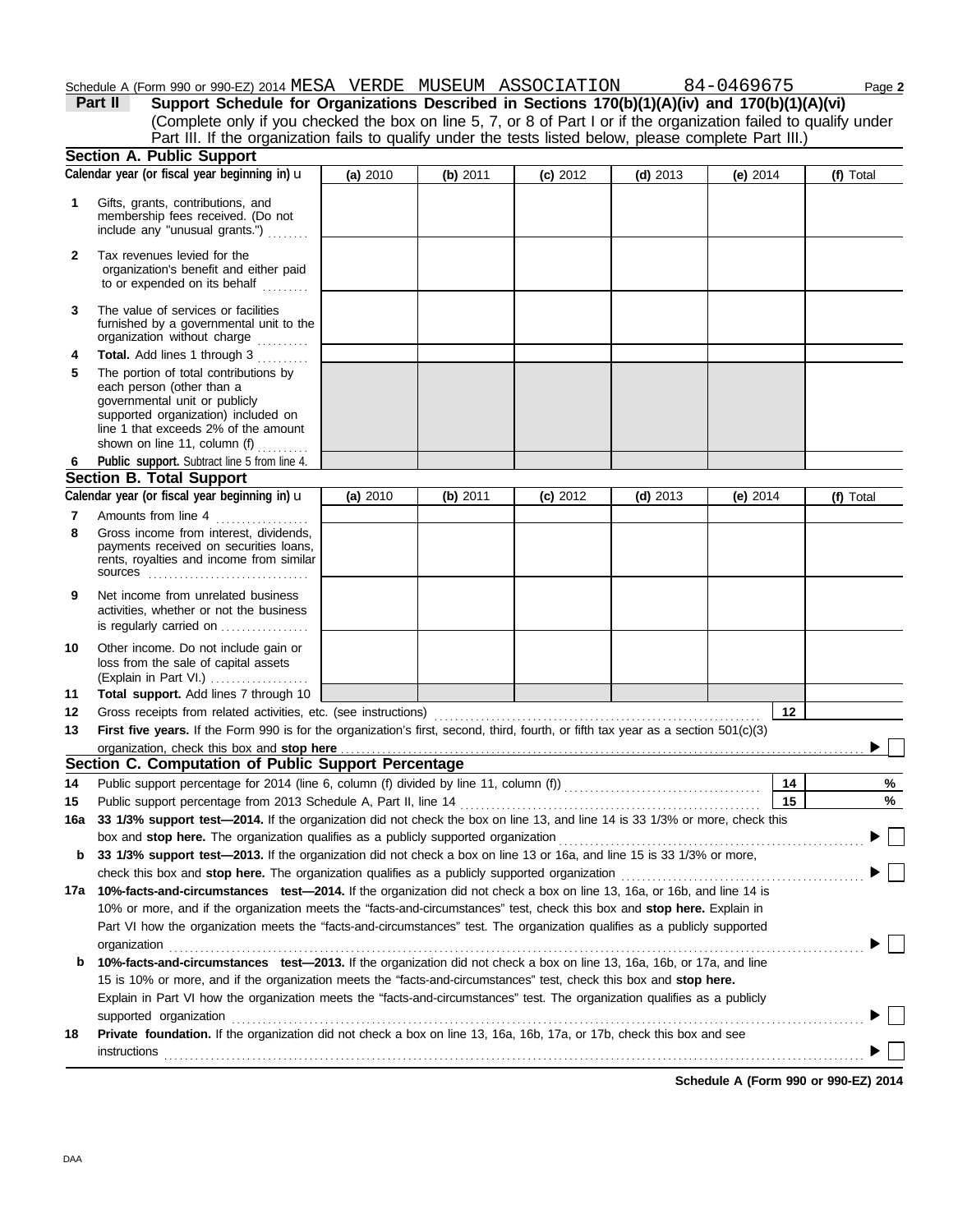|              | Schedule A (Form 990 or 990-EZ) 2014 MESA    VERDE    MUSEUM    ASSOCIATION                                                                                                                        |          |            |            |            | 84-0469675 | Page 3    |
|--------------|----------------------------------------------------------------------------------------------------------------------------------------------------------------------------------------------------|----------|------------|------------|------------|------------|-----------|
|              | Support Schedule for Organizations Described in Section 509(a)(2)<br>Part III<br>(Complete only if you checked the box on line 9 of Part I or if the organization failed to qualify under Part II. |          |            |            |            |            |           |
|              | If the organization fails to qualify under the tests listed below, please complete Part II.)                                                                                                       |          |            |            |            |            |           |
|              | <b>Section A. Public Support</b>                                                                                                                                                                   |          |            |            |            |            |           |
|              | Calendar year (or fiscal year beginning in) u                                                                                                                                                      | (a) 2010 | $(b)$ 2011 | (c) 2012   | $(d)$ 2013 | (e) $2014$ | (f) Total |
| 1            | Gifts, grants, contributions, and membership<br>fees received. (Do not include any "unusual                                                                                                        |          |            |            |            |            |           |
| $\mathbf{2}$ | Gross receipts from admissions, merchandise<br>sold or services performed, or facilities<br>furnished in any activity that is related to the<br>organization's tax-exempt purpose                  |          |            |            |            |            |           |
| 3            | Gross receipts from activities that are not an<br>unrelated trade or business under section 513                                                                                                    |          |            |            |            |            |           |
| 4            | Tax revenues levied for the<br>organization's benefit and either paid<br>to or expended on its behalf<br>.                                                                                         |          |            |            |            |            |           |
| 5            | The value of services or facilities<br>furnished by a governmental unit to the<br>organization without charge                                                                                      |          |            |            |            |            |           |
| 6            | Total. Add lines 1 through 5                                                                                                                                                                       |          |            |            |            |            |           |
|              | 7a Amounts included on lines 1, 2, and 3<br>received from disqualified persons                                                                                                                     |          |            |            |            |            |           |
| b            | Amounts included on lines 2 and 3<br>received from other than disqualified<br>persons that exceed the greater of \$5,000<br>or 1% of the amount on line 13 for the year                            |          |            |            |            |            |           |
| c            | Add lines 7a and 7b                                                                                                                                                                                |          |            |            |            |            |           |
| 8            | Public support (Subtract line 7c from                                                                                                                                                              |          |            |            |            |            |           |
|              | line $6.$ )<br><b>Section B. Total Support</b>                                                                                                                                                     |          |            |            |            |            |           |
|              | Calendar year (or fiscal year beginning in) u                                                                                                                                                      | (a) 2010 | $(b)$ 2011 | $(c)$ 2012 | $(d)$ 2013 | (e) $2014$ | (f) Total |
| 9            | Amounts from line 6                                                                                                                                                                                |          |            |            |            |            |           |
|              | <b>10a</b> Gross income from interest, dividends,<br>payments received on securities loans, rents,<br>royalties and income from similar sources                                                    |          |            |            |            |            |           |
|              | Unrelated business taxable income (less<br>section 511 taxes) from businesses<br>acquired after June 30, 1975                                                                                      |          |            |            |            |            |           |
| c            | Add lines 10a and 10b                                                                                                                                                                              |          |            |            |            |            |           |
| 11           | Net income from unrelated business<br>activities not included in line 10b, whether<br>or not the business is regularly carried on                                                                  |          |            |            |            |            |           |
| 12           | Other income. Do not include gain or<br>loss from the sale of capital assets<br>(Explain in Part VI.)                                                                                              |          |            |            |            |            |           |
| 13           | Total support. (Add lines 9, 10c, 11,<br>and 12.) $\ldots$                                                                                                                                         |          |            |            |            |            |           |
| 14           | First five years. If the Form 990 is for the organization's first, second, third, fourth, or fifth tax year as a section 501(c)(3)                                                                 |          |            |            |            |            |           |
|              | organization, check this box and stop here                                                                                                                                                         |          |            |            |            |            |           |
|              | Section C. Computation of Public Support Percentage                                                                                                                                                |          |            |            |            |            |           |
| 15           | Public support percentage for 2014 (line 8, column (f) divided by line 13, column (f)) [[[[[[[[[[[[[[[[[[[[[[                                                                                      |          |            |            |            | 15         | %         |
| 16           | Section D. Computation of Investment Income Percentage                                                                                                                                             |          |            |            |            | 16         | $\%$      |
| 17           | Investment income percentage for 2014 (line 10c, column (f) divided by line 13, column (f))                                                                                                        |          |            |            |            | 17         | %         |
|              |                                                                                                                                                                                                    |          |            |            |            |            |           |

**18** Investment income percentage for 2014 (line 10c, column (f) divided by line 13, column (f)) ..................... Investment income percentage from **2013** Schedule A, Part III, line 17 . . . . . . . . . . . . . . . . . . . . . . . . . . . . . . . . . . . . . . . . . . . . . . . . . . . .

**19a 33 1/3% support tests—2014.** If the organization did not check the box on line 14, and line 15 is more than 33 1/3%, and line 17 is not more than 33 1/3%, check this box and **stop here.** The organization qualifies as a publicly supported organization . . . . . . . . . . . . . . . ▶ **b 33 1/3% support tests—2013.** If the organization did not check a box on line 14 or line 19a, and line 16 is more than 33 1/3%, and

line 18 is not more than 33 1/3%, check this box and stop here. The organization qualifies as a publicly supported organization ......... 20 Private foundation. If the organization did not check a box on line 14, 19a, or 19b, check this box and see instructions

**Schedule A (Form 990 or 990-EZ) 2014**

**18**

%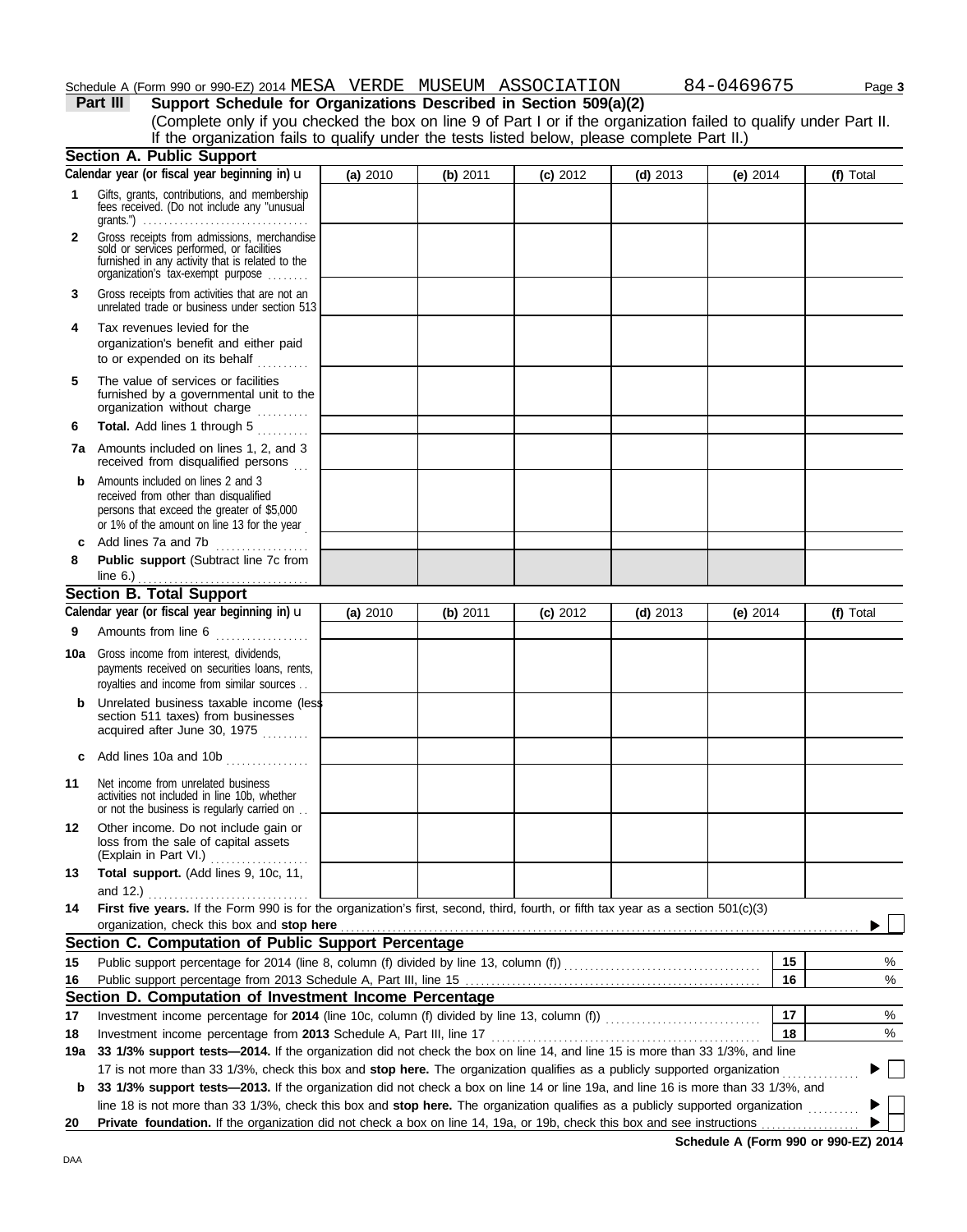|     | Part IV<br><b>Supporting Organizations</b>                                                                                 |                 |     |             |
|-----|----------------------------------------------------------------------------------------------------------------------------|-----------------|-----|-------------|
|     | (Complete only if you checked a box on line 11 of Part I. If you checked 11a of Part I, complete Sections A                |                 |     |             |
|     | and B. If you checked 11b of Part I, complete Sections A and C. If you checked 11c of Part I, complete                     |                 |     |             |
|     | Sections A, D, and E. If you checked 11d of Part I, complete Sections A and D, and complete Part V.)                       |                 |     |             |
|     | Section A. All Supporting Organizations                                                                                    |                 |     |             |
| 1   | Are all of the organization's supported organizations listed by name in the organization's governing                       |                 | Yes | No          |
|     | documents? If "No," describe in Part VI how the supported organizations are designated. If designated by                   |                 |     |             |
|     | class or purpose, describe the designation. If historic and continuing relationship, explain.                              | 1               | Χ   |             |
| 2   | Did the organization have any supported organization that does not have an IRS determination of status                     |                 |     |             |
|     |                                                                                                                            |                 |     |             |
|     | under section 509(a)(1) or (2)? If "Yes," explain in Part VI how the organization determined that the supported            |                 |     | Χ           |
|     | organization was described in section $509(a)(1)$ or (2).                                                                  | $\mathbf{2}$    |     |             |
| За  | Did the organization have a supported organization described in section $501(c)(4)$ , (5), or (6)? If "Yes," answer        |                 |     |             |
|     | (b) and (c) below.                                                                                                         | 3a              |     | Χ           |
| b   | Did the organization confirm that each supported organization qualified under section $501(c)(4)$ , (5), or (6) and        |                 |     |             |
|     | satisfied the public support tests under section $509(a)(2)$ ? If "Yes," describe in <b>Part VI</b> when and how the       |                 |     |             |
|     | organization made the determination.                                                                                       | 3b              |     |             |
| c   | Did the organization ensure that all support to such organizations was used exclusively for section 170(c)(2)              |                 |     |             |
|     | (B) purposes? If "Yes," explain in Part VI what controls the organization put in place to ensure such use.                 | 3c              |     |             |
| 4a  | Was any supported organization not organized in the United States ("foreign supported organization")? If                   |                 |     |             |
|     | "Yes" and if you checked 11a or 11b in Part I, answer (b) and (c) below.                                                   | 4a              |     | Χ           |
| b   | Did the organization have ultimate control and discretion in deciding whether to make grants to the foreign                |                 |     |             |
|     | supported organization? If "Yes," describe in Part VI how the organization had such control and discretion                 |                 |     |             |
|     | despite being controlled or supervised by or in connection with its supported organizations.                               | 4b              |     |             |
| c   | Did the organization support any foreign supported organization that does not have an IRS determination                    |                 |     |             |
|     | under sections $501(c)(3)$ and $509(a)(1)$ or (2)? If "Yes," explain in <b>Part VI</b> what controls the organization used |                 |     |             |
|     | to ensure that all support to the foreign supported organization was used exclusively for section $170(c)(2)(B)$           |                 |     |             |
|     | purposes.                                                                                                                  | 4c              |     |             |
| 5a  | Did the organization add, substitute, or remove any supported organizations during the tax year? If "Yes,"                 |                 |     |             |
|     | answer (b) and (c) below (if applicable). Also, provide detail in <b>Part VI</b> , including (i) the names and EIN         |                 |     |             |
|     | numbers of the supported organizations added, substituted, or removed, (ii) the reasons for each such action,              |                 |     |             |
|     | (iii) the authority under the organization's organizing document authorizing such action, and (iv) how the action          |                 |     |             |
|     | was accomplished (such as by amendment to the organizing document).                                                        | 5a              |     | Χ           |
| b   | Type I or Type II only. Was any added or substituted supported organization part of a class already                        |                 |     |             |
|     | designated in the organization's organizing document?                                                                      | 5b              |     |             |
| c   | Substitutions only. Was the substitution the result of an event beyond the organization's control?                         | 5c              |     |             |
| 6   | Did the organization provide support (whether in the form of grants or the provision of services or facilities) to         |                 |     |             |
|     | anyone other than (a) its supported organizations; (b) individuals that are part of the charitable class                   |                 |     |             |
|     | benefited by one or more of its supported organizations; or (c) other supporting organizations that also                   |                 |     |             |
|     | support or benefit one or more of the filing organization's supported organizations? If "Yes," provide detail in           |                 |     |             |
|     | Part VI.                                                                                                                   | 6               |     | Χ           |
| 7   | Did the organization provide a grant, loan, compensation, or other similar payment to a substantial                        |                 |     |             |
|     | contributor (defined in IRC 4958(c)(3)(C)), a family member of a substantial contributor, or a 35-percent                  |                 |     |             |
|     | controlled entity with regard to a substantial contributor? If "Yes," complete Part I of Schedule L (Form 990).            | $\overline{7}$  |     | $\mathbf X$ |
| 8   | Did the organization make a loan to a disqualified person (as defined in section 4958) not described in line 7?            |                 |     |             |
|     | If "Yes," complete Part I of Schedule L (Form 990).                                                                        | 8               |     | Χ           |
| 9a  | Was the organization controlled directly or indirectly at any time during the tax year by one or more                      |                 |     |             |
|     | disqualified persons as defined in section 4946 (other than foundation managers and organizations described                |                 |     |             |
|     | in section $509(a)(1)$ or $(2)$ ? If "Yes," provide detail in Part VI.                                                     | 9а              |     | X           |
| b   | Did one or more disqualified persons (as defined in line $9(a)$ ) hold a controlling interest in any entity in which       |                 |     |             |
|     | the supporting organization had an interest? If "Yes," provide detail in Part VI.                                          | 9b              |     | <u>х</u>    |
| c   | Did a disqualified person (as defined in line 9(a)) have an ownership interest in, or derive any personal benefit          |                 |     |             |
|     | from, assets in which the supporting organization also had an interest? If "Yes," provide detail in Part VI.               | 9c              |     | Χ           |
| 10a | Was the organization subject to the excess business holdings rules of IRC 4943 because of IRC 4943(f)                      |                 |     |             |
|     | (regarding certain Type II supporting organizations, and all Type III non-functionally integrated supporting               |                 |     |             |
|     | organizations)? If "Yes," answer (b) below.                                                                                | 10a             |     | Χ           |
| b   | Did the organization have any excess business holdings in the tax year? (Use Schedule C, Form 4720, to                     |                 |     |             |
|     | determine whether the organization had excess business holdings.)                                                          | 10 <sub>b</sub> |     |             |

**Schedule A (Form 990 or 990-EZ) 2014**

determine whether the organization had excess business holdings.)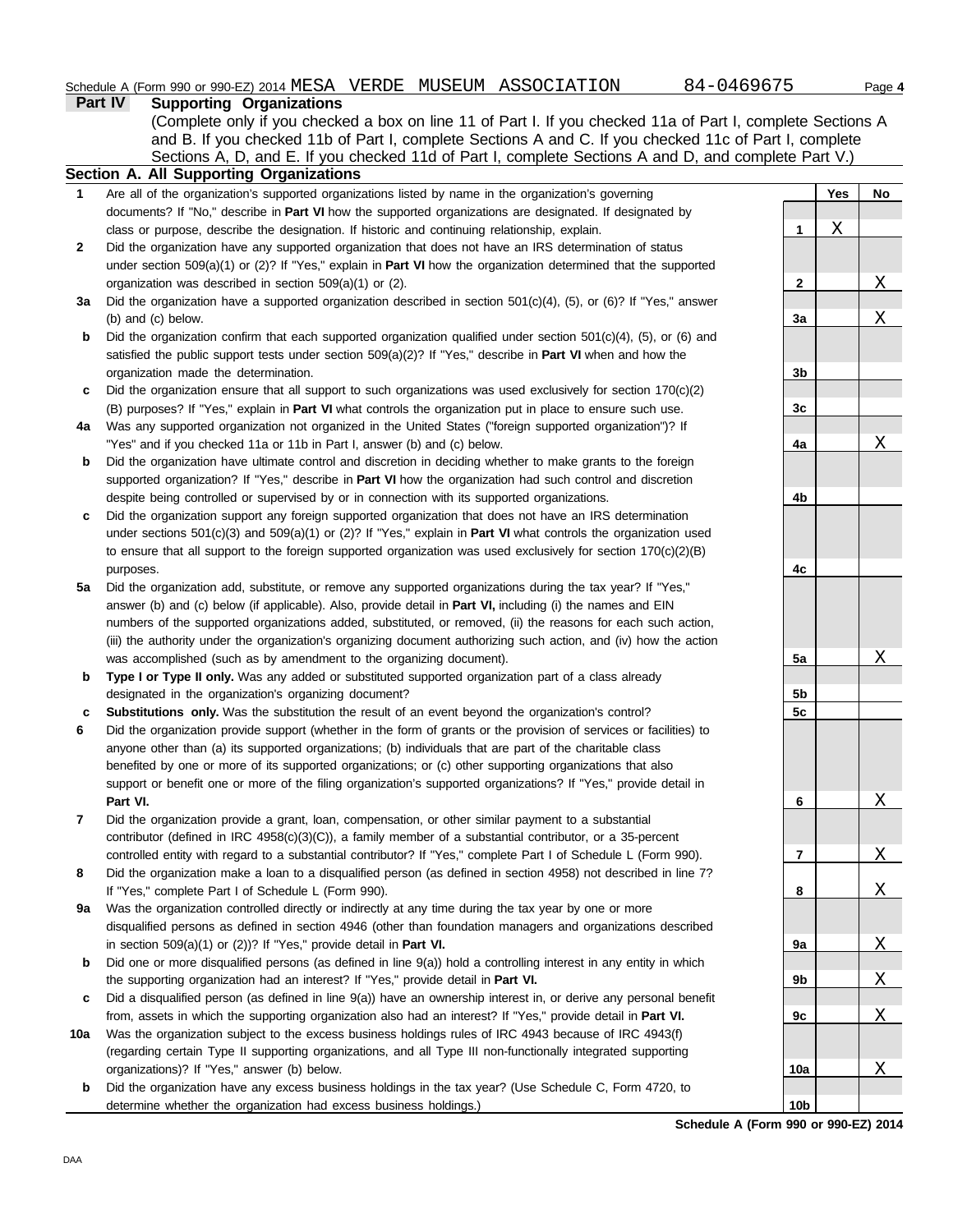## **Part IV Supporting Organizations** (continued) Schedule A (Form 990 or 990-EZ) 2014 MESA VERDE MUSEUM ASSOCIATION 684-0469675 Page 5

|              |                                                                                                                         |                 | Yes | No        |
|--------------|-------------------------------------------------------------------------------------------------------------------------|-----------------|-----|-----------|
| 11           | Has the organization accepted a gift or contribution from any of the following persons?                                 |                 |     |           |
| a            | A person who directly or indirectly controls, either alone or together with persons described in (b) and (c)            |                 |     |           |
|              | below, the governing body of a supported organization?                                                                  | 11a             |     | Χ         |
| b            | A family member of a person described in (a) above?                                                                     | 11 <sub>b</sub> |     | X         |
|              | c A 35% controlled entity of a person described in (a) or (b) above? If "Yes" to a, b, or c, provide detail in Part VI. | 11c             |     | X         |
|              | <b>Section B. Type I Supporting Organizations</b>                                                                       |                 |     |           |
| 1            | Did the directors, trustees, or membership of one or more supported organizations have the power to                     |                 | Yes | No        |
|              | regularly appoint or elect at least a majority of the organization's directors or trustees at all times during the      |                 |     |           |
|              | tax year? If "No," describe in <b>Part VI</b> how the supported organization(s) effectively operated, supervised, or    |                 |     |           |
|              | controlled the organization's activities. If the organization had more than one supported organization,                 |                 |     |           |
|              | describe how the powers to appoint and/or remove directors or trustees were allocated among the supported               |                 |     |           |
|              | organizations and what conditions or restrictions, if any, applied to such powers during the tax year.                  | 1               | Χ   |           |
| $\mathbf{2}$ | Did the organization operate for the benefit of any supported organization other than the supported                     |                 |     |           |
|              | organization(s) that operated, supervised, or controlled the supporting organization? If "Yes," explain in Part         |                 |     |           |
|              | VI how providing such benefit carried out the purposes of the supported organization(s) that operated,                  |                 |     |           |
|              | supervised, or controlled the supporting organization.                                                                  | $\mathbf{2}$    |     | Χ         |
|              | <b>Section C. Type II Supporting Organizations</b>                                                                      |                 |     |           |
|              |                                                                                                                         |                 | Yes | No        |
| 1            | Were a majority of the organization's directors or trustees during the tax year also a majority of the directors        |                 |     |           |
|              | or trustees of each of the organization's supported organization(s)? If "No," describe in Part VI how control           |                 |     |           |
|              | or management of the supporting organization was vested in the same persons that controlled or managed                  |                 |     |           |
|              | the supported organization(s).                                                                                          | 1               |     |           |
|              | Section D. All Type III Supporting Organizations                                                                        |                 |     |           |
|              |                                                                                                                         |                 | Yes | <b>No</b> |
| 1            | Did the organization provide to each of its supported organizations, by the last day of the fifth month of the          |                 |     |           |
|              | organization's tax year, (1) a written notice describing the type and amount of support provided during the prior tax   |                 |     |           |
|              | year, (2) a copy of the Form 990 that was most recently filed as of the date of notification, and (3) copies of the     |                 |     |           |
|              | organization's governing documents in effect on the date of notification, to the extent not previously provided?        | 1               |     |           |
| $\mathbf{2}$ | Were any of the organization's officers, directors, or trustees either (i) appointed or elected by the supported        |                 |     |           |
|              | organization(s) or (ii) serving on the governing body of a supported organization? If "No," explain in Part VI how      |                 |     |           |
|              | the organization maintained a close and continuous working relationship with the supported organization(s).             | 2               |     |           |
| 3            | By reason of the relationship described in (2), did the organization's supported organizations have a                   |                 |     |           |
|              | significant voice in the organization's investment policies and in directing the use of the organization's              |                 |     |           |
|              | income or assets at all times during the tax year? If "Yes," describe in Part VI the role the organization's            |                 |     |           |

supported organizations played in this regard.

**Section E. Type III Functionally-Integrated Supporting Organizations**

- **1** Check the box next to the method that the organization used to satisfy the Integral Part Test during the year (**see instructions**):
	- The organization satisfied the Activities Test. Complete **line 2** below. **a**
	- The organization is the parent of each of its supported organizations. Complete **line 3** below. **b**
	- The organization supported a governmental entity. Describe in Part VI how you supported a government entity (see instructions). **c**

### **2** Activities Test. **Answer (a) and (b) below.**

- **a** Did substantially all of the organization's activities during the tax year directly further the exempt purposes of the supported organization(s) to which the organization was responsive? If "Yes," then in **Part VI identify those supported organizations and explain** how these activities directly furthered their exempt purposes, how the organization was responsive to those supported organizations, and how the organization determined that these activities constituted substantially all of its activities.
- **b** Did the activities described in (a) constitute activities that, but for the organization's involvement, one or more of the organization's supported organization(s) would have been engaged in? If "Yes," explain in **Part VI** the reasons for the organization's position that its supported organization(s) would have engaged in these activities but for the organization's involvement.
- **3** Parent of Supported Organizations. **Answer (a) and (b) below.**
- **a** Did the organization have the power to regularly appoint or elect a majority of the officers, directors, or trustees of each of the supported organizations? Provide details in **Part VI.**
- **b** Did the organization exercise a substantial degree of direction over the policies, programs, and activities of each of its supported organizations? If "Yes," describe in **Part VI** the role played by the organization in this regard.

**Yes No 2a 2b 3a 3b**

**3**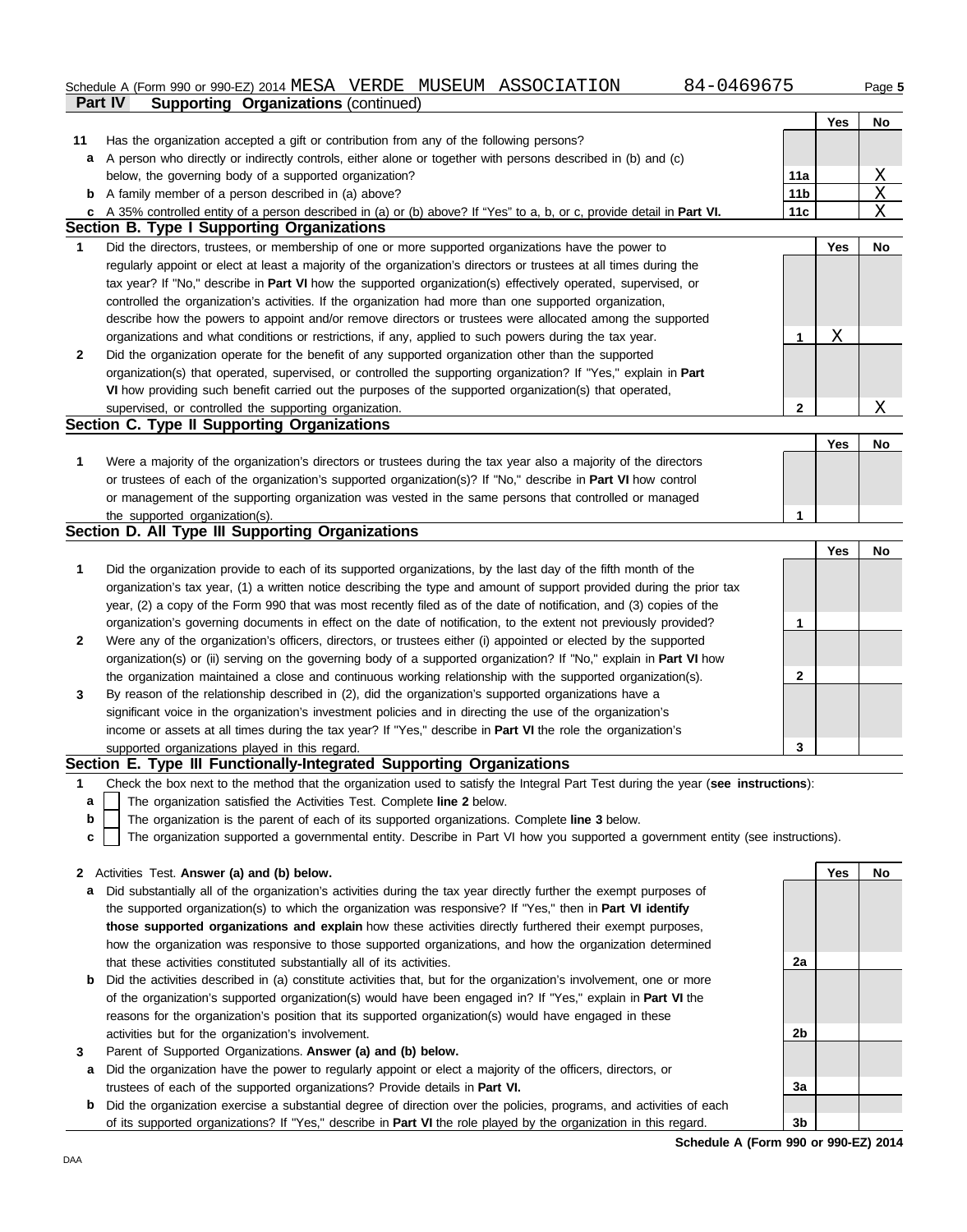## Schedule A (Form 990 or 990-EZ) 2014 MESA VERDE MUSEUM ASSOCIATION 684-0469675 Page 6

**Part V Type III Non-Functionally Integrated 509(a)(3) Supporting Organizations 1** Check here if the organization satisfied the Integral Part Test as a qualifying trust on Nov. 20, 1970. **See instructions.** All other Type III non-functionally integrated supporting organizations must complete Sections A through E.

| Section A - Adjusted Net Income                                                                                                                     | (A) Prior Year | (B) Current Year<br>(optional) |                                |
|-----------------------------------------------------------------------------------------------------------------------------------------------------|----------------|--------------------------------|--------------------------------|
| Net short-term capital gain<br>1                                                                                                                    | 1              |                                |                                |
| $\mathbf{2}$<br>Recoveries of prior-year distributions                                                                                              | $\overline{2}$ |                                |                                |
| 3<br>Other gross income (see instructions)                                                                                                          | 3              |                                |                                |
| Add lines 1 through 3<br>4                                                                                                                          | 4              |                                |                                |
| 5 Depreciation and depletion                                                                                                                        | 5              |                                |                                |
| Portion of operating expenses paid or incurred for production or<br>6                                                                               |                |                                |                                |
| collection of gross income or for management, conservation, or                                                                                      |                |                                |                                |
| maintenance of property held for production of income (see instructions)                                                                            | 6              |                                |                                |
| Other expenses (see instructions)<br>7                                                                                                              | $\overline{7}$ |                                |                                |
| Adjusted Net Income (subtract lines 5, 6 and 7 from line 4)<br>8                                                                                    | 8              |                                |                                |
| <b>Section B - Minimum Asset Amount</b>                                                                                                             |                | (A) Prior Year                 | (B) Current Year<br>(optional) |
| Aggregate fair market value of all non-exempt-use assets (see<br>1.                                                                                 |                |                                |                                |
| instructions for short tax year or assets held for part of year):                                                                                   |                |                                |                                |
| Average monthly value of securities<br>a                                                                                                            | 1a             |                                |                                |
| <b>b</b> Average monthly cash balances                                                                                                              | 1 <sub>b</sub> |                                |                                |
| Fair market value of other non-exempt-use assets<br>c                                                                                               | 1 <sub>c</sub> |                                |                                |
| <b>Total</b> (add lines 1a, 1b, and 1c)<br>d                                                                                                        | 1d             |                                |                                |
| Discount claimed for blockage or other<br>e                                                                                                         |                |                                |                                |
| factors (explain in detail in <b>Part VI)</b> :                                                                                                     |                |                                |                                |
| 2 Acquisition indebtedness applicable to non-exempt-use assets                                                                                      | $\mathbf{2}$   |                                |                                |
| Subtract line 2 from line 1d<br>3                                                                                                                   | 3              |                                |                                |
| Cash deemed held for exempt use. Enter 1-1/2% of line 3 (for greater amount,<br>4                                                                   |                |                                |                                |
| see instructions)                                                                                                                                   | 4              |                                |                                |
| 5<br>Net value of non-exempt-use assets (subtract line 4 from line 3)                                                                               | 5              |                                |                                |
| 6<br>Multiply line 5 by .035                                                                                                                        | 6              |                                |                                |
| Recoveries of prior-year distributions<br>$\mathbf{7}$                                                                                              | $\overline{7}$ |                                |                                |
| Minimum Asset Amount (add line 7 to line 6)<br>8                                                                                                    | 8              |                                |                                |
| Section C - Distributable Amount                                                                                                                    |                |                                | <b>Current Year</b>            |
| Adjusted net income for prior year (from Section A, line 8, Column A)<br>1.                                                                         | 1              |                                |                                |
| Enter 85% of line 1<br>$\mathbf{2}$                                                                                                                 | $\mathbf{2}$   |                                |                                |
| Minimum asset amount for prior year (from Section B, line 8, Column A)<br>3                                                                         | 3              |                                |                                |
| Enter greater of line 2 or line 3<br>4                                                                                                              | 4              |                                |                                |
| Income tax imposed in prior year<br>5.                                                                                                              | 5              |                                |                                |
| <b>Distributable Amount.</b> Subtract line 5 from line 4, unless subject to<br>6                                                                    |                |                                |                                |
| emergency temporary reduction (see instructions)                                                                                                    | 6              |                                |                                |
| $\overline{7}$<br>Check here if the current year is the organization's first as a non-functionally-integrated Type III supporting organization (see |                |                                |                                |
| instructions).                                                                                                                                      |                |                                |                                |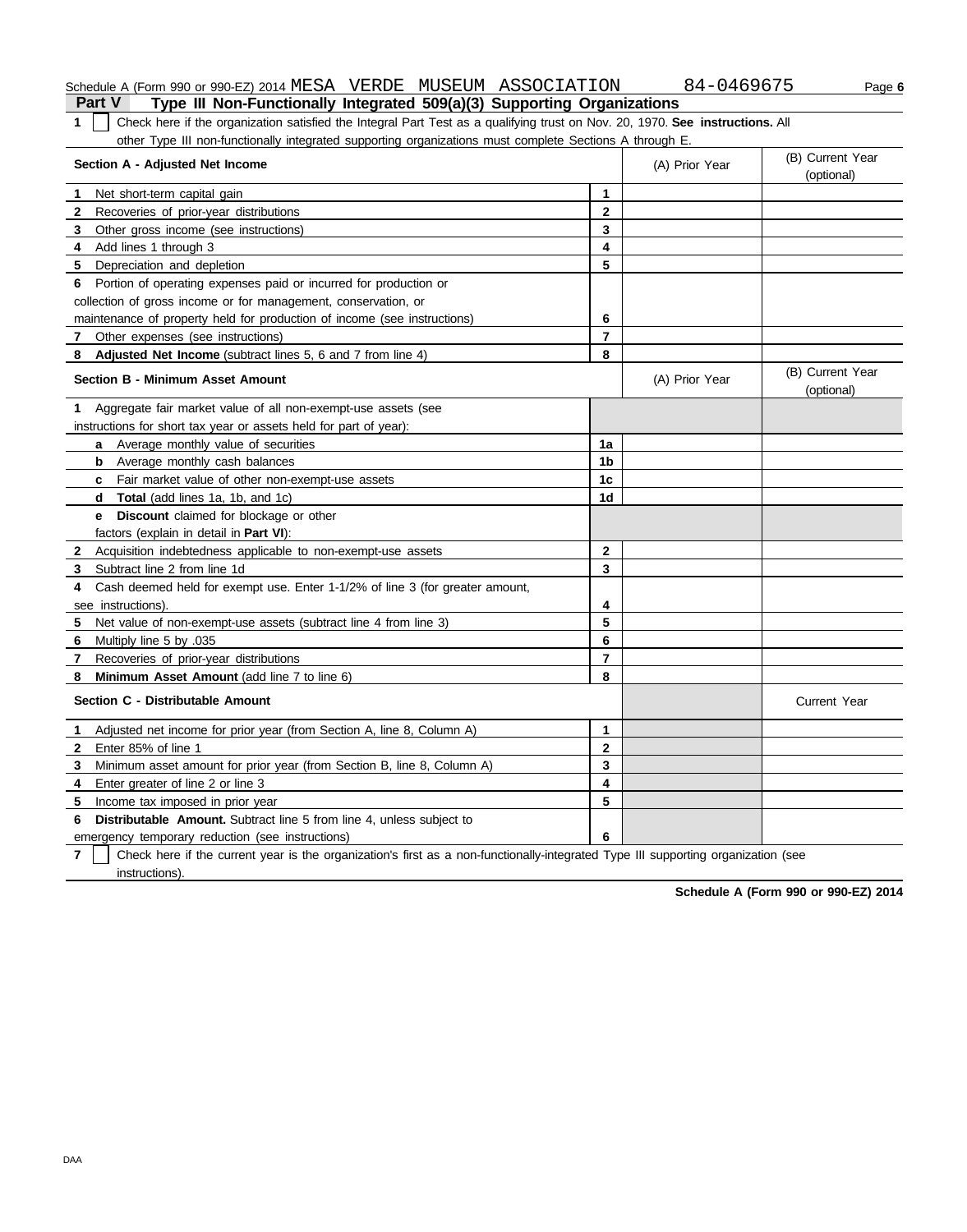Schedule A (Form 990 or 990-EZ) 2014 MESA VERDE MUSEUM ASSOCIATION 84-0469675 Page 7

| <b>Part V</b> | Type III Non-Functionally Integrated 509(a)(3) Supporting Organizations (continued)        |                             |                                       |                                                |
|---------------|--------------------------------------------------------------------------------------------|-----------------------------|---------------------------------------|------------------------------------------------|
|               | <b>Section D - Distributions</b>                                                           |                             |                                       | <b>Current Year</b>                            |
| 1             |                                                                                            |                             |                                       |                                                |
| $\mathbf{2}$  | Amounts paid to perform activity that directly furthers exempt purposes of supported       |                             |                                       |                                                |
|               | organizations, in excess of income from activity                                           |                             |                                       |                                                |
| 3             | Administrative expenses paid to accomplish exempt purposes of supported organizations      |                             |                                       |                                                |
| 4             | Amounts paid to acquire exempt-use assets                                                  |                             |                                       |                                                |
| 5             | Qualified set-aside amounts (prior IRS approval required)                                  |                             |                                       |                                                |
| 6             | Other distributions (describe in Part VI). See instructions.                               |                             |                                       |                                                |
| 7             | Total annual distributions. Add lines 1 through 6.                                         |                             |                                       |                                                |
| 8             | Distributions to attentive supported organizations to which the organization is responsive |                             |                                       |                                                |
|               | (provide details in Part VI). See instructions.                                            |                             |                                       |                                                |
| 9             | Distributable amount for 2014 from Section C, line 6                                       |                             |                                       |                                                |
| 10            | Line 8 amount divided by Line 9 amount                                                     |                             |                                       |                                                |
|               |                                                                                            | (i)                         | (ii)                                  | (iii)                                          |
|               | Section E - Distribution Allocations (see instructions)                                    | <b>Excess Distributions</b> | <b>Underdistributions</b><br>Pre-2014 | <b>Distributable</b><br><b>Amount for 2014</b> |
| 1             | Distributable amount for 2014 from Section C, line 6                                       |                             |                                       |                                                |
| $\mathbf{2}$  | Underdistributions, if any, for years prior to 2014                                        |                             |                                       |                                                |
|               | (reasonable cause required-see instructions)                                               |                             |                                       |                                                |
| 3             | Excess distributions carryover, if any, to 2014:                                           |                             |                                       |                                                |
| a             |                                                                                            |                             |                                       |                                                |
| b             |                                                                                            |                             |                                       |                                                |
| c             |                                                                                            |                             |                                       |                                                |
| d             |                                                                                            |                             |                                       |                                                |
|               | e From 2013                                                                                |                             |                                       |                                                |
|               | f Total of lines 3a through e                                                              |                             |                                       |                                                |
|               | <b>g</b> Applied to underdistributions of prior years                                      |                             |                                       |                                                |
|               | h Applied to 2014 distributable amount                                                     |                             |                                       |                                                |
|               | <i>i</i> Carryover from 2009 not applied (see instructions)                                |                             |                                       |                                                |
|               | Remainder. Subtract lines 3g, 3h, and 3i from 3f.                                          |                             |                                       |                                                |
| 4             | Distributions for 2014 from Section                                                        |                             |                                       |                                                |
|               | \$<br>$D.$ line $7:$                                                                       |                             |                                       |                                                |
|               | a Applied to underdistributions of prior years                                             |                             |                                       |                                                |
|               | <b>b</b> Applied to 2014 distributable amount                                              |                             |                                       |                                                |
|               | c Remainder. Subtract lines 4a and 4b from 4.                                              |                             |                                       |                                                |
| 5             | Remaining underdistributions for years prior to 2014, if                                   |                             |                                       |                                                |
|               | any. Subtract lines 3g and 4a from line 2 (if amount                                       |                             |                                       |                                                |
|               | greater than zero, see instructions).                                                      |                             |                                       |                                                |
| 6             | Remaining underdistributions for 2014. Subtract lines 3h                                   |                             |                                       |                                                |
|               | and 4b from line 1 (if amount greater than zero, see                                       |                             |                                       |                                                |
|               | instructions).                                                                             |                             |                                       |                                                |
| $\mathbf{7}$  | Excess distributions carryover to 2015. Add lines 3j                                       |                             |                                       |                                                |
|               | and 4c.<br>Breakdown of line 7:                                                            |                             |                                       |                                                |
| 8             |                                                                                            |                             |                                       |                                                |
| a             |                                                                                            |                             |                                       |                                                |
| b             |                                                                                            |                             |                                       |                                                |
| c             |                                                                                            |                             |                                       |                                                |
|               | <b>d</b> Excess from $2013$                                                                |                             |                                       |                                                |
|               | e Excess from 2014                                                                         |                             |                                       |                                                |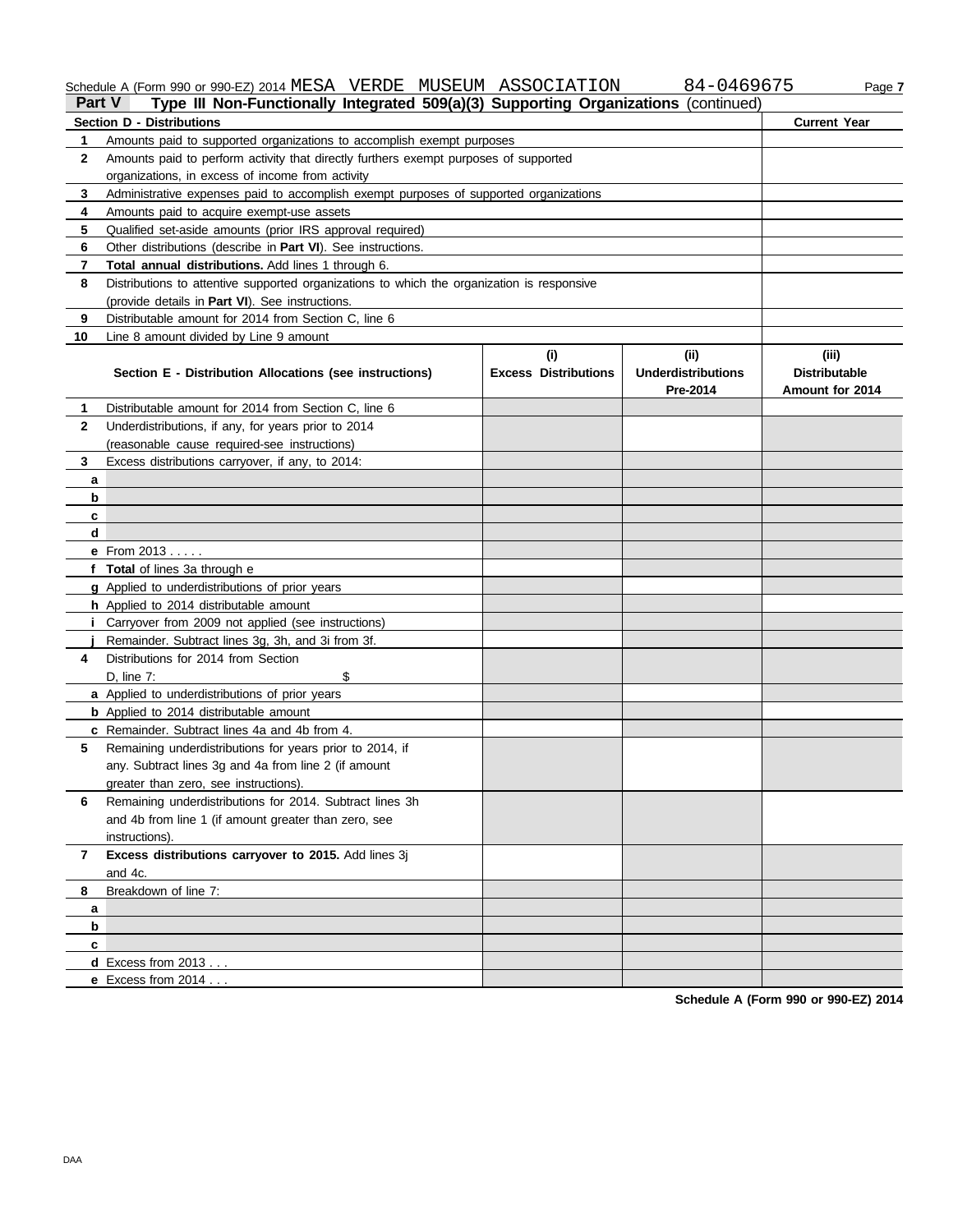| Schedule A (Form 990 or 990-EZ) 2014 MESA VERDE MUSEUM ASSOCIATION 84-0469675 Page 8<br>Part VI Supplemental Information. Provide the explanations required by Part II, line 10; Part II, line 17a or 17b; and<br>Part III, line 1 |  |  |  |  |
|------------------------------------------------------------------------------------------------------------------------------------------------------------------------------------------------------------------------------------|--|--|--|--|
|                                                                                                                                                                                                                                    |  |  |  |  |
|                                                                                                                                                                                                                                    |  |  |  |  |
|                                                                                                                                                                                                                                    |  |  |  |  |
|                                                                                                                                                                                                                                    |  |  |  |  |
|                                                                                                                                                                                                                                    |  |  |  |  |
|                                                                                                                                                                                                                                    |  |  |  |  |
|                                                                                                                                                                                                                                    |  |  |  |  |
|                                                                                                                                                                                                                                    |  |  |  |  |
|                                                                                                                                                                                                                                    |  |  |  |  |
|                                                                                                                                                                                                                                    |  |  |  |  |
|                                                                                                                                                                                                                                    |  |  |  |  |
|                                                                                                                                                                                                                                    |  |  |  |  |
|                                                                                                                                                                                                                                    |  |  |  |  |
|                                                                                                                                                                                                                                    |  |  |  |  |
|                                                                                                                                                                                                                                    |  |  |  |  |
|                                                                                                                                                                                                                                    |  |  |  |  |
|                                                                                                                                                                                                                                    |  |  |  |  |
|                                                                                                                                                                                                                                    |  |  |  |  |
|                                                                                                                                                                                                                                    |  |  |  |  |
|                                                                                                                                                                                                                                    |  |  |  |  |
|                                                                                                                                                                                                                                    |  |  |  |  |
|                                                                                                                                                                                                                                    |  |  |  |  |
|                                                                                                                                                                                                                                    |  |  |  |  |
|                                                                                                                                                                                                                                    |  |  |  |  |
|                                                                                                                                                                                                                                    |  |  |  |  |
|                                                                                                                                                                                                                                    |  |  |  |  |
|                                                                                                                                                                                                                                    |  |  |  |  |
|                                                                                                                                                                                                                                    |  |  |  |  |
|                                                                                                                                                                                                                                    |  |  |  |  |
|                                                                                                                                                                                                                                    |  |  |  |  |
|                                                                                                                                                                                                                                    |  |  |  |  |
|                                                                                                                                                                                                                                    |  |  |  |  |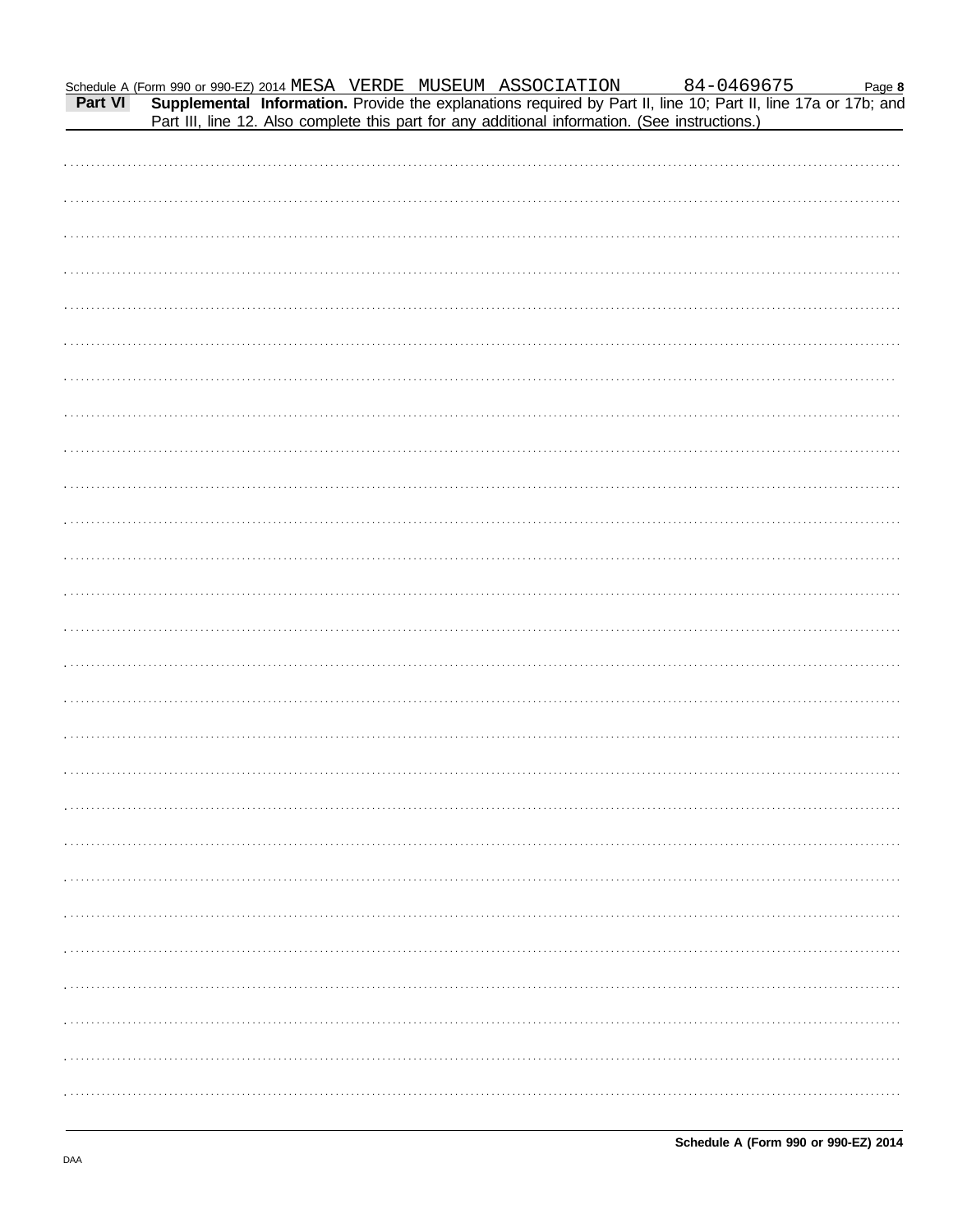| <b>Schedule B</b>          |
|----------------------------|
| (Form 990, 990-EZ,         |
| or 990-PF)                 |
| Department of the Treasury |

Internal Revenue Service

## **Schedule of Contributors**

OMB No. 1545-0047

**2014**

**or 990-PF)** u **Attach to Form 990, Form 990-EZ, or Form 990-PF.**

u **Information about Schedule B (Form 990, 990-EZ, 990-PF) and its instructions is at www.irs.gov/form990.**

**Name of the organization**

| Employer identification number |  |
|--------------------------------|--|
|                                |  |

| VERDE MUSEUM<br>MESA           | ASSOCIATION                                                                       | 84-0469675 |
|--------------------------------|-----------------------------------------------------------------------------------|------------|
| Organization type (check one): |                                                                                   |            |
| Filers of:                     | Section:                                                                          |            |
| Form 990 or 990-EZ             | $ X $ 501(c)(<br>3<br>(enter number) organization                                 |            |
|                                | $\vert$ 4947(a)(1) nonexempt charitable trust not treated as a private foundation |            |
|                                | 527 political organization                                                        |            |
| Form 990-PF                    | 501(c)(3) exempt private foundation                                               |            |

4947(a)(1) nonexempt charitable trust treated as a private foundation

501(c)(3) taxable private foundation

Check if your organization is covered by the **General Rule** or a **Special Rule. Note.** Only a section 501(c)(7), (8), or (10) organization can check boxes for both the General Rule and a Special Rule. See instructions.

## **General Rule**

 $\overline{X}$  For an organization filing Form 990, 990-EZ, or 990-PF that received, during the year, contributions totaling \$5,000 or more (in money or property) from any one contributor. Complete Parts I and II. See instructions for determining a contributor's total contributions.

### **Special Rules**

For an organization described in section 501(c)(3) filing Form 990 or 990-EZ that met the 33<sup>1</sup>/<sub>3</sub> % support test of the regulations under sections 509(a)(1) and 170(b)(1)(A)(vi), that checked Schedule A (Form 990 or 990-EZ), Part II, line 13, 16a, or 16b, and that received from any one contributor, during the year, total contributions of the greater of **(1)** \$5,000 or **(2)** 2% of the amount on (i) Form 990, Part VIII, line 1h, or (ii) Form 990-EZ, line 1. Complete Parts I and II.

literary, or educational purposes, or for the prevention of cruelty to children or animals. Complete Parts I, II, and III. For an organization described in section 501(c)(7), (8), or (10) filing Form 990 or 990-EZ that received from any one contributor, during the year, total contributions of more than \$1,000 exclusively for religious, charitable, scientific,

For an organization described in section  $501(c)(7)$ ,  $(8)$ , or  $(10)$  filing Form 990 or 990-EZ that received from any one contributor, during the year, contributions exclusively for religious, charitable, etc., purposes, but no such contributions totaled more than \$1,000. If this box is checked, enter here the total contributions that were received during the year for an exclusively religious, charitable, etc., purpose. Do not complete any of the parts unless the **General Rule** applies to this organization because it received nonexclusively religious, charitable, etc., contributions totaling \$5,000 or more during the year . . . . . . . . . . . . . . . . . . . . . . . . . . . . . . . . . . . . . . . . . . . . . . . . . . . . . . . . . . . . . . . . . . . . . . . . . . . .  $\blacktriangleright$  \$

990-EZ, or 990-PF), but it **must** answer "No" on Part IV, line 2, of its Form 990; or check the box on line H of its Form 990-EZ or on its Form 990-PF, Part I, line 2, to certify that it does not meet the filing requirements of Schedule B (Form 990, 990-EZ, or 990-PF). **Caution.** An organization that is not covered by the General Rule and/or the Special Rules does not file Schedule B (Form 990,

**For Paperwork Reduction Act Notice, see the Instructions for Form 990, 990-EZ, or 990-PF.**

**Schedule B (Form 990, 990-EZ, or 990-PF) (2014)**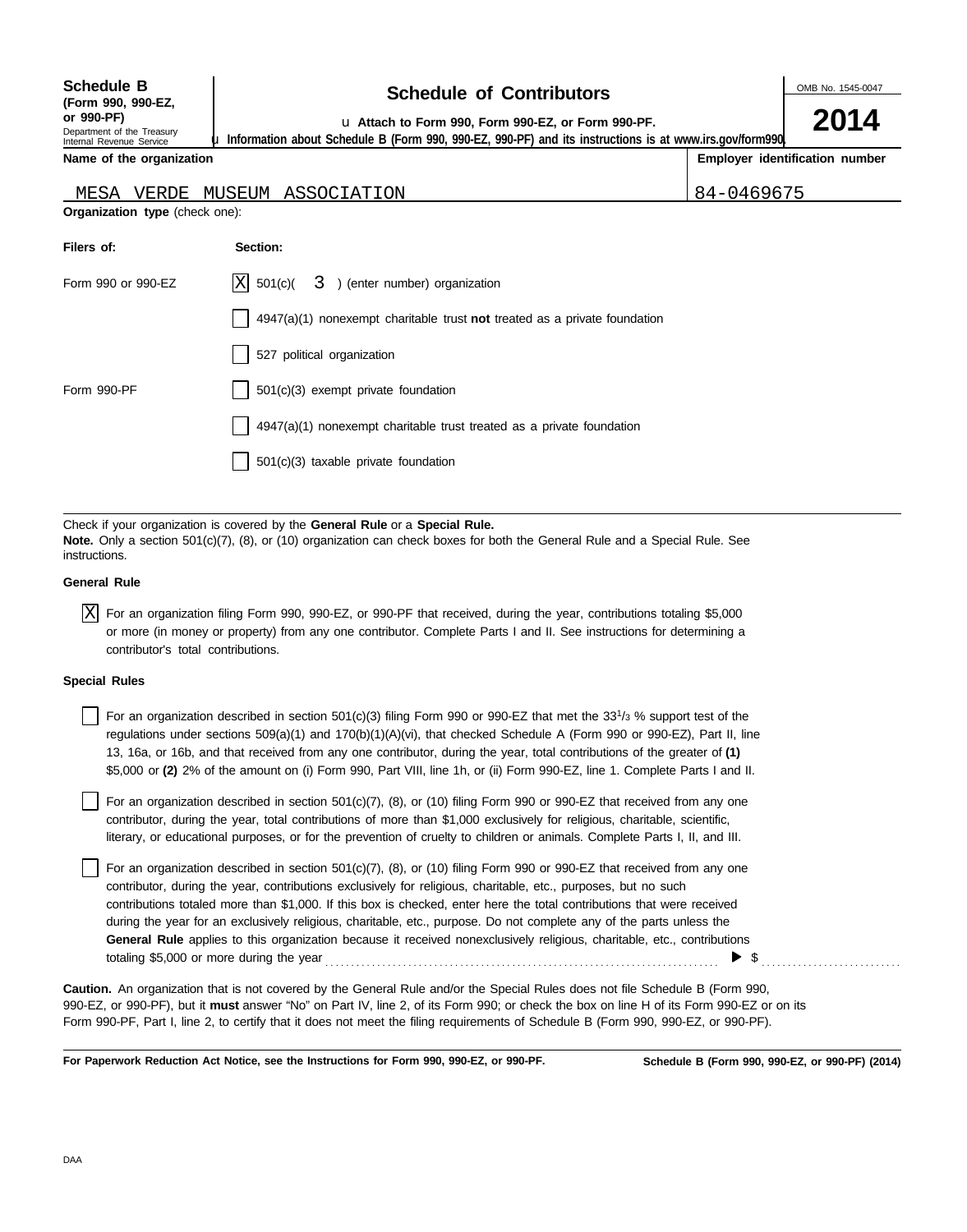|            | Schedule B (Form 990, 990-EZ, or 990-PF) (2014)<br>Name of organization<br>MESA VERDE<br>MUSEUM ASSOCIATION | PAGE 1                            | OF 1<br>Page 2<br>Employer identification number<br>84-0469675                               |
|------------|-------------------------------------------------------------------------------------------------------------|-----------------------------------|----------------------------------------------------------------------------------------------|
| Part I     | <b>Contributors</b> (see instructions). Use duplicate copies of Part I if additional space is needed.       |                                   |                                                                                              |
| (a)<br>No. | (b)<br>Name, address, and ZIP + 4                                                                           | (c)<br><b>Total contributions</b> | (d)<br>Type of contribution                                                                  |
| $1$        | HISTORY COLORADO-STATE HISTORICAL FD<br>1200 BROADWAY<br>CO 80203<br><b>DENVER</b>                          | \$ 19,366                         | Χ<br>Person<br>Payroll<br><b>Noncash</b><br>(Complete Part II for<br>noncash contributions.) |
| (a)<br>No. | (b)<br>Name, address, and ZIP + 4                                                                           | (c)<br><b>Total contributions</b> | (d)<br>Type of contribution                                                                  |
| 2          | MESA VERDE FOUNDATION<br>PO BOX 178<br>CO 81326<br><b>HESPERUS</b>                                          | 8,000<br>\$                       | Χ<br>Person<br>Payroll<br><b>Noncash</b><br>(Complete Part II for<br>noncash contributions.) |
| (a)<br>No. | (b)<br>Name, address, and ZIP + 4                                                                           | (c)<br><b>Total contributions</b> | (d)<br>Type of contribution                                                                  |
|            |                                                                                                             | \$                                | Person<br>Payroll<br><b>Noncash</b><br>(Complete Part II for<br>noncash contributions.)      |
| (a)<br>No. | (b)<br>Name, address, and ZIP + 4                                                                           | (c)<br><b>Total contributions</b> | (d)<br>Type of contribution                                                                  |
|            |                                                                                                             | \$                                | Person<br>Payroll<br><b>Noncash</b><br>(Complete Part II for<br>noncash contributions.)      |
| (a)<br>No. | (b)<br>Name, address, and ZIP + 4                                                                           | (c)<br><b>Total contributions</b> | (d)<br>Type of contribution                                                                  |
|            |                                                                                                             | \$                                | Person<br>Payroll<br><b>Noncash</b><br>(Complete Part II for<br>noncash contributions.)      |
| (a)<br>No. | (b)<br>Name, address, and ZIP + 4                                                                           | (c)<br><b>Total contributions</b> | (d)<br>Type of contribution                                                                  |
|            |                                                                                                             | \$                                | Person<br>Payroll<br><b>Noncash</b><br>(Complete Part II for<br>noncash contributions.)      |

**Schedule B (Form 990, 990-EZ, or 990-PF) (2014)**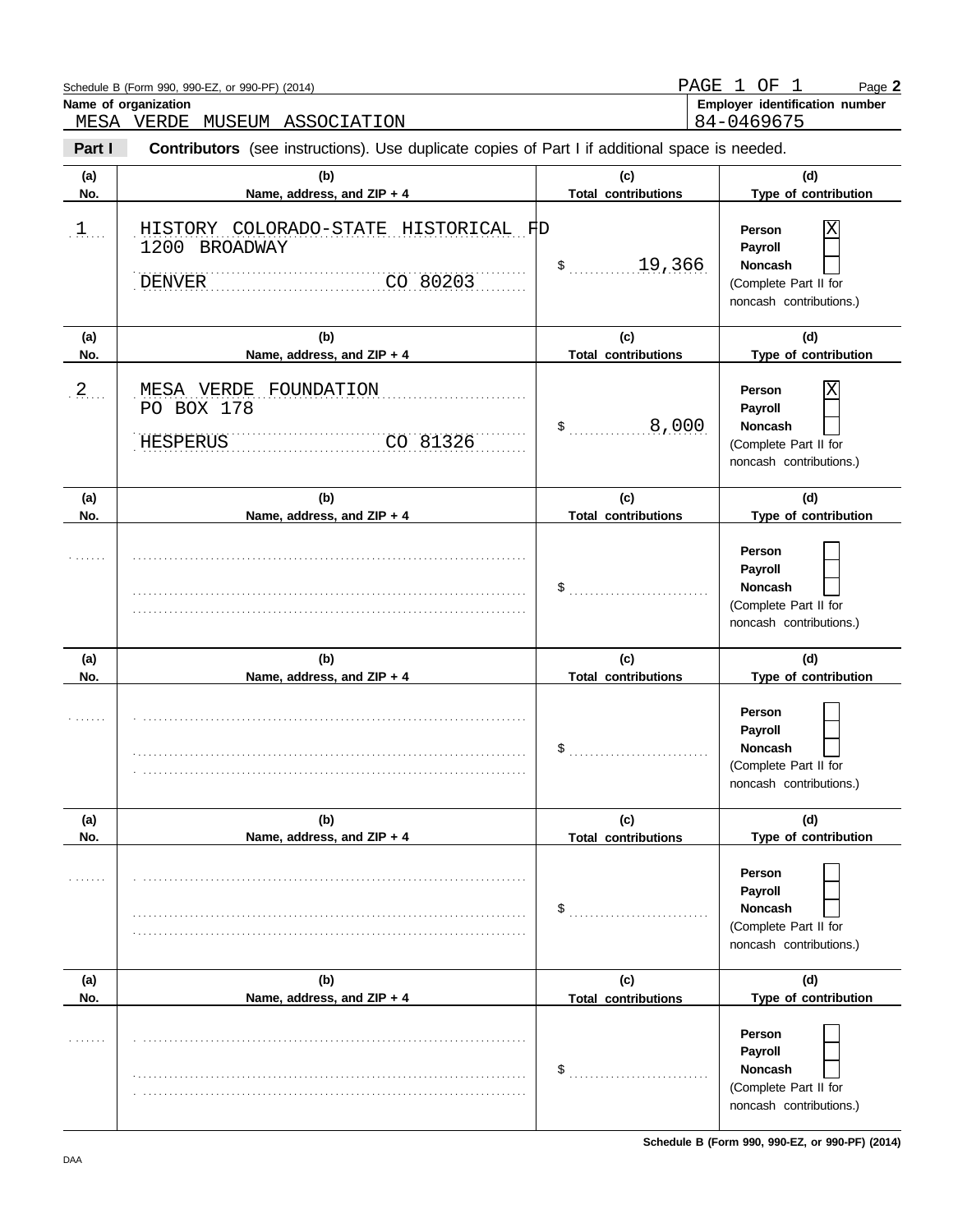| u Information about Schedule D (Form 990) and its instructions is at www.irs.gov/form990.<br>Employer identification number<br>Name of the organization<br>84-0469675<br>MESA<br>VERDE MUSEUM ASSOCIATION<br>Organizations Maintaining Donor Advised Funds or Other Similar Funds or Accounts.<br>Part I<br>Complete if the organization answered "Yes" to Form 990, Part IV, line 6.<br>(a) Donor advised funds<br>(b) Funds and other accounts<br>1<br>2<br>Aggregate value of grants from (during year)<br>3<br>the control of the control of the control of the control of<br>4<br>Did the organization inform all donors and donor advisors in writing that the assets held in donor advised<br>5<br>Yes<br>No<br>Did the organization inform all grantees, donors, and donor advisors in writing that grant funds can be used<br>6<br>only for charitable purposes and not for the benefit of the donor or donor advisor, or for any other purpose<br>Yes<br>No<br>Part II<br><b>Conservation Easements.</b><br>Complete if the organization answered "Yes" to Form 990, Part IV, line 7.<br>Purpose(s) of conservation easements held by the organization (check all that apply).<br>1<br>Preservation of land for public use (e.g., recreation or education)<br>Preservation of a historically important land area<br>Protection of natural habitat<br>Preservation of a certified historic structure<br>Preservation of open space<br>Complete lines 2a through 2d if the organization held a qualified conservation contribution in the form of a conservation<br>$\mathbf{2}$<br>easement on the last day of the tax year.<br>Held at the End of the Tax Year<br>2a<br>2 <sub>b</sub><br>2c<br>c Number of conservation easements on a certified historic structure included in (a)<br>d Number of conservation easements included in (c) acquired after 8/17/06, and not on a<br>2d<br>Number of conservation easements modified, transferred, released, extinguished, or terminated by the organization during the<br>3<br>tax year $\mathbf{u}$<br>Number of states where property subject to conservation easement is located $\mathbf{u}$<br>4<br>Does the organization have a written policy regarding the periodic monitoring, inspection, handling of<br>5<br>Yes<br><b>No</b><br>violations, and enforcement of the conservation easements it holds?<br>Staff and volunteer hours devoted to monitoring, inspecting, and enforcing conservation easements during the year<br>u<br>.<br>Amount of expenses incurred in monitoring, inspecting, and enforcing conservation easements during the year<br>7<br>Does each conservation easement reported on line 2(d) above satisfy the requirements of section 170(h)(4)(B)(i)<br>8<br>Yes<br>No<br>In Part XIII, describe how the organization reports conservation easements in its revenue and expense statement, and<br>9<br>balance sheet, and include, if applicable, the text of the footnote to the organization's financial statements that describes the<br>organization's accounting for conservation easements.<br>Organizations Maintaining Collections of Art, Historical Treasures, or Other Similar Assets.<br>Part III<br>Complete if the organization answered "Yes" to Form 990, Part IV, line 8.<br>1a If the organization elected, as permitted under SFAS 116 (ASC 958), not to report in its revenue statement and balance sheet<br>works of art, historical treasures, or other similar assets held for public exhibition, education, or research in furtherance of<br>public service, provide, in Part XIII, the text of the footnote to its financial statements that describes these items.<br><b>b</b> If the organization elected, as permitted under SFAS 116 (ASC 958), to report in its revenue statement and balance sheet<br>works of art, historical treasures, or other similar assets held for public exhibition, education, or research in furtherance of<br>public service, provide the following amounts relating to these items:<br>$u \$<br>If the organization received or held works of art, historical treasures, or other similar assets for financial gain, provide the<br>2<br>following amounts required to be reported under SFAS 116 (ASC 958) relating to these items:<br>a | <b>SCHEDULE D</b><br>(Form 990)<br>Department of the Treasury<br>Internal Revenue Service |  | OMB No. 1545-0047<br><b>Open to Public</b><br><b>Inspection</b> |  |  |  |  |  |
|-------------------------------------------------------------------------------------------------------------------------------------------------------------------------------------------------------------------------------------------------------------------------------------------------------------------------------------------------------------------------------------------------------------------------------------------------------------------------------------------------------------------------------------------------------------------------------------------------------------------------------------------------------------------------------------------------------------------------------------------------------------------------------------------------------------------------------------------------------------------------------------------------------------------------------------------------------------------------------------------------------------------------------------------------------------------------------------------------------------------------------------------------------------------------------------------------------------------------------------------------------------------------------------------------------------------------------------------------------------------------------------------------------------------------------------------------------------------------------------------------------------------------------------------------------------------------------------------------------------------------------------------------------------------------------------------------------------------------------------------------------------------------------------------------------------------------------------------------------------------------------------------------------------------------------------------------------------------------------------------------------------------------------------------------------------------------------------------------------------------------------------------------------------------------------------------------------------------------------------------------------------------------------------------------------------------------------------------------------------------------------------------------------------------------------------------------------------------------------------------------------------------------------------------------------------------------------------------------------------------------------------------------------------------------------------------------------------------------------------------------------------------------------------------------------------------------------------------------------------------------------------------------------------------------------------------------------------------------------------------------------------------------------------------------------------------------------------------------------------------------------------------------------------------------------------------------------------------------------------------------------------------------------------------------------------------------------------------------------------------------------------------------------------------------------------------------------------------------------------------------------------------------------------------------------------------------------------------------------------------------------------------------------------------------------------------------------------------------------------------------------------------------------------------------------------------------------------------------------------------------------------------------------------------------------------------------------------------------------------------------------------------------------------------------------------------------------------------------------------------------------------------------------------------------------------------------------------------------------------------------------------------------------------------------|-------------------------------------------------------------------------------------------|--|-----------------------------------------------------------------|--|--|--|--|--|
|                                                                                                                                                                                                                                                                                                                                                                                                                                                                                                                                                                                                                                                                                                                                                                                                                                                                                                                                                                                                                                                                                                                                                                                                                                                                                                                                                                                                                                                                                                                                                                                                                                                                                                                                                                                                                                                                                                                                                                                                                                                                                                                                                                                                                                                                                                                                                                                                                                                                                                                                                                                                                                                                                                                                                                                                                                                                                                                                                                                                                                                                                                                                                                                                                                                                                                                                                                                                                                                                                                                                                                                                                                                                                                                                                                                                                                                                                                                                                                                                                                                                                                                                                                                                                                                                                                 |                                                                                           |  |                                                                 |  |  |  |  |  |
|                                                                                                                                                                                                                                                                                                                                                                                                                                                                                                                                                                                                                                                                                                                                                                                                                                                                                                                                                                                                                                                                                                                                                                                                                                                                                                                                                                                                                                                                                                                                                                                                                                                                                                                                                                                                                                                                                                                                                                                                                                                                                                                                                                                                                                                                                                                                                                                                                                                                                                                                                                                                                                                                                                                                                                                                                                                                                                                                                                                                                                                                                                                                                                                                                                                                                                                                                                                                                                                                                                                                                                                                                                                                                                                                                                                                                                                                                                                                                                                                                                                                                                                                                                                                                                                                                                 |                                                                                           |  |                                                                 |  |  |  |  |  |
|                                                                                                                                                                                                                                                                                                                                                                                                                                                                                                                                                                                                                                                                                                                                                                                                                                                                                                                                                                                                                                                                                                                                                                                                                                                                                                                                                                                                                                                                                                                                                                                                                                                                                                                                                                                                                                                                                                                                                                                                                                                                                                                                                                                                                                                                                                                                                                                                                                                                                                                                                                                                                                                                                                                                                                                                                                                                                                                                                                                                                                                                                                                                                                                                                                                                                                                                                                                                                                                                                                                                                                                                                                                                                                                                                                                                                                                                                                                                                                                                                                                                                                                                                                                                                                                                                                 |                                                                                           |  |                                                                 |  |  |  |  |  |
|                                                                                                                                                                                                                                                                                                                                                                                                                                                                                                                                                                                                                                                                                                                                                                                                                                                                                                                                                                                                                                                                                                                                                                                                                                                                                                                                                                                                                                                                                                                                                                                                                                                                                                                                                                                                                                                                                                                                                                                                                                                                                                                                                                                                                                                                                                                                                                                                                                                                                                                                                                                                                                                                                                                                                                                                                                                                                                                                                                                                                                                                                                                                                                                                                                                                                                                                                                                                                                                                                                                                                                                                                                                                                                                                                                                                                                                                                                                                                                                                                                                                                                                                                                                                                                                                                                 |                                                                                           |  |                                                                 |  |  |  |  |  |
|                                                                                                                                                                                                                                                                                                                                                                                                                                                                                                                                                                                                                                                                                                                                                                                                                                                                                                                                                                                                                                                                                                                                                                                                                                                                                                                                                                                                                                                                                                                                                                                                                                                                                                                                                                                                                                                                                                                                                                                                                                                                                                                                                                                                                                                                                                                                                                                                                                                                                                                                                                                                                                                                                                                                                                                                                                                                                                                                                                                                                                                                                                                                                                                                                                                                                                                                                                                                                                                                                                                                                                                                                                                                                                                                                                                                                                                                                                                                                                                                                                                                                                                                                                                                                                                                                                 |                                                                                           |  |                                                                 |  |  |  |  |  |
|                                                                                                                                                                                                                                                                                                                                                                                                                                                                                                                                                                                                                                                                                                                                                                                                                                                                                                                                                                                                                                                                                                                                                                                                                                                                                                                                                                                                                                                                                                                                                                                                                                                                                                                                                                                                                                                                                                                                                                                                                                                                                                                                                                                                                                                                                                                                                                                                                                                                                                                                                                                                                                                                                                                                                                                                                                                                                                                                                                                                                                                                                                                                                                                                                                                                                                                                                                                                                                                                                                                                                                                                                                                                                                                                                                                                                                                                                                                                                                                                                                                                                                                                                                                                                                                                                                 |                                                                                           |  |                                                                 |  |  |  |  |  |
|                                                                                                                                                                                                                                                                                                                                                                                                                                                                                                                                                                                                                                                                                                                                                                                                                                                                                                                                                                                                                                                                                                                                                                                                                                                                                                                                                                                                                                                                                                                                                                                                                                                                                                                                                                                                                                                                                                                                                                                                                                                                                                                                                                                                                                                                                                                                                                                                                                                                                                                                                                                                                                                                                                                                                                                                                                                                                                                                                                                                                                                                                                                                                                                                                                                                                                                                                                                                                                                                                                                                                                                                                                                                                                                                                                                                                                                                                                                                                                                                                                                                                                                                                                                                                                                                                                 |                                                                                           |  |                                                                 |  |  |  |  |  |
|                                                                                                                                                                                                                                                                                                                                                                                                                                                                                                                                                                                                                                                                                                                                                                                                                                                                                                                                                                                                                                                                                                                                                                                                                                                                                                                                                                                                                                                                                                                                                                                                                                                                                                                                                                                                                                                                                                                                                                                                                                                                                                                                                                                                                                                                                                                                                                                                                                                                                                                                                                                                                                                                                                                                                                                                                                                                                                                                                                                                                                                                                                                                                                                                                                                                                                                                                                                                                                                                                                                                                                                                                                                                                                                                                                                                                                                                                                                                                                                                                                                                                                                                                                                                                                                                                                 |                                                                                           |  |                                                                 |  |  |  |  |  |
|                                                                                                                                                                                                                                                                                                                                                                                                                                                                                                                                                                                                                                                                                                                                                                                                                                                                                                                                                                                                                                                                                                                                                                                                                                                                                                                                                                                                                                                                                                                                                                                                                                                                                                                                                                                                                                                                                                                                                                                                                                                                                                                                                                                                                                                                                                                                                                                                                                                                                                                                                                                                                                                                                                                                                                                                                                                                                                                                                                                                                                                                                                                                                                                                                                                                                                                                                                                                                                                                                                                                                                                                                                                                                                                                                                                                                                                                                                                                                                                                                                                                                                                                                                                                                                                                                                 |                                                                                           |  |                                                                 |  |  |  |  |  |
|                                                                                                                                                                                                                                                                                                                                                                                                                                                                                                                                                                                                                                                                                                                                                                                                                                                                                                                                                                                                                                                                                                                                                                                                                                                                                                                                                                                                                                                                                                                                                                                                                                                                                                                                                                                                                                                                                                                                                                                                                                                                                                                                                                                                                                                                                                                                                                                                                                                                                                                                                                                                                                                                                                                                                                                                                                                                                                                                                                                                                                                                                                                                                                                                                                                                                                                                                                                                                                                                                                                                                                                                                                                                                                                                                                                                                                                                                                                                                                                                                                                                                                                                                                                                                                                                                                 |                                                                                           |  |                                                                 |  |  |  |  |  |
|                                                                                                                                                                                                                                                                                                                                                                                                                                                                                                                                                                                                                                                                                                                                                                                                                                                                                                                                                                                                                                                                                                                                                                                                                                                                                                                                                                                                                                                                                                                                                                                                                                                                                                                                                                                                                                                                                                                                                                                                                                                                                                                                                                                                                                                                                                                                                                                                                                                                                                                                                                                                                                                                                                                                                                                                                                                                                                                                                                                                                                                                                                                                                                                                                                                                                                                                                                                                                                                                                                                                                                                                                                                                                                                                                                                                                                                                                                                                                                                                                                                                                                                                                                                                                                                                                                 |                                                                                           |  |                                                                 |  |  |  |  |  |
|                                                                                                                                                                                                                                                                                                                                                                                                                                                                                                                                                                                                                                                                                                                                                                                                                                                                                                                                                                                                                                                                                                                                                                                                                                                                                                                                                                                                                                                                                                                                                                                                                                                                                                                                                                                                                                                                                                                                                                                                                                                                                                                                                                                                                                                                                                                                                                                                                                                                                                                                                                                                                                                                                                                                                                                                                                                                                                                                                                                                                                                                                                                                                                                                                                                                                                                                                                                                                                                                                                                                                                                                                                                                                                                                                                                                                                                                                                                                                                                                                                                                                                                                                                                                                                                                                                 |                                                                                           |  |                                                                 |  |  |  |  |  |
|                                                                                                                                                                                                                                                                                                                                                                                                                                                                                                                                                                                                                                                                                                                                                                                                                                                                                                                                                                                                                                                                                                                                                                                                                                                                                                                                                                                                                                                                                                                                                                                                                                                                                                                                                                                                                                                                                                                                                                                                                                                                                                                                                                                                                                                                                                                                                                                                                                                                                                                                                                                                                                                                                                                                                                                                                                                                                                                                                                                                                                                                                                                                                                                                                                                                                                                                                                                                                                                                                                                                                                                                                                                                                                                                                                                                                                                                                                                                                                                                                                                                                                                                                                                                                                                                                                 |                                                                                           |  |                                                                 |  |  |  |  |  |
|                                                                                                                                                                                                                                                                                                                                                                                                                                                                                                                                                                                                                                                                                                                                                                                                                                                                                                                                                                                                                                                                                                                                                                                                                                                                                                                                                                                                                                                                                                                                                                                                                                                                                                                                                                                                                                                                                                                                                                                                                                                                                                                                                                                                                                                                                                                                                                                                                                                                                                                                                                                                                                                                                                                                                                                                                                                                                                                                                                                                                                                                                                                                                                                                                                                                                                                                                                                                                                                                                                                                                                                                                                                                                                                                                                                                                                                                                                                                                                                                                                                                                                                                                                                                                                                                                                 |                                                                                           |  |                                                                 |  |  |  |  |  |
|                                                                                                                                                                                                                                                                                                                                                                                                                                                                                                                                                                                                                                                                                                                                                                                                                                                                                                                                                                                                                                                                                                                                                                                                                                                                                                                                                                                                                                                                                                                                                                                                                                                                                                                                                                                                                                                                                                                                                                                                                                                                                                                                                                                                                                                                                                                                                                                                                                                                                                                                                                                                                                                                                                                                                                                                                                                                                                                                                                                                                                                                                                                                                                                                                                                                                                                                                                                                                                                                                                                                                                                                                                                                                                                                                                                                                                                                                                                                                                                                                                                                                                                                                                                                                                                                                                 |                                                                                           |  |                                                                 |  |  |  |  |  |
|                                                                                                                                                                                                                                                                                                                                                                                                                                                                                                                                                                                                                                                                                                                                                                                                                                                                                                                                                                                                                                                                                                                                                                                                                                                                                                                                                                                                                                                                                                                                                                                                                                                                                                                                                                                                                                                                                                                                                                                                                                                                                                                                                                                                                                                                                                                                                                                                                                                                                                                                                                                                                                                                                                                                                                                                                                                                                                                                                                                                                                                                                                                                                                                                                                                                                                                                                                                                                                                                                                                                                                                                                                                                                                                                                                                                                                                                                                                                                                                                                                                                                                                                                                                                                                                                                                 |                                                                                           |  |                                                                 |  |  |  |  |  |
|                                                                                                                                                                                                                                                                                                                                                                                                                                                                                                                                                                                                                                                                                                                                                                                                                                                                                                                                                                                                                                                                                                                                                                                                                                                                                                                                                                                                                                                                                                                                                                                                                                                                                                                                                                                                                                                                                                                                                                                                                                                                                                                                                                                                                                                                                                                                                                                                                                                                                                                                                                                                                                                                                                                                                                                                                                                                                                                                                                                                                                                                                                                                                                                                                                                                                                                                                                                                                                                                                                                                                                                                                                                                                                                                                                                                                                                                                                                                                                                                                                                                                                                                                                                                                                                                                                 |                                                                                           |  |                                                                 |  |  |  |  |  |
|                                                                                                                                                                                                                                                                                                                                                                                                                                                                                                                                                                                                                                                                                                                                                                                                                                                                                                                                                                                                                                                                                                                                                                                                                                                                                                                                                                                                                                                                                                                                                                                                                                                                                                                                                                                                                                                                                                                                                                                                                                                                                                                                                                                                                                                                                                                                                                                                                                                                                                                                                                                                                                                                                                                                                                                                                                                                                                                                                                                                                                                                                                                                                                                                                                                                                                                                                                                                                                                                                                                                                                                                                                                                                                                                                                                                                                                                                                                                                                                                                                                                                                                                                                                                                                                                                                 |                                                                                           |  |                                                                 |  |  |  |  |  |
|                                                                                                                                                                                                                                                                                                                                                                                                                                                                                                                                                                                                                                                                                                                                                                                                                                                                                                                                                                                                                                                                                                                                                                                                                                                                                                                                                                                                                                                                                                                                                                                                                                                                                                                                                                                                                                                                                                                                                                                                                                                                                                                                                                                                                                                                                                                                                                                                                                                                                                                                                                                                                                                                                                                                                                                                                                                                                                                                                                                                                                                                                                                                                                                                                                                                                                                                                                                                                                                                                                                                                                                                                                                                                                                                                                                                                                                                                                                                                                                                                                                                                                                                                                                                                                                                                                 |                                                                                           |  |                                                                 |  |  |  |  |  |
|                                                                                                                                                                                                                                                                                                                                                                                                                                                                                                                                                                                                                                                                                                                                                                                                                                                                                                                                                                                                                                                                                                                                                                                                                                                                                                                                                                                                                                                                                                                                                                                                                                                                                                                                                                                                                                                                                                                                                                                                                                                                                                                                                                                                                                                                                                                                                                                                                                                                                                                                                                                                                                                                                                                                                                                                                                                                                                                                                                                                                                                                                                                                                                                                                                                                                                                                                                                                                                                                                                                                                                                                                                                                                                                                                                                                                                                                                                                                                                                                                                                                                                                                                                                                                                                                                                 |                                                                                           |  |                                                                 |  |  |  |  |  |
|                                                                                                                                                                                                                                                                                                                                                                                                                                                                                                                                                                                                                                                                                                                                                                                                                                                                                                                                                                                                                                                                                                                                                                                                                                                                                                                                                                                                                                                                                                                                                                                                                                                                                                                                                                                                                                                                                                                                                                                                                                                                                                                                                                                                                                                                                                                                                                                                                                                                                                                                                                                                                                                                                                                                                                                                                                                                                                                                                                                                                                                                                                                                                                                                                                                                                                                                                                                                                                                                                                                                                                                                                                                                                                                                                                                                                                                                                                                                                                                                                                                                                                                                                                                                                                                                                                 |                                                                                           |  |                                                                 |  |  |  |  |  |
|                                                                                                                                                                                                                                                                                                                                                                                                                                                                                                                                                                                                                                                                                                                                                                                                                                                                                                                                                                                                                                                                                                                                                                                                                                                                                                                                                                                                                                                                                                                                                                                                                                                                                                                                                                                                                                                                                                                                                                                                                                                                                                                                                                                                                                                                                                                                                                                                                                                                                                                                                                                                                                                                                                                                                                                                                                                                                                                                                                                                                                                                                                                                                                                                                                                                                                                                                                                                                                                                                                                                                                                                                                                                                                                                                                                                                                                                                                                                                                                                                                                                                                                                                                                                                                                                                                 |                                                                                           |  |                                                                 |  |  |  |  |  |
|                                                                                                                                                                                                                                                                                                                                                                                                                                                                                                                                                                                                                                                                                                                                                                                                                                                                                                                                                                                                                                                                                                                                                                                                                                                                                                                                                                                                                                                                                                                                                                                                                                                                                                                                                                                                                                                                                                                                                                                                                                                                                                                                                                                                                                                                                                                                                                                                                                                                                                                                                                                                                                                                                                                                                                                                                                                                                                                                                                                                                                                                                                                                                                                                                                                                                                                                                                                                                                                                                                                                                                                                                                                                                                                                                                                                                                                                                                                                                                                                                                                                                                                                                                                                                                                                                                 |                                                                                           |  |                                                                 |  |  |  |  |  |
|                                                                                                                                                                                                                                                                                                                                                                                                                                                                                                                                                                                                                                                                                                                                                                                                                                                                                                                                                                                                                                                                                                                                                                                                                                                                                                                                                                                                                                                                                                                                                                                                                                                                                                                                                                                                                                                                                                                                                                                                                                                                                                                                                                                                                                                                                                                                                                                                                                                                                                                                                                                                                                                                                                                                                                                                                                                                                                                                                                                                                                                                                                                                                                                                                                                                                                                                                                                                                                                                                                                                                                                                                                                                                                                                                                                                                                                                                                                                                                                                                                                                                                                                                                                                                                                                                                 |                                                                                           |  |                                                                 |  |  |  |  |  |
|                                                                                                                                                                                                                                                                                                                                                                                                                                                                                                                                                                                                                                                                                                                                                                                                                                                                                                                                                                                                                                                                                                                                                                                                                                                                                                                                                                                                                                                                                                                                                                                                                                                                                                                                                                                                                                                                                                                                                                                                                                                                                                                                                                                                                                                                                                                                                                                                                                                                                                                                                                                                                                                                                                                                                                                                                                                                                                                                                                                                                                                                                                                                                                                                                                                                                                                                                                                                                                                                                                                                                                                                                                                                                                                                                                                                                                                                                                                                                                                                                                                                                                                                                                                                                                                                                                 |                                                                                           |  |                                                                 |  |  |  |  |  |
|                                                                                                                                                                                                                                                                                                                                                                                                                                                                                                                                                                                                                                                                                                                                                                                                                                                                                                                                                                                                                                                                                                                                                                                                                                                                                                                                                                                                                                                                                                                                                                                                                                                                                                                                                                                                                                                                                                                                                                                                                                                                                                                                                                                                                                                                                                                                                                                                                                                                                                                                                                                                                                                                                                                                                                                                                                                                                                                                                                                                                                                                                                                                                                                                                                                                                                                                                                                                                                                                                                                                                                                                                                                                                                                                                                                                                                                                                                                                                                                                                                                                                                                                                                                                                                                                                                 |                                                                                           |  |                                                                 |  |  |  |  |  |
|                                                                                                                                                                                                                                                                                                                                                                                                                                                                                                                                                                                                                                                                                                                                                                                                                                                                                                                                                                                                                                                                                                                                                                                                                                                                                                                                                                                                                                                                                                                                                                                                                                                                                                                                                                                                                                                                                                                                                                                                                                                                                                                                                                                                                                                                                                                                                                                                                                                                                                                                                                                                                                                                                                                                                                                                                                                                                                                                                                                                                                                                                                                                                                                                                                                                                                                                                                                                                                                                                                                                                                                                                                                                                                                                                                                                                                                                                                                                                                                                                                                                                                                                                                                                                                                                                                 |                                                                                           |  |                                                                 |  |  |  |  |  |
|                                                                                                                                                                                                                                                                                                                                                                                                                                                                                                                                                                                                                                                                                                                                                                                                                                                                                                                                                                                                                                                                                                                                                                                                                                                                                                                                                                                                                                                                                                                                                                                                                                                                                                                                                                                                                                                                                                                                                                                                                                                                                                                                                                                                                                                                                                                                                                                                                                                                                                                                                                                                                                                                                                                                                                                                                                                                                                                                                                                                                                                                                                                                                                                                                                                                                                                                                                                                                                                                                                                                                                                                                                                                                                                                                                                                                                                                                                                                                                                                                                                                                                                                                                                                                                                                                                 |                                                                                           |  |                                                                 |  |  |  |  |  |
|                                                                                                                                                                                                                                                                                                                                                                                                                                                                                                                                                                                                                                                                                                                                                                                                                                                                                                                                                                                                                                                                                                                                                                                                                                                                                                                                                                                                                                                                                                                                                                                                                                                                                                                                                                                                                                                                                                                                                                                                                                                                                                                                                                                                                                                                                                                                                                                                                                                                                                                                                                                                                                                                                                                                                                                                                                                                                                                                                                                                                                                                                                                                                                                                                                                                                                                                                                                                                                                                                                                                                                                                                                                                                                                                                                                                                                                                                                                                                                                                                                                                                                                                                                                                                                                                                                 |                                                                                           |  |                                                                 |  |  |  |  |  |
|                                                                                                                                                                                                                                                                                                                                                                                                                                                                                                                                                                                                                                                                                                                                                                                                                                                                                                                                                                                                                                                                                                                                                                                                                                                                                                                                                                                                                                                                                                                                                                                                                                                                                                                                                                                                                                                                                                                                                                                                                                                                                                                                                                                                                                                                                                                                                                                                                                                                                                                                                                                                                                                                                                                                                                                                                                                                                                                                                                                                                                                                                                                                                                                                                                                                                                                                                                                                                                                                                                                                                                                                                                                                                                                                                                                                                                                                                                                                                                                                                                                                                                                                                                                                                                                                                                 |                                                                                           |  |                                                                 |  |  |  |  |  |
|                                                                                                                                                                                                                                                                                                                                                                                                                                                                                                                                                                                                                                                                                                                                                                                                                                                                                                                                                                                                                                                                                                                                                                                                                                                                                                                                                                                                                                                                                                                                                                                                                                                                                                                                                                                                                                                                                                                                                                                                                                                                                                                                                                                                                                                                                                                                                                                                                                                                                                                                                                                                                                                                                                                                                                                                                                                                                                                                                                                                                                                                                                                                                                                                                                                                                                                                                                                                                                                                                                                                                                                                                                                                                                                                                                                                                                                                                                                                                                                                                                                                                                                                                                                                                                                                                                 |                                                                                           |  |                                                                 |  |  |  |  |  |
|                                                                                                                                                                                                                                                                                                                                                                                                                                                                                                                                                                                                                                                                                                                                                                                                                                                                                                                                                                                                                                                                                                                                                                                                                                                                                                                                                                                                                                                                                                                                                                                                                                                                                                                                                                                                                                                                                                                                                                                                                                                                                                                                                                                                                                                                                                                                                                                                                                                                                                                                                                                                                                                                                                                                                                                                                                                                                                                                                                                                                                                                                                                                                                                                                                                                                                                                                                                                                                                                                                                                                                                                                                                                                                                                                                                                                                                                                                                                                                                                                                                                                                                                                                                                                                                                                                 |                                                                                           |  |                                                                 |  |  |  |  |  |
|                                                                                                                                                                                                                                                                                                                                                                                                                                                                                                                                                                                                                                                                                                                                                                                                                                                                                                                                                                                                                                                                                                                                                                                                                                                                                                                                                                                                                                                                                                                                                                                                                                                                                                                                                                                                                                                                                                                                                                                                                                                                                                                                                                                                                                                                                                                                                                                                                                                                                                                                                                                                                                                                                                                                                                                                                                                                                                                                                                                                                                                                                                                                                                                                                                                                                                                                                                                                                                                                                                                                                                                                                                                                                                                                                                                                                                                                                                                                                                                                                                                                                                                                                                                                                                                                                                 |                                                                                           |  |                                                                 |  |  |  |  |  |
|                                                                                                                                                                                                                                                                                                                                                                                                                                                                                                                                                                                                                                                                                                                                                                                                                                                                                                                                                                                                                                                                                                                                                                                                                                                                                                                                                                                                                                                                                                                                                                                                                                                                                                                                                                                                                                                                                                                                                                                                                                                                                                                                                                                                                                                                                                                                                                                                                                                                                                                                                                                                                                                                                                                                                                                                                                                                                                                                                                                                                                                                                                                                                                                                                                                                                                                                                                                                                                                                                                                                                                                                                                                                                                                                                                                                                                                                                                                                                                                                                                                                                                                                                                                                                                                                                                 |                                                                                           |  |                                                                 |  |  |  |  |  |
|                                                                                                                                                                                                                                                                                                                                                                                                                                                                                                                                                                                                                                                                                                                                                                                                                                                                                                                                                                                                                                                                                                                                                                                                                                                                                                                                                                                                                                                                                                                                                                                                                                                                                                                                                                                                                                                                                                                                                                                                                                                                                                                                                                                                                                                                                                                                                                                                                                                                                                                                                                                                                                                                                                                                                                                                                                                                                                                                                                                                                                                                                                                                                                                                                                                                                                                                                                                                                                                                                                                                                                                                                                                                                                                                                                                                                                                                                                                                                                                                                                                                                                                                                                                                                                                                                                 |                                                                                           |  |                                                                 |  |  |  |  |  |
|                                                                                                                                                                                                                                                                                                                                                                                                                                                                                                                                                                                                                                                                                                                                                                                                                                                                                                                                                                                                                                                                                                                                                                                                                                                                                                                                                                                                                                                                                                                                                                                                                                                                                                                                                                                                                                                                                                                                                                                                                                                                                                                                                                                                                                                                                                                                                                                                                                                                                                                                                                                                                                                                                                                                                                                                                                                                                                                                                                                                                                                                                                                                                                                                                                                                                                                                                                                                                                                                                                                                                                                                                                                                                                                                                                                                                                                                                                                                                                                                                                                                                                                                                                                                                                                                                                 |                                                                                           |  |                                                                 |  |  |  |  |  |
|                                                                                                                                                                                                                                                                                                                                                                                                                                                                                                                                                                                                                                                                                                                                                                                                                                                                                                                                                                                                                                                                                                                                                                                                                                                                                                                                                                                                                                                                                                                                                                                                                                                                                                                                                                                                                                                                                                                                                                                                                                                                                                                                                                                                                                                                                                                                                                                                                                                                                                                                                                                                                                                                                                                                                                                                                                                                                                                                                                                                                                                                                                                                                                                                                                                                                                                                                                                                                                                                                                                                                                                                                                                                                                                                                                                                                                                                                                                                                                                                                                                                                                                                                                                                                                                                                                 |                                                                                           |  |                                                                 |  |  |  |  |  |
|                                                                                                                                                                                                                                                                                                                                                                                                                                                                                                                                                                                                                                                                                                                                                                                                                                                                                                                                                                                                                                                                                                                                                                                                                                                                                                                                                                                                                                                                                                                                                                                                                                                                                                                                                                                                                                                                                                                                                                                                                                                                                                                                                                                                                                                                                                                                                                                                                                                                                                                                                                                                                                                                                                                                                                                                                                                                                                                                                                                                                                                                                                                                                                                                                                                                                                                                                                                                                                                                                                                                                                                                                                                                                                                                                                                                                                                                                                                                                                                                                                                                                                                                                                                                                                                                                                 |                                                                                           |  |                                                                 |  |  |  |  |  |
|                                                                                                                                                                                                                                                                                                                                                                                                                                                                                                                                                                                                                                                                                                                                                                                                                                                                                                                                                                                                                                                                                                                                                                                                                                                                                                                                                                                                                                                                                                                                                                                                                                                                                                                                                                                                                                                                                                                                                                                                                                                                                                                                                                                                                                                                                                                                                                                                                                                                                                                                                                                                                                                                                                                                                                                                                                                                                                                                                                                                                                                                                                                                                                                                                                                                                                                                                                                                                                                                                                                                                                                                                                                                                                                                                                                                                                                                                                                                                                                                                                                                                                                                                                                                                                                                                                 |                                                                                           |  |                                                                 |  |  |  |  |  |
|                                                                                                                                                                                                                                                                                                                                                                                                                                                                                                                                                                                                                                                                                                                                                                                                                                                                                                                                                                                                                                                                                                                                                                                                                                                                                                                                                                                                                                                                                                                                                                                                                                                                                                                                                                                                                                                                                                                                                                                                                                                                                                                                                                                                                                                                                                                                                                                                                                                                                                                                                                                                                                                                                                                                                                                                                                                                                                                                                                                                                                                                                                                                                                                                                                                                                                                                                                                                                                                                                                                                                                                                                                                                                                                                                                                                                                                                                                                                                                                                                                                                                                                                                                                                                                                                                                 |                                                                                           |  |                                                                 |  |  |  |  |  |
|                                                                                                                                                                                                                                                                                                                                                                                                                                                                                                                                                                                                                                                                                                                                                                                                                                                                                                                                                                                                                                                                                                                                                                                                                                                                                                                                                                                                                                                                                                                                                                                                                                                                                                                                                                                                                                                                                                                                                                                                                                                                                                                                                                                                                                                                                                                                                                                                                                                                                                                                                                                                                                                                                                                                                                                                                                                                                                                                                                                                                                                                                                                                                                                                                                                                                                                                                                                                                                                                                                                                                                                                                                                                                                                                                                                                                                                                                                                                                                                                                                                                                                                                                                                                                                                                                                 |                                                                                           |  |                                                                 |  |  |  |  |  |
|                                                                                                                                                                                                                                                                                                                                                                                                                                                                                                                                                                                                                                                                                                                                                                                                                                                                                                                                                                                                                                                                                                                                                                                                                                                                                                                                                                                                                                                                                                                                                                                                                                                                                                                                                                                                                                                                                                                                                                                                                                                                                                                                                                                                                                                                                                                                                                                                                                                                                                                                                                                                                                                                                                                                                                                                                                                                                                                                                                                                                                                                                                                                                                                                                                                                                                                                                                                                                                                                                                                                                                                                                                                                                                                                                                                                                                                                                                                                                                                                                                                                                                                                                                                                                                                                                                 |                                                                                           |  |                                                                 |  |  |  |  |  |
|                                                                                                                                                                                                                                                                                                                                                                                                                                                                                                                                                                                                                                                                                                                                                                                                                                                                                                                                                                                                                                                                                                                                                                                                                                                                                                                                                                                                                                                                                                                                                                                                                                                                                                                                                                                                                                                                                                                                                                                                                                                                                                                                                                                                                                                                                                                                                                                                                                                                                                                                                                                                                                                                                                                                                                                                                                                                                                                                                                                                                                                                                                                                                                                                                                                                                                                                                                                                                                                                                                                                                                                                                                                                                                                                                                                                                                                                                                                                                                                                                                                                                                                                                                                                                                                                                                 |                                                                                           |  |                                                                 |  |  |  |  |  |
|                                                                                                                                                                                                                                                                                                                                                                                                                                                                                                                                                                                                                                                                                                                                                                                                                                                                                                                                                                                                                                                                                                                                                                                                                                                                                                                                                                                                                                                                                                                                                                                                                                                                                                                                                                                                                                                                                                                                                                                                                                                                                                                                                                                                                                                                                                                                                                                                                                                                                                                                                                                                                                                                                                                                                                                                                                                                                                                                                                                                                                                                                                                                                                                                                                                                                                                                                                                                                                                                                                                                                                                                                                                                                                                                                                                                                                                                                                                                                                                                                                                                                                                                                                                                                                                                                                 |                                                                                           |  |                                                                 |  |  |  |  |  |
|                                                                                                                                                                                                                                                                                                                                                                                                                                                                                                                                                                                                                                                                                                                                                                                                                                                                                                                                                                                                                                                                                                                                                                                                                                                                                                                                                                                                                                                                                                                                                                                                                                                                                                                                                                                                                                                                                                                                                                                                                                                                                                                                                                                                                                                                                                                                                                                                                                                                                                                                                                                                                                                                                                                                                                                                                                                                                                                                                                                                                                                                                                                                                                                                                                                                                                                                                                                                                                                                                                                                                                                                                                                                                                                                                                                                                                                                                                                                                                                                                                                                                                                                                                                                                                                                                                 |                                                                                           |  |                                                                 |  |  |  |  |  |
|                                                                                                                                                                                                                                                                                                                                                                                                                                                                                                                                                                                                                                                                                                                                                                                                                                                                                                                                                                                                                                                                                                                                                                                                                                                                                                                                                                                                                                                                                                                                                                                                                                                                                                                                                                                                                                                                                                                                                                                                                                                                                                                                                                                                                                                                                                                                                                                                                                                                                                                                                                                                                                                                                                                                                                                                                                                                                                                                                                                                                                                                                                                                                                                                                                                                                                                                                                                                                                                                                                                                                                                                                                                                                                                                                                                                                                                                                                                                                                                                                                                                                                                                                                                                                                                                                                 |                                                                                           |  |                                                                 |  |  |  |  |  |
|                                                                                                                                                                                                                                                                                                                                                                                                                                                                                                                                                                                                                                                                                                                                                                                                                                                                                                                                                                                                                                                                                                                                                                                                                                                                                                                                                                                                                                                                                                                                                                                                                                                                                                                                                                                                                                                                                                                                                                                                                                                                                                                                                                                                                                                                                                                                                                                                                                                                                                                                                                                                                                                                                                                                                                                                                                                                                                                                                                                                                                                                                                                                                                                                                                                                                                                                                                                                                                                                                                                                                                                                                                                                                                                                                                                                                                                                                                                                                                                                                                                                                                                                                                                                                                                                                                 |                                                                                           |  |                                                                 |  |  |  |  |  |
|                                                                                                                                                                                                                                                                                                                                                                                                                                                                                                                                                                                                                                                                                                                                                                                                                                                                                                                                                                                                                                                                                                                                                                                                                                                                                                                                                                                                                                                                                                                                                                                                                                                                                                                                                                                                                                                                                                                                                                                                                                                                                                                                                                                                                                                                                                                                                                                                                                                                                                                                                                                                                                                                                                                                                                                                                                                                                                                                                                                                                                                                                                                                                                                                                                                                                                                                                                                                                                                                                                                                                                                                                                                                                                                                                                                                                                                                                                                                                                                                                                                                                                                                                                                                                                                                                                 |                                                                                           |  |                                                                 |  |  |  |  |  |
|                                                                                                                                                                                                                                                                                                                                                                                                                                                                                                                                                                                                                                                                                                                                                                                                                                                                                                                                                                                                                                                                                                                                                                                                                                                                                                                                                                                                                                                                                                                                                                                                                                                                                                                                                                                                                                                                                                                                                                                                                                                                                                                                                                                                                                                                                                                                                                                                                                                                                                                                                                                                                                                                                                                                                                                                                                                                                                                                                                                                                                                                                                                                                                                                                                                                                                                                                                                                                                                                                                                                                                                                                                                                                                                                                                                                                                                                                                                                                                                                                                                                                                                                                                                                                                                                                                 |                                                                                           |  |                                                                 |  |  |  |  |  |
|                                                                                                                                                                                                                                                                                                                                                                                                                                                                                                                                                                                                                                                                                                                                                                                                                                                                                                                                                                                                                                                                                                                                                                                                                                                                                                                                                                                                                                                                                                                                                                                                                                                                                                                                                                                                                                                                                                                                                                                                                                                                                                                                                                                                                                                                                                                                                                                                                                                                                                                                                                                                                                                                                                                                                                                                                                                                                                                                                                                                                                                                                                                                                                                                                                                                                                                                                                                                                                                                                                                                                                                                                                                                                                                                                                                                                                                                                                                                                                                                                                                                                                                                                                                                                                                                                                 |                                                                                           |  |                                                                 |  |  |  |  |  |

**For Paperwork Reduction Act Notice, see the Instructions for Form 990.**<br><sub>DAA</sub>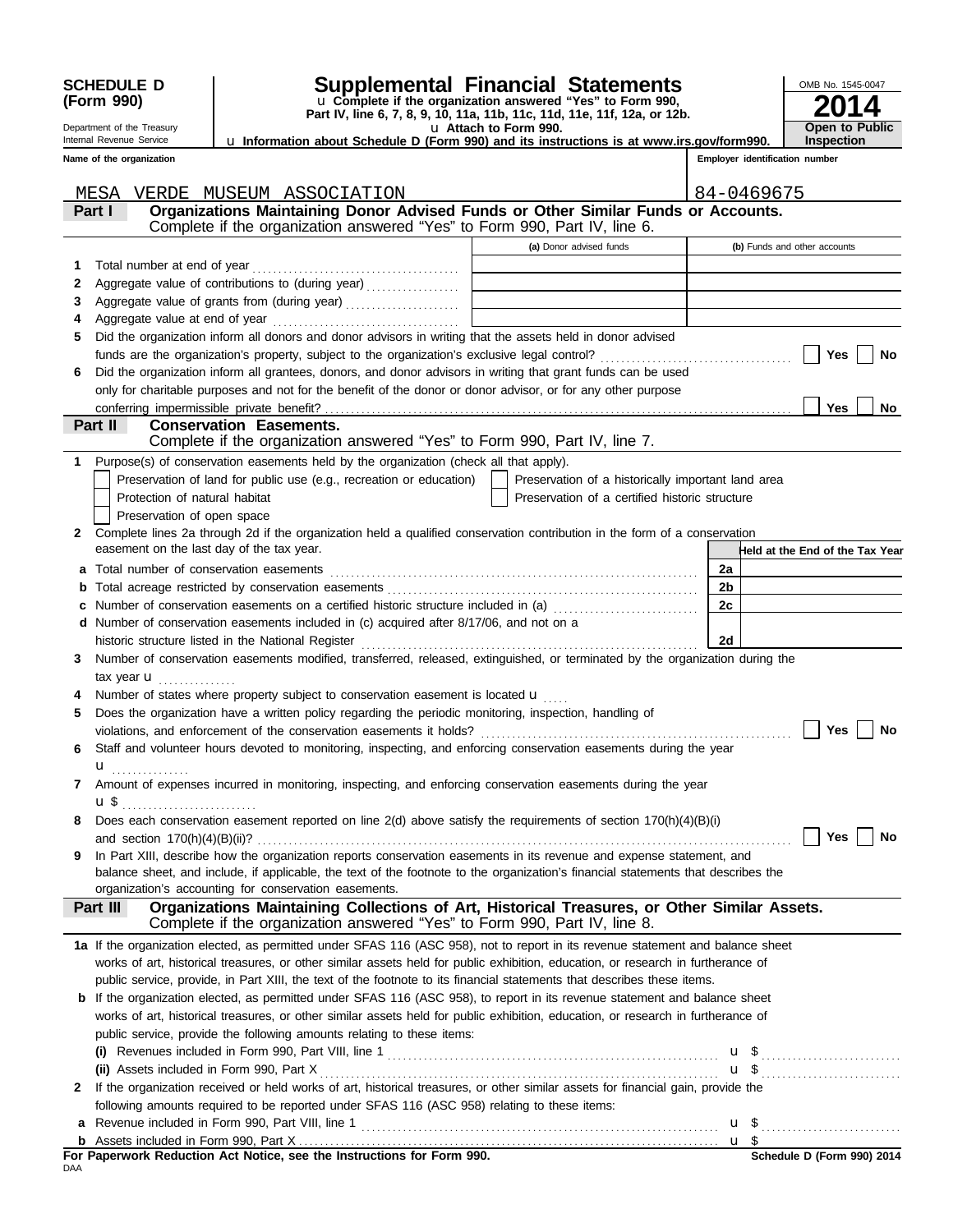|    | Schedule D (Form 990) 2014 MESA VERDE MUSEUM ASSOCIATION 84-0469675<br>Organizations Maintaining Collections of Art, Historical Treasures, or Other Similar Assets (continued)<br><b>Part III</b>                                                |                         |                           |                    |                 |                      | Page 2                  |  |  |
|----|--------------------------------------------------------------------------------------------------------------------------------------------------------------------------------------------------------------------------------------------------|-------------------------|---------------------------|--------------------|-----------------|----------------------|-------------------------|--|--|
| 3  | Using the organization's acquisition, accession, and other records, check any of the following that are a significant use of its                                                                                                                 |                         |                           |                    |                 |                      |                         |  |  |
|    | collection items (check all that apply):                                                                                                                                                                                                         |                         |                           |                    |                 |                      |                         |  |  |
| a  | Public exhibition                                                                                                                                                                                                                                | d                       | Loan or exchange programs |                    |                 |                      |                         |  |  |
| b  | Scholarly research                                                                                                                                                                                                                               | е                       |                           |                    |                 |                      |                         |  |  |
| c  | Preservation for future generations                                                                                                                                                                                                              |                         |                           |                    |                 |                      |                         |  |  |
| 4  | Provide a description of the organization's collections and explain how they further the organization's exempt purpose in Part                                                                                                                   |                         |                           |                    |                 |                      |                         |  |  |
|    | XIII.                                                                                                                                                                                                                                            |                         |                           |                    |                 |                      |                         |  |  |
| 5. | During the year, did the organization solicit or receive donations of art, historical treasures, or other similar<br>assets to be sold to raise funds rather than to be maintained as part of the organization's collection?<br>Yes<br><b>No</b> |                         |                           |                    |                 |                      |                         |  |  |
|    | <b>Part IV</b><br><b>Escrow and Custodial Arrangements.</b>                                                                                                                                                                                      |                         |                           |                    |                 |                      |                         |  |  |
|    | Complete if the organization answered "Yes" to Form 990, Part IV, line 9, or reported an amount on Form                                                                                                                                          |                         |                           |                    |                 |                      |                         |  |  |
|    | 990, Part X, line 21.                                                                                                                                                                                                                            |                         |                           |                    |                 |                      |                         |  |  |
|    | 1a Is the organization an agent, trustee, custodian or other intermediary for contributions or other assets not                                                                                                                                  |                         |                           |                    |                 |                      |                         |  |  |
|    | included on Form 990, Part X?                                                                                                                                                                                                                    |                         |                           |                    |                 |                      | <b>Yes</b><br><b>No</b> |  |  |
|    | <b>b</b> If "Yes," explain the arrangement in Part XIII and complete the following table:                                                                                                                                                        |                         |                           |                    |                 |                      |                         |  |  |
|    |                                                                                                                                                                                                                                                  |                         |                           |                    |                 |                      | Amount                  |  |  |
| c  | Beginning balance                                                                                                                                                                                                                                |                         |                           |                    |                 | 1c                   |                         |  |  |
|    |                                                                                                                                                                                                                                                  |                         |                           |                    |                 | 1 <sub>d</sub><br>1е |                         |  |  |
| f  |                                                                                                                                                                                                                                                  |                         |                           |                    |                 | $-1f$                |                         |  |  |
|    | 2a Did the organization include an amount on Form 990, Part X, line 21, for escrow or custodial account liability?                                                                                                                               |                         |                           |                    |                 |                      | Yes<br>No               |  |  |
|    |                                                                                                                                                                                                                                                  |                         |                           |                    |                 |                      |                         |  |  |
|    | Part V<br><b>Endowment Funds.</b>                                                                                                                                                                                                                |                         |                           |                    |                 |                      |                         |  |  |
|    | Complete if the organization answered "Yes" to Form 990, Part IV, line 10.                                                                                                                                                                       |                         |                           |                    |                 |                      |                         |  |  |
|    |                                                                                                                                                                                                                                                  | (a) Current year        | (b) Prior year            | (c) Two years back |                 | (d) Three years back | (e) Four years back     |  |  |
|    | 1a Beginning of year balance                                                                                                                                                                                                                     |                         |                           |                    |                 |                      |                         |  |  |
|    | <b>b</b> Contributions <b>contributions</b>                                                                                                                                                                                                      |                         |                           |                    |                 |                      |                         |  |  |
|    | c Net investment earnings, gains, and                                                                                                                                                                                                            |                         |                           |                    |                 |                      |                         |  |  |
|    | d Grants or scholarships                                                                                                                                                                                                                         |                         |                           |                    |                 |                      |                         |  |  |
|    | e Other expenditures for facilities and                                                                                                                                                                                                          |                         |                           |                    |                 |                      |                         |  |  |
|    | programs                                                                                                                                                                                                                                         |                         |                           |                    |                 |                      |                         |  |  |
|    | f Administrative expenses                                                                                                                                                                                                                        |                         |                           |                    |                 |                      |                         |  |  |
| a  | End of year balance                                                                                                                                                                                                                              |                         |                           |                    |                 |                      |                         |  |  |
|    | 2 Provide the estimated percentage of the current year end balance (line 1g, column (a)) held as:                                                                                                                                                |                         |                           |                    |                 |                      |                         |  |  |
|    | a Board designated or quasi-endowment u                                                                                                                                                                                                          | %                       |                           |                    |                 |                      |                         |  |  |
| b  | Permanent endowment <b>u</b> %                                                                                                                                                                                                                   |                         |                           |                    |                 |                      |                         |  |  |
| c  | Temporarily restricted endowment u<br>The percentages in lines 2a, 2b, and 2c should equal 100%.                                                                                                                                                 | %                       |                           |                    |                 |                      |                         |  |  |
|    | 3a Are there endowment funds not in the possession of the organization that are held and administered for the                                                                                                                                    |                         |                           |                    |                 |                      |                         |  |  |
|    | organization by:                                                                                                                                                                                                                                 |                         |                           |                    |                 |                      | Yes<br>No               |  |  |
|    |                                                                                                                                                                                                                                                  |                         |                           |                    |                 |                      | 3a(i)                   |  |  |
|    |                                                                                                                                                                                                                                                  |                         |                           |                    |                 |                      | 3a(ii)                  |  |  |
|    |                                                                                                                                                                                                                                                  |                         |                           |                    |                 |                      | 3b                      |  |  |
|    | Describe in Part XIII the intended uses of the organization's endowment funds.                                                                                                                                                                   |                         |                           |                    |                 |                      |                         |  |  |
|    | Land, Buildings, and Equipment.<br><b>Part VI</b>                                                                                                                                                                                                |                         |                           |                    |                 |                      |                         |  |  |
|    | Complete if the organization answered "Yes" to Form 990, Part IV, line 11a. See Form 990, Part X, line 10.<br>Description of property                                                                                                            | (a) Cost or other basis | (b) Cost or other basis   |                    | (c) Accumulated |                      | (d) Book value          |  |  |
|    |                                                                                                                                                                                                                                                  | (investment)            | (other)                   |                    | depreciation    |                      |                         |  |  |
|    |                                                                                                                                                                                                                                                  |                         |                           |                    |                 |                      |                         |  |  |
|    |                                                                                                                                                                                                                                                  |                         |                           |                    |                 |                      |                         |  |  |
|    | c Leasehold improvements                                                                                                                                                                                                                         |                         |                           |                    |                 |                      |                         |  |  |
|    |                                                                                                                                                                                                                                                  |                         |                           | 137,766            |                 | 131,932              | 5,834                   |  |  |
|    | e Other                                                                                                                                                                                                                                          |                         |                           |                    |                 |                      |                         |  |  |
|    |                                                                                                                                                                                                                                                  |                         |                           |                    |                 | u                    | 5,834                   |  |  |

**Schedule D (Form 990) 2014**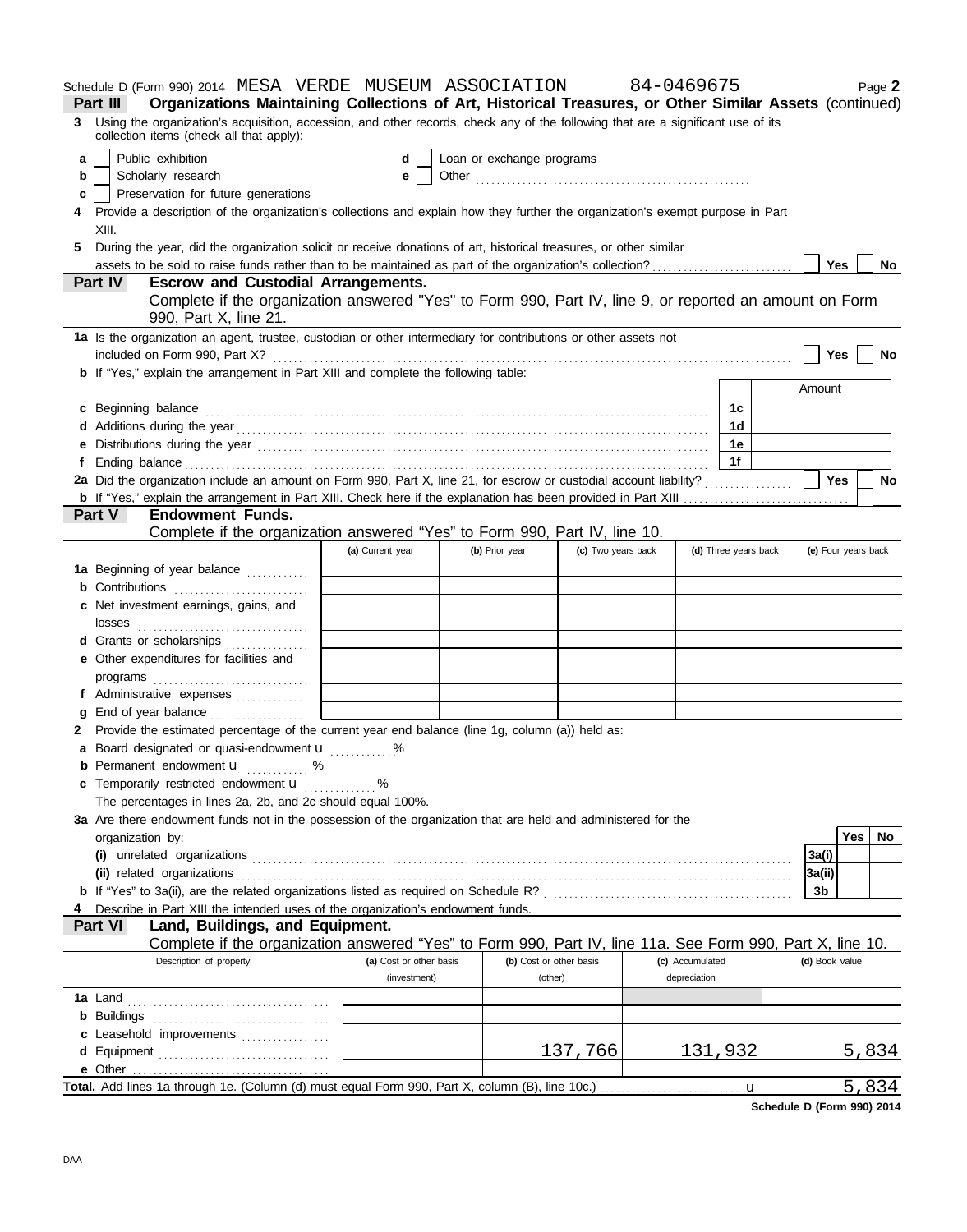| Schedule D (Form 990) 2014 | MESA | VERDE | MUSEUM | ASSOCIATION | 04696<br>ו⁄ני | ს age ა |
|----------------------------|------|-------|--------|-------------|---------------|---------|
|                            |      |       |        |             |               |         |

## **Part VII Investments—Other Securities.**

Complete if the organization answered "Yes" to Form 990, Part IV, line 11b. See Form 990, Part X, line 12.

| Complete in the organization answered these to Form 990, Part by, line into. See Form 990, Part A, line TZ.                                          |                |                                                              |                |
|------------------------------------------------------------------------------------------------------------------------------------------------------|----------------|--------------------------------------------------------------|----------------|
| (a) Description of security or category<br>(including name of security)                                                                              | (b) Book value | (c) Method of valuation:<br>Cost or end-of-year market value |                |
| (1) Financial derivatives                                                                                                                            |                |                                                              |                |
|                                                                                                                                                      |                |                                                              |                |
| (3) Other                                                                                                                                            |                |                                                              |                |
|                                                                                                                                                      |                |                                                              |                |
| $\ldots$ (A) $\ldots$                                                                                                                                |                |                                                              |                |
|                                                                                                                                                      |                |                                                              |                |
| (C)                                                                                                                                                  |                |                                                              |                |
|                                                                                                                                                      |                |                                                              |                |
|                                                                                                                                                      |                |                                                              |                |
|                                                                                                                                                      |                |                                                              |                |
| (G)                                                                                                                                                  |                |                                                              |                |
| (H)<br>Total. (Column (b) must equal Form 990, Part X, col. (B) line 12.) u                                                                          |                |                                                              |                |
| Investments-Program Related.<br><b>Part VIII</b>                                                                                                     |                |                                                              |                |
| Complete if the organization answered "Yes" to Form 990, Part IV, line 11c. See Form 990, Part X, line 13.                                           |                |                                                              |                |
| (a) Description of investment                                                                                                                        | (b) Book value | (c) Method of valuation:                                     |                |
|                                                                                                                                                      |                | Cost or end-of-year market value                             |                |
|                                                                                                                                                      |                |                                                              |                |
| (1)                                                                                                                                                  |                |                                                              |                |
| (2)                                                                                                                                                  |                |                                                              |                |
| (3)                                                                                                                                                  |                |                                                              |                |
| (4)                                                                                                                                                  |                |                                                              |                |
| (5)                                                                                                                                                  |                |                                                              |                |
| (6)                                                                                                                                                  |                |                                                              |                |
| (7)                                                                                                                                                  |                |                                                              |                |
| (8)                                                                                                                                                  |                |                                                              |                |
| (9)                                                                                                                                                  |                |                                                              |                |
| Total. (Column (b) must equal Form 990, Part X, col. (B) line 13.) u<br>Part IX<br><b>Other Assets.</b>                                              |                |                                                              |                |
| Complete if the organization answered "Yes" to Form 990, Part IV, line 11d. See Form 990, Part X, line 15.                                           |                |                                                              |                |
| (a) Description                                                                                                                                      |                |                                                              | (b) Book value |
| <b>MANUSCRIPT</b><br>COST                                                                                                                            |                |                                                              | 213,653        |
| (1)<br><b>ACCUMULATED</b><br>AMORTIZATION<br>(2)                                                                                                     |                |                                                              | $-187,738$     |
| (3)                                                                                                                                                  |                |                                                              |                |
|                                                                                                                                                      |                |                                                              |                |
| (4)<br>(5)                                                                                                                                           |                |                                                              |                |
| (6)                                                                                                                                                  |                |                                                              |                |
|                                                                                                                                                      |                |                                                              |                |
| (7)                                                                                                                                                  |                |                                                              |                |
| (8)                                                                                                                                                  |                |                                                              |                |
| (9)                                                                                                                                                  |                |                                                              | 25,915         |
| Total. (Column (b) must equal Form 990, Part X, col. (B) line 15.)<br><b>Other Liabilities.</b><br>Part X                                            |                | u                                                            |                |
| Complete if the organization answered "Yes" to Form 990, Part IV, line 11e or 11f. See Form 990, Part X,                                             |                |                                                              |                |
| line 25.                                                                                                                                             |                |                                                              |                |
| (a) Description of liability                                                                                                                         | (b) Book value |                                                              |                |
| 1.<br>Federal income taxes                                                                                                                           |                |                                                              |                |
| (1)                                                                                                                                                  |                |                                                              |                |
| (2)                                                                                                                                                  |                |                                                              |                |
| (3)                                                                                                                                                  |                |                                                              |                |
| (4)                                                                                                                                                  |                |                                                              |                |
| (5)                                                                                                                                                  |                |                                                              |                |
| (6)                                                                                                                                                  |                |                                                              |                |
| (7)                                                                                                                                                  |                |                                                              |                |
| (8)                                                                                                                                                  |                |                                                              |                |
| (9)                                                                                                                                                  |                |                                                              |                |
| Total. (Column (b) must equal Form 990, Part X, col. (B) line 25.) $\mathbf u$                                                                       |                |                                                              |                |
| 2. Liability for uncertain tax positions. In Part XIII, provide the text of the footnote to the organization's financial statements that reports the |                |                                                              |                |

organization's liability for uncertain tax positions under FIN 48 (ASC 740). Check here if the text of the footnote has been provided in Part XIII.

 $\Box$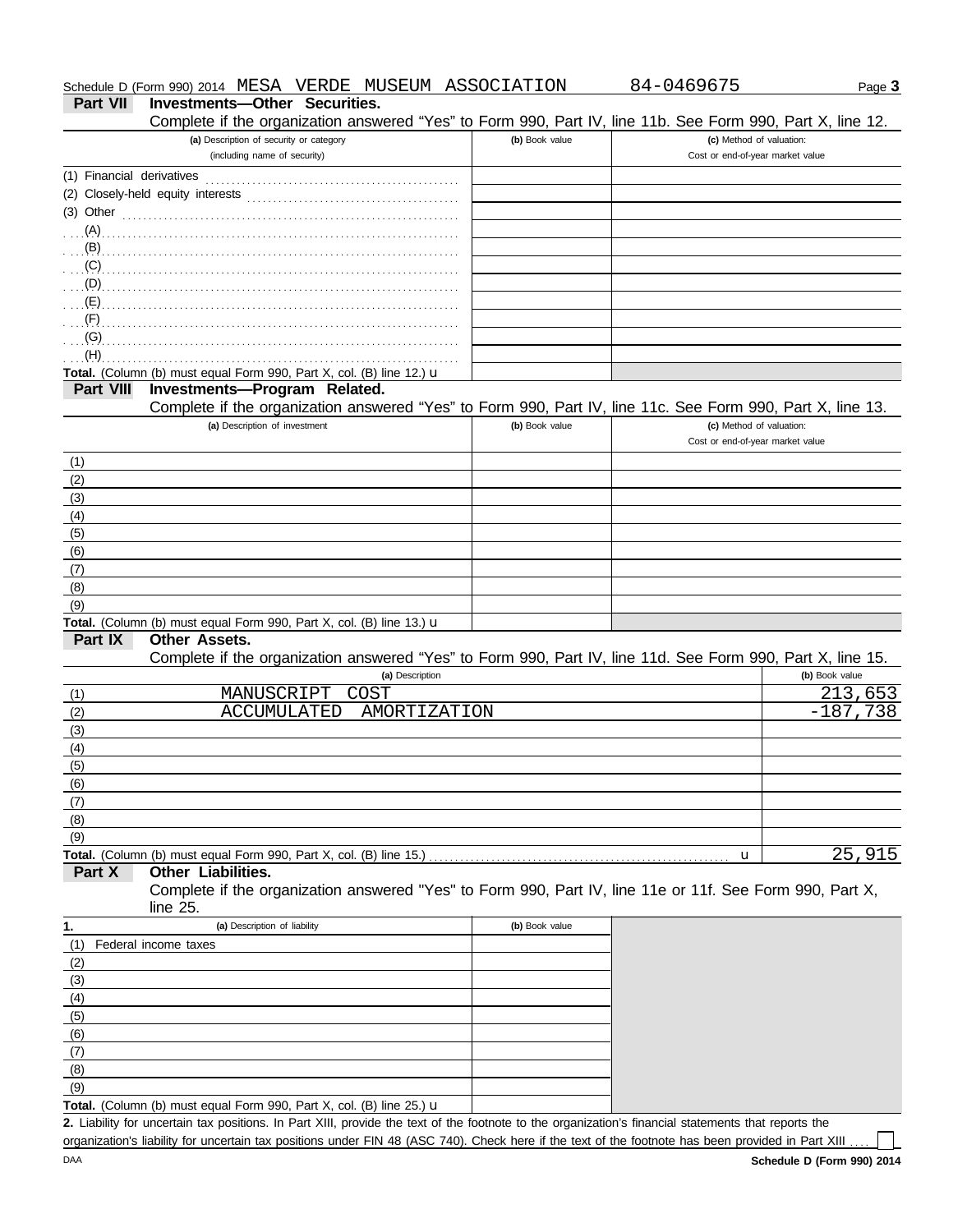|                   | Schedule D (Form 990) 2014 MESA VERDE MUSEUM ASSOCIATION 84-0469675                                                                                                                                                           |                |         |             | Page 4                     |
|-------------------|-------------------------------------------------------------------------------------------------------------------------------------------------------------------------------------------------------------------------------|----------------|---------|-------------|----------------------------|
|                   | Reconciliation of Revenue per Audited Financial Statements With Revenue per Return.<br>Part XI                                                                                                                                |                |         |             |                            |
|                   | Complete if the organization answered "Yes" to Form 990, Part IV, line 12a.                                                                                                                                                   |                |         |             |                            |
| $\mathbf{1}$<br>2 | Amounts included on line 1 but not on Form 990, Part VIII, line 12:                                                                                                                                                           |                |         | $\mathbf 1$ | 1,360,202                  |
|                   |                                                                                                                                                                                                                               | 2a             |         |             |                            |
|                   |                                                                                                                                                                                                                               | 2 <sub>b</sub> |         |             |                            |
|                   |                                                                                                                                                                                                                               | 2c             |         |             |                            |
| d                 |                                                                                                                                                                                                                               | 2d             | 591,311 |             |                            |
| е                 |                                                                                                                                                                                                                               |                |         | 2e          | 591,311                    |
| 3                 |                                                                                                                                                                                                                               |                |         | 3           | <u>768,891</u>             |
| 4                 | Amounts included on Form 990, Part VIII, line 12, but not on line 1:                                                                                                                                                          |                |         |             |                            |
|                   | a Investment expenses not included on Form 990, Part VIII, line 7b                                                                                                                                                            | 4a             |         |             |                            |
|                   |                                                                                                                                                                                                                               | 4 <sub>b</sub> |         |             |                            |
|                   | c Add lines 4a and 4b                                                                                                                                                                                                         |                |         | 4с          |                            |
|                   | Reconciliation of Expenses per Audited Financial Statements With Expenses per Return.                                                                                                                                         |                |         | 5           | 768,891                    |
|                   | <b>Part XII</b><br>Complete if the organization answered "Yes" to Form 990, Part IV, line 12a.                                                                                                                                |                |         |             |                            |
| 1.                |                                                                                                                                                                                                                               |                |         | 1           | 1,331,539                  |
| 2                 | Amounts included on line 1 but not on Form 990, Part IX, line 25:                                                                                                                                                             |                |         |             |                            |
|                   |                                                                                                                                                                                                                               | 2a             |         |             |                            |
|                   |                                                                                                                                                                                                                               | 2 <sub>b</sub> |         |             |                            |
|                   |                                                                                                                                                                                                                               | 2c             |         |             |                            |
|                   |                                                                                                                                                                                                                               | 2d             | 591,311 |             |                            |
|                   |                                                                                                                                                                                                                               |                |         | 2e          | 591,311                    |
| 3                 |                                                                                                                                                                                                                               |                |         | 3           | <u>740,228</u>             |
| 4                 | Amounts included on Form 990, Part IX, line 25, but not on line 1:                                                                                                                                                            |                |         |             |                            |
|                   | a Investment expenses not included on Form 990, Part VIII, line 7b                                                                                                                                                            | 4a             |         |             |                            |
|                   |                                                                                                                                                                                                                               | 4 <sub>b</sub> |         |             |                            |
|                   | c Add lines 4a and 4b (a) and the contract of the set of the set of the set of the set of the set of the set of the set of the set of the set of the set of the set of the set of the set of the set of the set of the set of |                |         | 4c          |                            |
|                   |                                                                                                                                                                                                                               |                |         | 5           | 740,228                    |
|                   | Part XIII Supplemental Information.                                                                                                                                                                                           |                |         |             |                            |
|                   | Provide the descriptions required for Part II, lines 3, 5, and 9; Part III, lines 1a and 4; Part IV, lines 1b and 2b; Part V, line 4; Part X, line                                                                            |                |         |             |                            |
|                   | 2; Part XI, lines 2d and 4b; and Part XII, lines 2d and 4b. Also complete this part to provide any additional information.<br>PART XI, LINE 2D - REVENUE AMOUNTS INCLUDED IN FINANCIALS - OTHER                               |                |         |             |                            |
|                   |                                                                                                                                                                                                                               |                |         |             |                            |
|                   | OF GOODS SOLD, AS REPORTED ON 990 PART VIII, LINE 10B \$ 591,311<br>COS'T                                                                                                                                                     |                |         |             |                            |
|                   |                                                                                                                                                                                                                               |                |         |             |                            |
|                   |                                                                                                                                                                                                                               |                |         |             |                            |
|                   | PART XII, LINE 2D - EXPENSE AMOUNTS INCLUDED IN FINANCIALS - OTHER                                                                                                                                                            |                |         |             |                            |
|                   |                                                                                                                                                                                                                               |                |         |             |                            |
|                   | COST OF GOODS SOLD, AS REPORTED ON 990 PART VIII, LINE 10B \$ 501,311                                                                                                                                                         |                |         |             |                            |
|                   |                                                                                                                                                                                                                               |                |         |             |                            |
|                   |                                                                                                                                                                                                                               |                |         |             |                            |
|                   |                                                                                                                                                                                                                               |                |         |             |                            |
|                   |                                                                                                                                                                                                                               |                |         |             |                            |
|                   |                                                                                                                                                                                                                               |                |         |             |                            |
|                   |                                                                                                                                                                                                                               |                |         |             |                            |
|                   |                                                                                                                                                                                                                               |                |         |             |                            |
|                   |                                                                                                                                                                                                                               |                |         |             |                            |
|                   |                                                                                                                                                                                                                               |                |         |             |                            |
|                   |                                                                                                                                                                                                                               |                |         |             |                            |
|                   |                                                                                                                                                                                                                               |                |         |             |                            |
|                   |                                                                                                                                                                                                                               |                |         |             |                            |
|                   |                                                                                                                                                                                                                               |                |         |             |                            |
|                   |                                                                                                                                                                                                                               |                |         |             |                            |
|                   |                                                                                                                                                                                                                               |                |         |             |                            |
|                   |                                                                                                                                                                                                                               |                |         |             |                            |
|                   |                                                                                                                                                                                                                               |                |         |             |                            |
| DAA               |                                                                                                                                                                                                                               |                |         |             | Schedule D (Form 990) 2014 |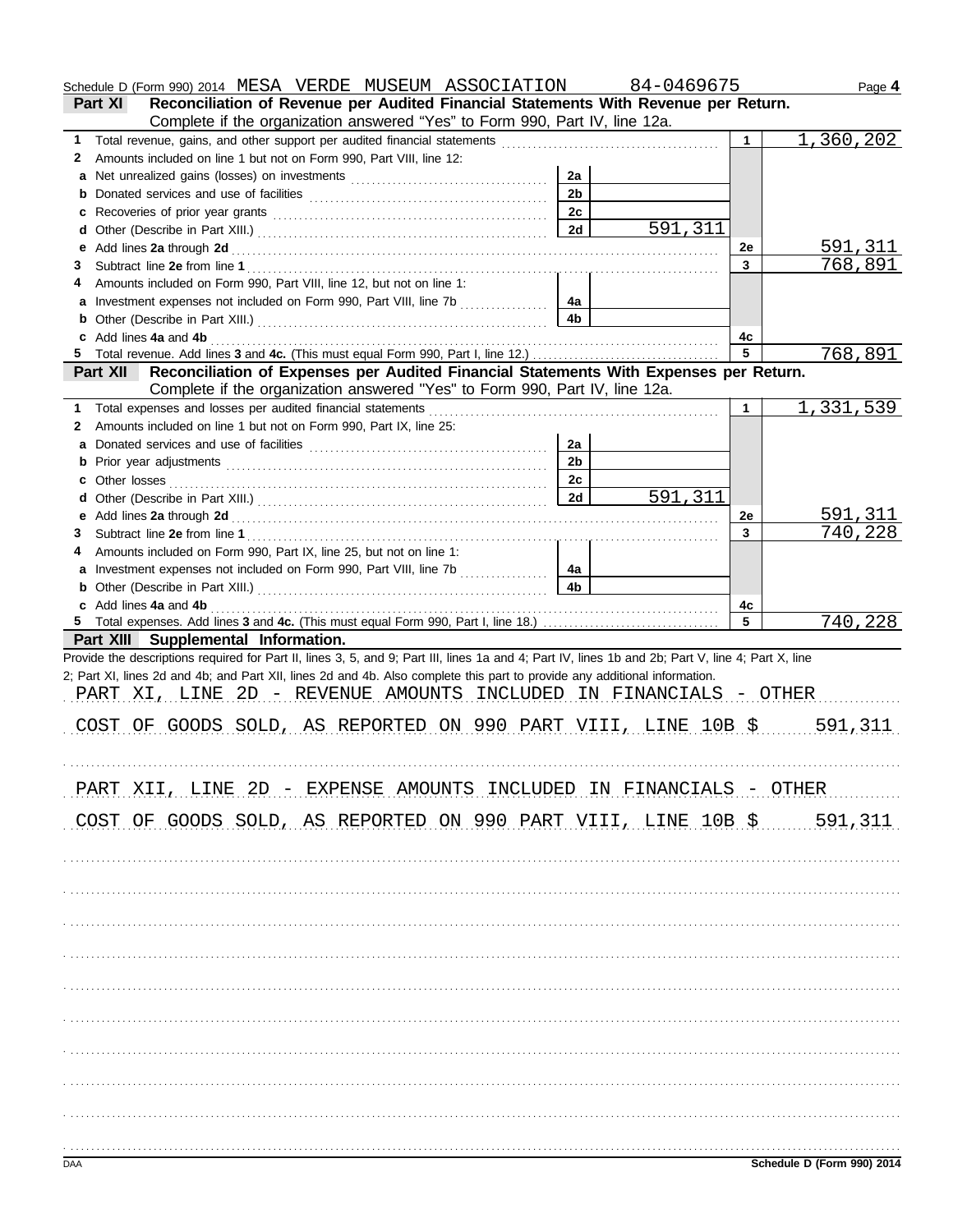# 84-0469675 Schedule D (Form 990) 2014 MESA VERDE MUSEUM ASSOCIATION Part XIII Supplemental Information (continued)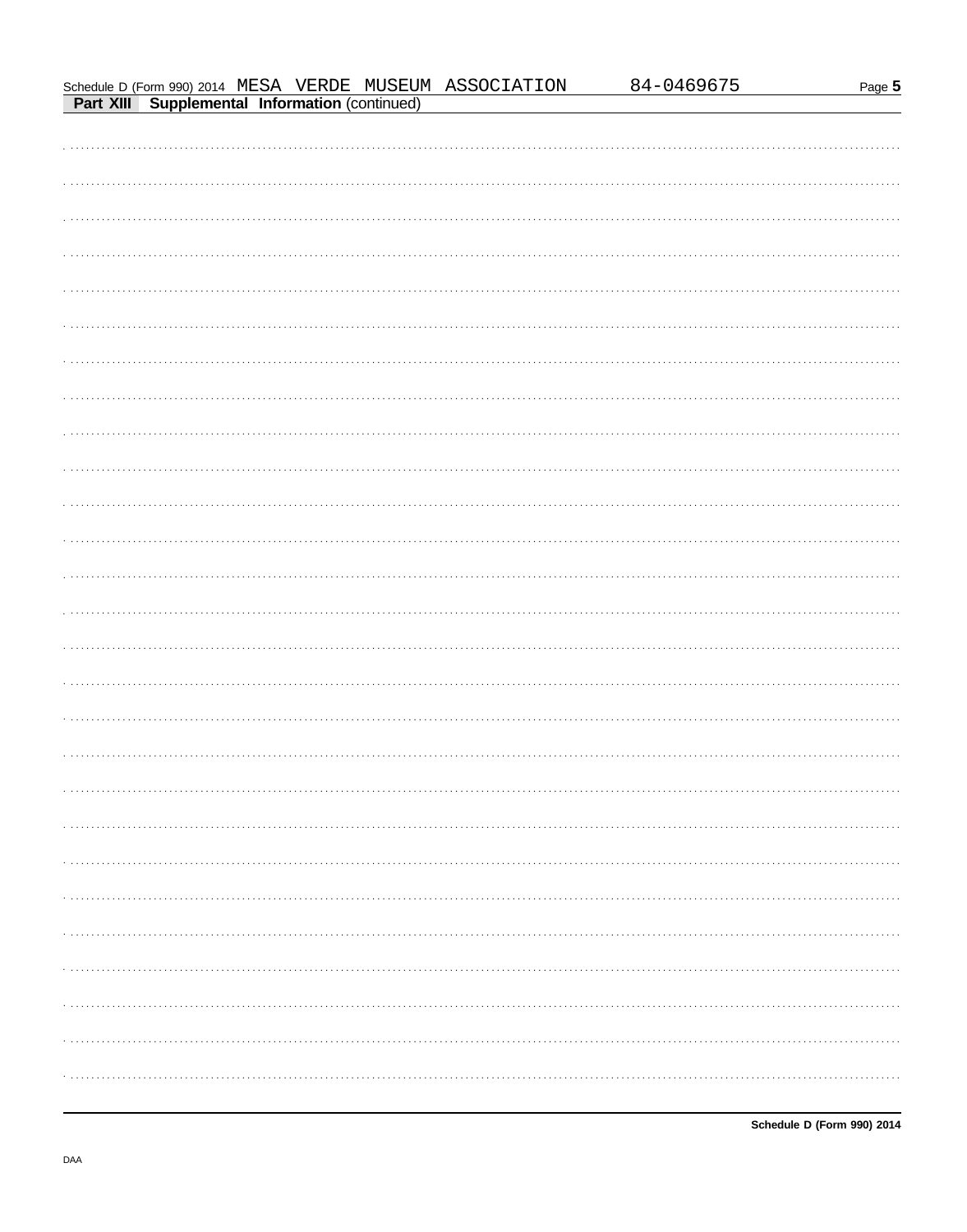| <b>SCHEDULE I</b><br>(Form 990)                        |                           |                                                                                                                                                                                                                                                     |                                                                                                                    |                                       | Grants and Other Assistance to Organizations,<br>Governments, and Individuals in the United States<br>Complete if the organization answered "Yes" to Form 990, Part IV, line 21 or 22. |                                       |                                                            |                                           | OMB No. 1545-0047                                                                                                                        |
|--------------------------------------------------------|---------------------------|-----------------------------------------------------------------------------------------------------------------------------------------------------------------------------------------------------------------------------------------------------|--------------------------------------------------------------------------------------------------------------------|---------------------------------------|----------------------------------------------------------------------------------------------------------------------------------------------------------------------------------------|---------------------------------------|------------------------------------------------------------|-------------------------------------------|------------------------------------------------------------------------------------------------------------------------------------------|
| Department of the Treasury<br>Internal Revenue Service |                           |                                                                                                                                                                                                                                                     | u Attach to Form 990.<br>u Information about Schedule I (Form 990) and its instructions is at www.irs.gov/form990. |                                       |                                                                                                                                                                                        |                                       |                                                            |                                           | <b>Open to Public</b><br>Inspection                                                                                                      |
| Name of the organization                               |                           |                                                                                                                                                                                                                                                     |                                                                                                                    |                                       |                                                                                                                                                                                        |                                       |                                                            |                                           | Employer identification number                                                                                                           |
|                                                        |                           | MESA VERDE MUSEUM ASSOCIATION<br><b>General Information on Grants and Assistance</b>                                                                                                                                                                |                                                                                                                    |                                       |                                                                                                                                                                                        |                                       |                                                            |                                           | 84-0469675                                                                                                                               |
| <b>Part I</b><br>1                                     |                           | Does the organization maintain records to substantiate the amount of the grants or assistance, the grantees' eligibility for the grants or assistance, and<br>the selection criteria used to award the grants or assistance?                        |                                                                                                                    |                                       |                                                                                                                                                                                        |                                       |                                                            |                                           | $X$ Yes<br>No                                                                                                                            |
| <b>Part II</b>                                         |                           | Part IV, line 21, for any recipient that received more than \$5,000. Part II can be duplicated if additional space is needed.                                                                                                                       |                                                                                                                    |                                       |                                                                                                                                                                                        |                                       |                                                            |                                           | Grants and Other Assistance to Domestic Organizations and Domestic Governments. Complete if the organization answered "Yes" to Form 990, |
| 1.                                                     |                           | (a) Name and address of organization<br>or government                                                                                                                                                                                               | $(b)$ EIN                                                                                                          | $(c)$ IRC<br>section<br>if applicable | (d) Amount of cash<br>grant                                                                                                                                                            | (e) Amount of non-<br>cash assistance | (f) Method of valuation<br>(book, FMV, appraisal<br>other) | (q) Description of<br>non-cash assistance | (h) Purpose of grant<br>or assistance                                                                                                    |
| MESA VERDE                                             | (1) NATIONAL PARK SERVICE | MESA VERDE NATIONAL PARK<br>CO 81330                                                                                                                                                                                                                | 53-0197094 GOV                                                                                                     |                                       | 150,376                                                                                                                                                                                |                                       |                                                            |                                           | SUPPORT                                                                                                                                  |
| (2)                                                    |                           |                                                                                                                                                                                                                                                     |                                                                                                                    |                                       |                                                                                                                                                                                        |                                       |                                                            |                                           |                                                                                                                                          |
| (3)                                                    |                           |                                                                                                                                                                                                                                                     |                                                                                                                    |                                       |                                                                                                                                                                                        |                                       |                                                            |                                           |                                                                                                                                          |
| (4)                                                    |                           |                                                                                                                                                                                                                                                     |                                                                                                                    |                                       |                                                                                                                                                                                        |                                       |                                                            |                                           |                                                                                                                                          |
| (5)                                                    |                           |                                                                                                                                                                                                                                                     |                                                                                                                    |                                       |                                                                                                                                                                                        |                                       |                                                            |                                           |                                                                                                                                          |
| (6)                                                    |                           |                                                                                                                                                                                                                                                     |                                                                                                                    |                                       |                                                                                                                                                                                        |                                       |                                                            |                                           |                                                                                                                                          |
| (7)                                                    |                           |                                                                                                                                                                                                                                                     |                                                                                                                    |                                       |                                                                                                                                                                                        |                                       |                                                            |                                           |                                                                                                                                          |
| (8)                                                    |                           |                                                                                                                                                                                                                                                     |                                                                                                                    |                                       |                                                                                                                                                                                        |                                       |                                                            |                                           |                                                                                                                                          |
| (9)                                                    |                           |                                                                                                                                                                                                                                                     |                                                                                                                    |                                       |                                                                                                                                                                                        |                                       |                                                            |                                           |                                                                                                                                          |
| 2                                                      |                           | Enter total number of section $501(c)(3)$ and government organizations listed in the line 1 table<br>Enter total number of other organizations listed in the line 1 table<br>For Paperwork Reduction Act Notice, see the Instructions for Form 990. |                                                                                                                    |                                       |                                                                                                                                                                                        |                                       |                                                            |                                           | u l<br>u<br>Schedule I (Form 990) (2014)                                                                                                 |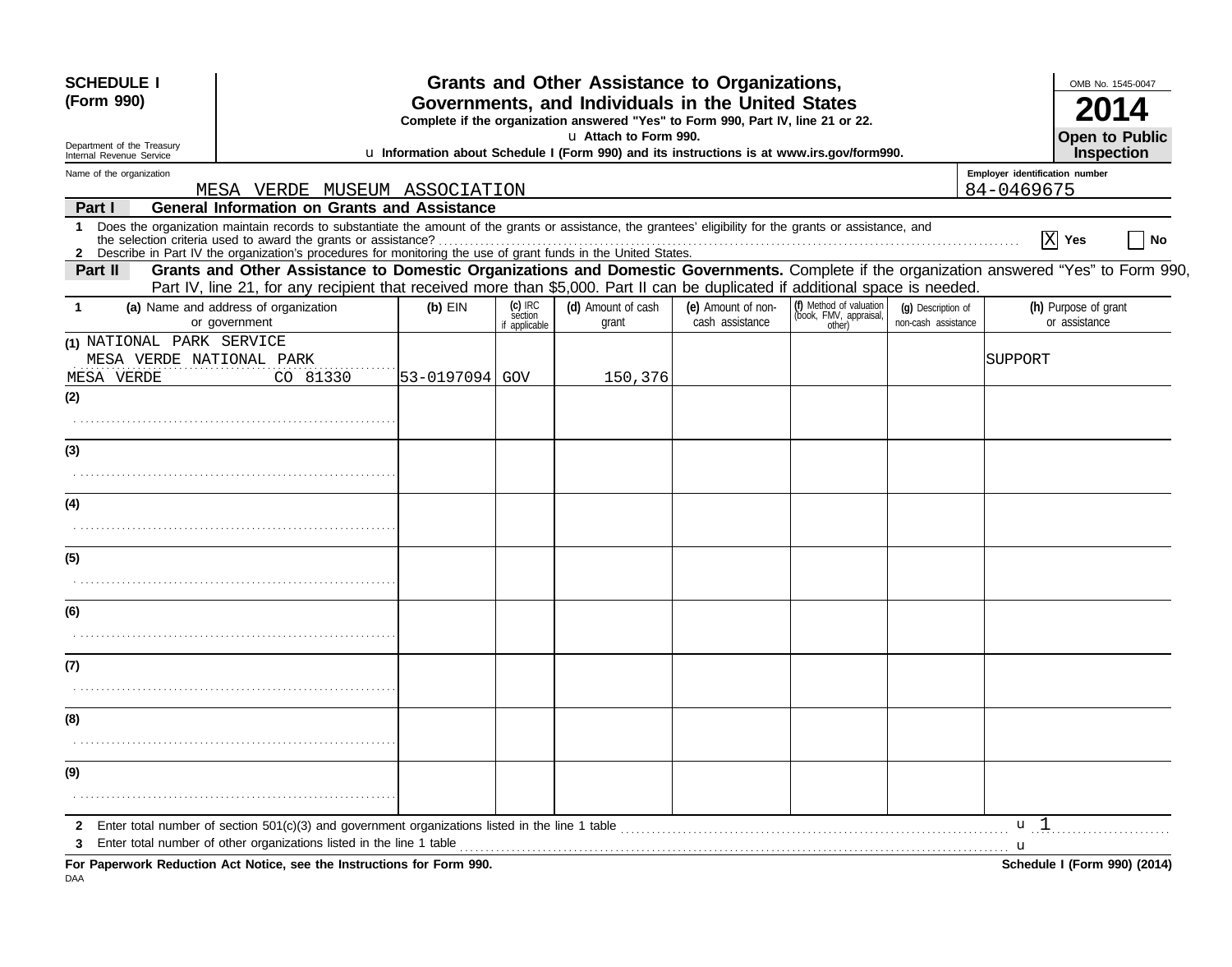Part III can be duplicated if additional space is needed. (a) Type of grant or assistance (b) Number of (d) Amount of (e) Method of valuation (book, (f) Description of non-cash assistance (c) Amount of recipients cash grant non-cash assistance FMV, appraisal, other)  $\overline{\mathbf{1}}$  $\mathbf{2}$  $\overline{\mathbf{3}}$  $\overline{4}$ 5 6  $\overline{7}$ Part IV Supplemental Information. Provide the information required in Part I, line 2, Part III, column (b), and any other additional information. PART I, LINE 2 - PROCEDURES FOR MONITORING THE USE OF GRANT FUNDS MONITOR CONTRACTOR'S PERIODIC PROGRESS REPORTS; REVIEW CONTRACTOR DELIVERABLES BEFORE SUBMITTING TO GRANTOR; REVIEW FINANCIAL PROGRESS REPORTS FOR CONSISTENCY WITH BUDGETED RATES AND EFFORTS SHOWN IN THE ORIGINAL GRANT PROPOSAL. FOR CASH AID, THE NPS PROPOSES USES CONSISTENT WITH THE ASSOCIATION'S MISSION. PAYMENTS AND REIMBURSEMENTS ARE APPROVED BY BOTH THE NPS AND THE ASSOCIATION'S EXECUTIVE DIRECTOR.

Page 2

**DAA** 

Part III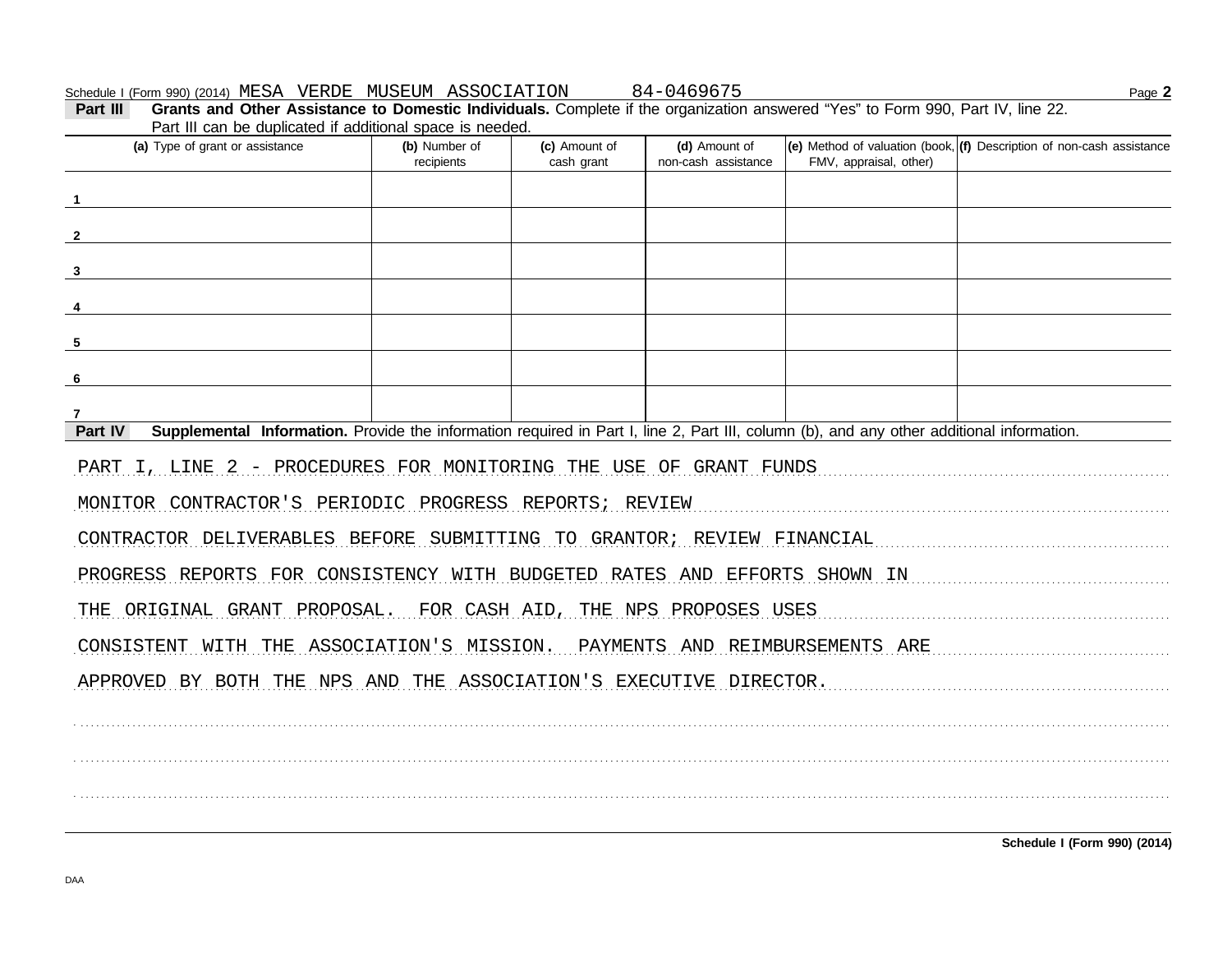## **SCHEDULE L Transactions With Interested Persons**

**28b, or 28c, or Form 990, Part IV, line 25a, 25b, 26, 27, 28a,**<br>28b, or 28c, or Form 990-EZ, Part V, line 38a or 40b.<br>**2014 (Form 990 or 990-EZ)** u **Complete if the organization answered "Yes" on Form 990, Part IV, line 25a, 25b, 26, 27, 28a,**

u **Attach to Form 990 or Form 990-EZ.**

Department of the Treasury Internal Revenue Service

**(6) (5)**

**(7) (8) (9)**

## u **Information about Schedule L (Form 990 or 990-EZ) and its instructions is at www.irs.gov/form990.**

| Open To Public<br>Inspection |
|------------------------------|
|                              |

OMB No. 1545-0047

| <b>INCING INCRENTE OCIVICE</b><br>Name of the organization | $\alpha$ information about beheating E (i only you or you EE) and its modulations is at www.ms.gov/romiosole $\vert$                     |                   |                                                                    |                      |                             |                                | Employer identification number |                              |                           | <b>1115Dection</b>        |                |                          |
|------------------------------------------------------------|------------------------------------------------------------------------------------------------------------------------------------------|-------------------|--------------------------------------------------------------------|----------------------|-----------------------------|--------------------------------|--------------------------------|------------------------------|---------------------------|---------------------------|----------------|--------------------------|
|                                                            | MESA VERDE MUSEUM ASSOCIATION                                                                                                            |                   |                                                                    |                      |                             |                                | 84-0469675                     |                              |                           |                           |                |                          |
| Part I                                                     | <b>Excess Benefit Transactions</b> (section $501(c)(3)$ , section $501(c)(4)$ , and $501(c)(29)$ organizations only).                    |                   |                                                                    |                      |                             |                                |                                |                              |                           |                           |                |                          |
|                                                            | Complete if the organization answered "Yes" on Form 990, Part IV, line 25a or 25b, or Form 990-EZ, Part V, line 40b.                     |                   |                                                                    |                      |                             |                                |                                |                              |                           |                           |                |                          |
| $\mathbf{1}$                                               | (a) Name of disqualified person                                                                                                          |                   | (b) Relationship between disqualified person and                   |                      |                             | (c) Description of transaction |                                |                              |                           |                           | (d) Corrected? |                          |
|                                                            |                                                                                                                                          |                   | organization                                                       |                      |                             |                                |                                |                              |                           | Yes                       |                | No                       |
| (1)                                                        |                                                                                                                                          |                   |                                                                    |                      |                             |                                |                                |                              |                           |                           |                |                          |
| (2)                                                        |                                                                                                                                          |                   |                                                                    |                      |                             |                                |                                |                              |                           |                           |                |                          |
| (3)                                                        |                                                                                                                                          |                   |                                                                    |                      |                             |                                |                                |                              |                           |                           |                |                          |
| (4)<br>(5)                                                 |                                                                                                                                          |                   |                                                                    |                      |                             |                                |                                |                              |                           |                           |                |                          |
| (6)                                                        |                                                                                                                                          |                   |                                                                    |                      |                             |                                |                                |                              |                           |                           |                |                          |
|                                                            | 2 Enter the amount of tax incurred by the organization managers or disqualified persons during the year                                  |                   |                                                                    |                      |                             |                                |                                |                              |                           |                           |                |                          |
|                                                            |                                                                                                                                          |                   |                                                                    |                      |                             |                                |                                |                              |                           |                           |                | $\mathbf{u} \mathbf{\$}$ |
| 3                                                          |                                                                                                                                          |                   |                                                                    |                      |                             |                                |                                |                              |                           |                           |                | $\mathbf{u}$ \$          |
|                                                            |                                                                                                                                          |                   |                                                                    |                      |                             |                                |                                |                              |                           |                           |                |                          |
| Part II                                                    | Loans to and/or From Interested Persons.                                                                                                 |                   |                                                                    |                      |                             |                                |                                |                              |                           |                           |                |                          |
|                                                            | Complete if the organization answered "Yes" on Form 990-EZ, Part V, line 38a or Form 990, Part IV, line 26; or if the                    |                   |                                                                    |                      |                             |                                |                                |                              |                           |                           |                |                          |
|                                                            | organization reported an amount on Form 990, Part X, line 5, 6, or 22.<br>(a) Name of interested person                                  | (b) Relationship  | (c) Purpose of                                                     | (d) Loan to          | (e) Original                | (f) Balance due                |                                | (g) In default? (h) Approved |                           |                           |                | (i) Written              |
|                                                            |                                                                                                                                          | with organization | loan                                                               | or from the<br>org.? | principal amount            |                                |                                |                              |                           | by board or<br>committee? |                | agreement?               |
|                                                            |                                                                                                                                          |                   |                                                                    | To From              |                             |                                | Yes                            | <b>No</b>                    | Yes                       | No                        | Yes            | No                       |
|                                                            |                                                                                                                                          |                   |                                                                    |                      |                             |                                |                                |                              |                           |                           |                |                          |
| (1)                                                        |                                                                                                                                          |                   |                                                                    |                      |                             |                                |                                |                              |                           |                           |                |                          |
|                                                            |                                                                                                                                          |                   |                                                                    |                      |                             |                                |                                |                              |                           |                           |                |                          |
| (2)                                                        | <u> 1989 - Johann Stoff, deutscher Stoffen und der Stoffen und der Stoffen und der Stoffen und der Stoffen und der </u>                  |                   |                                                                    |                      |                             |                                |                                |                              |                           |                           |                |                          |
|                                                            |                                                                                                                                          |                   |                                                                    |                      |                             |                                |                                |                              |                           |                           |                |                          |
| (3)                                                        | <u> 1989 - Johann Stoff, deutscher Stoffen und der Stoffen und der Stoffen und der Stoffen und der Stoffen und der </u>                  |                   |                                                                    |                      |                             |                                |                                |                              |                           |                           |                |                          |
| (4)                                                        |                                                                                                                                          |                   |                                                                    |                      |                             |                                |                                |                              |                           |                           |                |                          |
|                                                            |                                                                                                                                          |                   |                                                                    |                      |                             |                                |                                |                              |                           |                           |                |                          |
| (5)                                                        | <u> Alexandria de la contrada de la contrada de la contrada de la contrada de la contrada de la contrada de la c</u>                     |                   |                                                                    |                      |                             |                                |                                |                              |                           |                           |                |                          |
|                                                            |                                                                                                                                          |                   |                                                                    |                      |                             |                                |                                |                              |                           |                           |                |                          |
| (6)                                                        |                                                                                                                                          |                   |                                                                    |                      |                             |                                |                                |                              |                           |                           |                |                          |
|                                                            |                                                                                                                                          |                   |                                                                    |                      |                             |                                |                                |                              |                           |                           |                |                          |
| (7)                                                        |                                                                                                                                          |                   |                                                                    |                      |                             |                                |                                |                              |                           |                           |                |                          |
| (8)                                                        |                                                                                                                                          |                   |                                                                    |                      |                             |                                |                                |                              |                           |                           |                |                          |
|                                                            |                                                                                                                                          |                   |                                                                    |                      |                             |                                |                                |                              |                           |                           |                |                          |
| (9)                                                        |                                                                                                                                          |                   |                                                                    |                      |                             |                                |                                |                              |                           |                           |                |                          |
|                                                            |                                                                                                                                          |                   |                                                                    |                      |                             |                                |                                |                              |                           |                           |                |                          |
| (10)                                                       |                                                                                                                                          |                   |                                                                    |                      |                             |                                |                                |                              |                           |                           |                |                          |
| Total                                                      |                                                                                                                                          |                   |                                                                    |                      | $\mathbf{u} \, \mathbf{\$}$ |                                |                                |                              |                           |                           |                |                          |
| Part III                                                   | <b>Grants or Assistance Benefiting Interested Persons.</b><br>Complete if the organization answered "Yes" on Form 990, Part IV, line 27. |                   |                                                                    |                      |                             |                                |                                |                              |                           |                           |                |                          |
|                                                            | (a) Name of interested person                                                                                                            |                   | (b) Relationship between interested<br>person and the organization |                      | (c) Amount of assistance    | (d) Type of assistance         |                                |                              | (e) Purpose of assistance |                           |                |                          |
| (1)                                                        |                                                                                                                                          |                   |                                                                    |                      |                             |                                |                                |                              |                           |                           |                |                          |
| (2)                                                        |                                                                                                                                          |                   |                                                                    |                      |                             |                                |                                |                              |                           |                           |                |                          |
| (3)                                                        |                                                                                                                                          |                   |                                                                    |                      |                             |                                |                                |                              |                           |                           |                |                          |
| (4)                                                        |                                                                                                                                          |                   |                                                                    |                      |                             |                                |                                |                              |                           |                           |                |                          |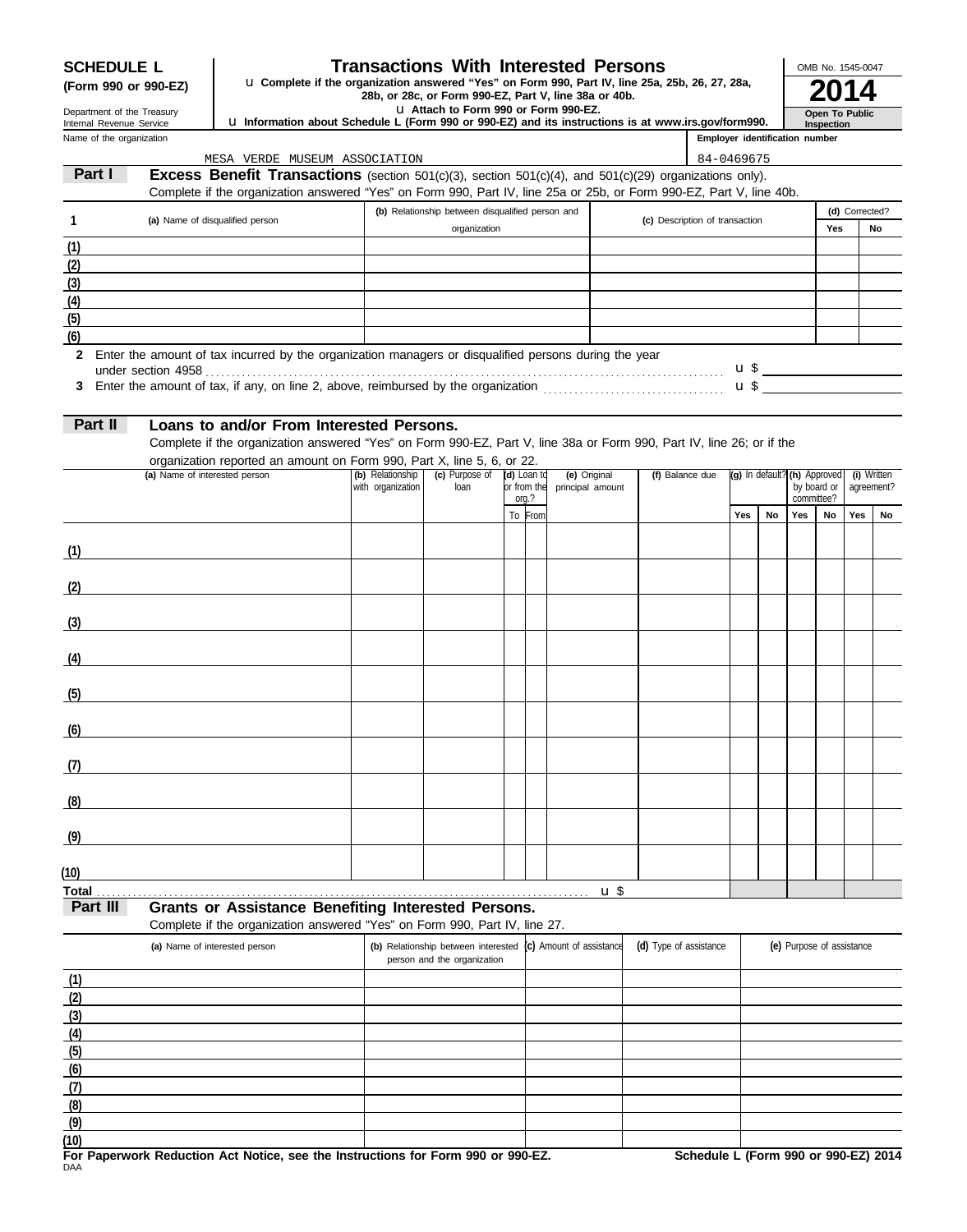## Schedule L (Form 990 or 990-EZ) 2014 MESA VERDE MUSEUM ASSOCIATION 84-0469675 Page 2

Part IV Business Transactions Involving Interested Persons.

Complete if the organization answered "Yes" on Form 990, Part IV, line 28a, 28b, or 28c.

| (a) Name of interested person          | (b) Relationship between<br>interested person and the | (c) Amount of<br>transaction | (d) Description of transaction |     | (e) Sharing<br>of org.<br>revenues? |
|----------------------------------------|-------------------------------------------------------|------------------------------|--------------------------------|-----|-------------------------------------|
|                                        | organization                                          |                              |                                | Yes | No                                  |
| $(1)$ TIME<br>TRAVELER MAPS            | FORMER<br>BOD                                         | 8401                         | MERCHANDISE                    | Χ   |                                     |
| (2)                                    |                                                       |                              |                                |     |                                     |
| (3)                                    |                                                       |                              |                                |     |                                     |
| (4)                                    |                                                       |                              |                                |     |                                     |
| (5)                                    |                                                       |                              |                                |     |                                     |
| (6)                                    |                                                       |                              |                                |     |                                     |
| (7)                                    |                                                       |                              |                                |     |                                     |
| (8)                                    |                                                       |                              |                                |     |                                     |
| (9)                                    |                                                       |                              |                                |     |                                     |
| (10)                                   |                                                       |                              |                                |     |                                     |
| $Dout$ $M$<br>Cupulamental Information |                                                       |                              |                                |     |                                     |

## **Part V** Supplemental Information

Provide additional information for responses to questions on Schedule L (see instructions).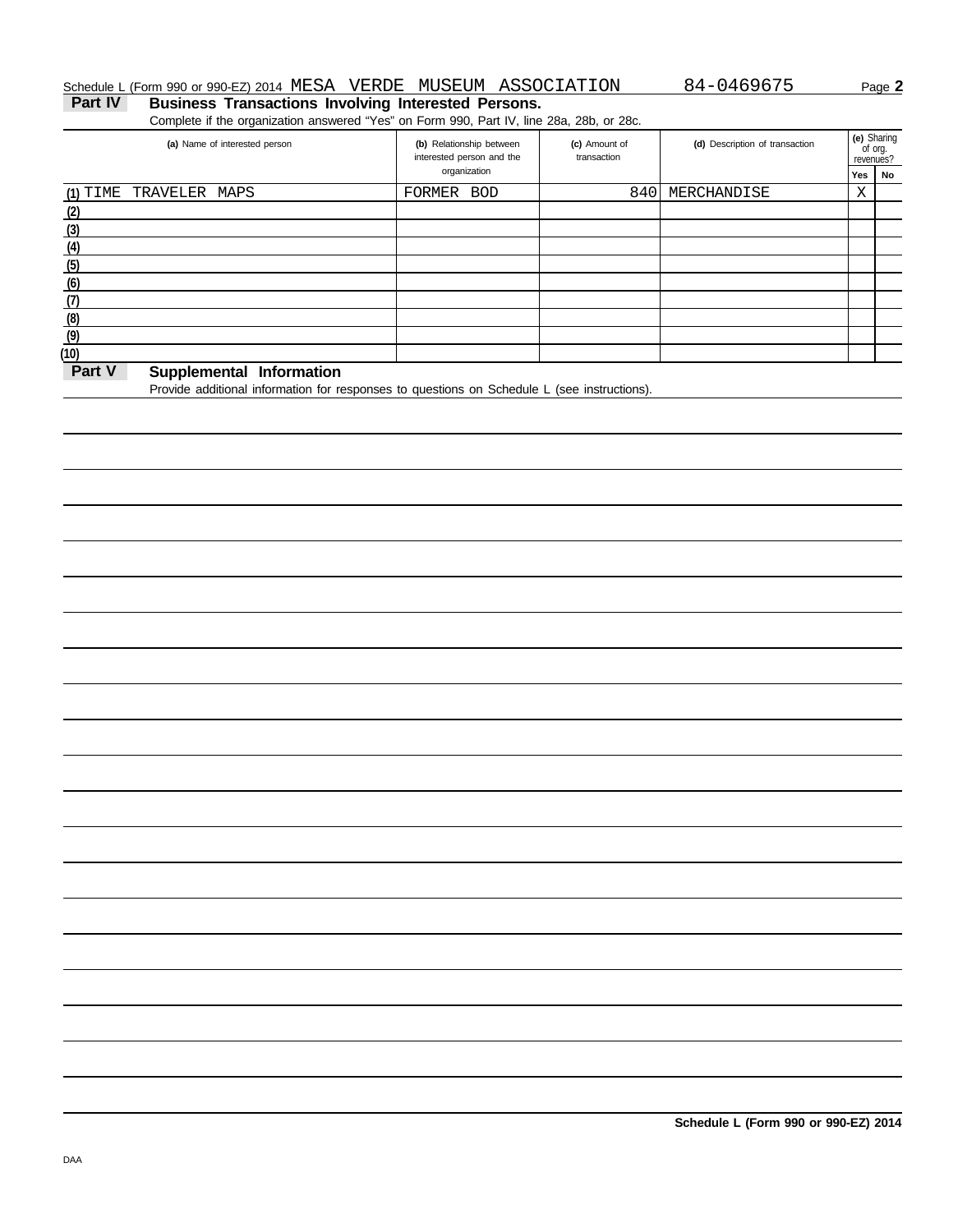| Supplemental Information to Form 990 or 990-EZ<br><b>SCHEDULE O</b>                                                                                                    |                                | OMB No. 1545-0047     |
|------------------------------------------------------------------------------------------------------------------------------------------------------------------------|--------------------------------|-----------------------|
| (Form 990 or 990-EZ)<br>Complete to provide information for responses to specific questions on<br>Form 990 or 990-EZ or to provide any additional information.         |                                | 2014                  |
| u Attach to Form 990 or 990-EZ.<br>Department of the Treasury                                                                                                          |                                | <b>Open to Public</b> |
| Internal Revenue Service<br>u Information about Schedule O (Form 990 or 990-EZ) and its instructions is at www.irs.gov/form990. Inspection<br>Name of the organization | Employer identification number |                       |
| MESA<br>VERDE<br>MUSEUM<br>ASSOCIATION                                                                                                                                 | 84-0469675                     |                       |
| FORM 990, PART VI, LINE<br>11B<br>- ORGANIZATION'S PROCESS                                                                                                             | TО                             | REVIEW FORM 990       |
| APPROPRIATE PERSONNEL REVIEW<br>TAX RETURN PRIOR TO FILING.<br>THE                                                                                                     |                                |                       |
| 12C -<br>FORM 990, PART VI, LINE<br>ENFORCEMENT<br>CONFLICTS<br>ΟF                                                                                                     | POLICY                         |                       |
| BOARD<br>MEMBERS<br>COMPLETE<br>CONFLICT<br>ALL<br>ARE<br>REQUIRED<br>TО<br>A                                                                                          | INTEREST<br>ΟF                 |                       |
| <b>DISCLOSURE</b><br>STATEMENT<br><b>DISCLOSURES</b><br>ANNUALLY.<br>THE<br>ARE                                                                                        | REVIEWED<br>BY                 | BOARD<br>THE          |
| AUDIT<br>COMMITTEE<br>DETERMINE<br>ΙF<br>ANY REAL<br>PERCEIVED<br>AND<br>TО                                                                                            | OR POTENTIAL                   |                       |
| EXISTS, AND<br>CONFLICT<br>OF<br>INTEREST<br>THE<br>AUDIT<br>COMMITTEE                                                                                                 | RECOMMENDS                     | TO<br>THE<br>FULL     |
| BOARD ANY APPROPRIATE<br>ACTION.                                                                                                                                       |                                |                       |
|                                                                                                                                                                        |                                |                       |
| FORM 990, PART VI, LINE 15A - COMPENSATION PROCESS FOR TOP OFFICIAL                                                                                                    |                                |                       |
| THEIR ASSESSMENT<br>COMPENSATION<br>COMMITTEE<br>DOCUMENTED<br>THE                                                                                                     | OF<br>EMPLOYEES                | CURRENT               |
| THE PAY ACCORDINGLY.<br>COMPENSATION AND ADJUSTED                                                                                                                      |                                |                       |
|                                                                                                                                                                        |                                |                       |
| FORM 990, PART VI, LINE 19 - GOVERNING DOCUMENTS DISCLOSURE EXPLANATION                                                                                                |                                |                       |
| GOVERNING DOCUMENTS ARE AVAILABLE UPON REQUEST.                                                                                                                        |                                |                       |
|                                                                                                                                                                        |                                |                       |
| FORM 990, PART XI, LINE 9 - RECONCILIATION OF CHANGES - OTHER                                                                                                          |                                |                       |
| COST OF GOODS SOLD, AS REPORTED ON 990 PART VIII, LINE 10B \$ 591,311                                                                                                  |                                |                       |
| COST OF GOODS SOLD, AS REPORTED ON 990 PART VIII, LINE 10B \$ -591, 311                                                                                                |                                |                       |
|                                                                                                                                                                        |                                |                       |
|                                                                                                                                                                        |                                |                       |
|                                                                                                                                                                        |                                |                       |
|                                                                                                                                                                        |                                |                       |
|                                                                                                                                                                        |                                |                       |
|                                                                                                                                                                        |                                |                       |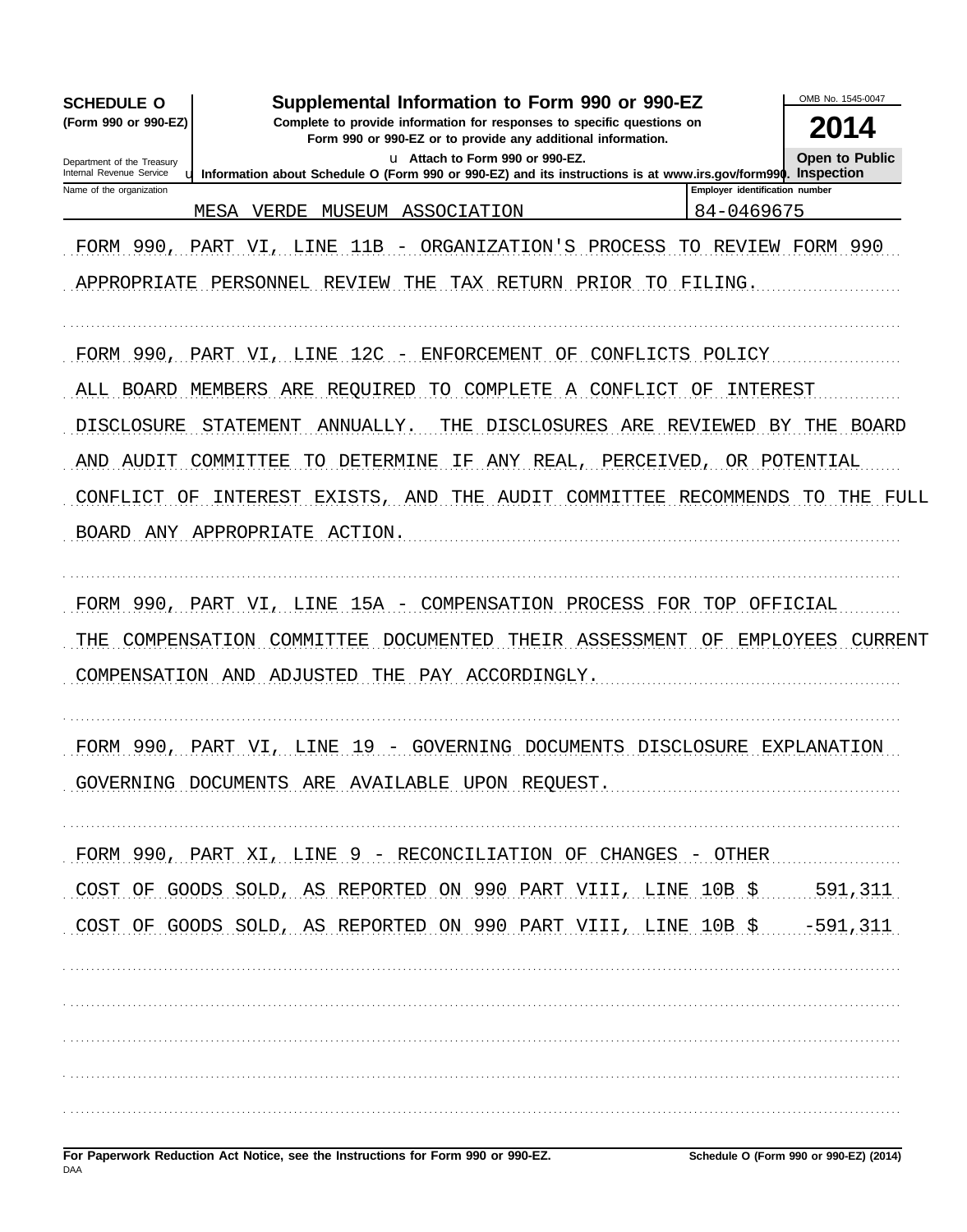| Form 8879-EO                                                 |                                                                                                                                                                                                                                                                                                                                                                                                                                                                                                                                                                                                                                                                                                                                                                                                                                                                                                                                                                                                                                                                                                                                                                                                                                                                                                                                                                                         | <b>IRS e-file Signature Authorization</b><br>for an Exempt Organization                                                                                                                                           |                                                            | OMB No. 1545-1878                     |
|--------------------------------------------------------------|-----------------------------------------------------------------------------------------------------------------------------------------------------------------------------------------------------------------------------------------------------------------------------------------------------------------------------------------------------------------------------------------------------------------------------------------------------------------------------------------------------------------------------------------------------------------------------------------------------------------------------------------------------------------------------------------------------------------------------------------------------------------------------------------------------------------------------------------------------------------------------------------------------------------------------------------------------------------------------------------------------------------------------------------------------------------------------------------------------------------------------------------------------------------------------------------------------------------------------------------------------------------------------------------------------------------------------------------------------------------------------------------|-------------------------------------------------------------------------------------------------------------------------------------------------------------------------------------------------------------------|------------------------------------------------------------|---------------------------------------|
| Department of the Treasury<br>Internal Revenue Service       |                                                                                                                                                                                                                                                                                                                                                                                                                                                                                                                                                                                                                                                                                                                                                                                                                                                                                                                                                                                                                                                                                                                                                                                                                                                                                                                                                                                         | For calendar year 2014, or fiscal year beginning  2014, and ending  20<br>u Do not send to the IRS. Keep for your records.<br>u Information about Form 8879-EO and its instructions is at www.irs.gov/form8879eo. |                                                            | 2014                                  |
| Name of exempt organization                                  |                                                                                                                                                                                                                                                                                                                                                                                                                                                                                                                                                                                                                                                                                                                                                                                                                                                                                                                                                                                                                                                                                                                                                                                                                                                                                                                                                                                         |                                                                                                                                                                                                                   | Employer identification number                             |                                       |
| Name and title of officer                                    | MESA VERDE MUSEUM ASSOCIATION                                                                                                                                                                                                                                                                                                                                                                                                                                                                                                                                                                                                                                                                                                                                                                                                                                                                                                                                                                                                                                                                                                                                                                                                                                                                                                                                                           |                                                                                                                                                                                                                   | 84-0469675                                                 |                                       |
|                                                              | LAUREL REMATORE<br>EXEC. DIRECTOR                                                                                                                                                                                                                                                                                                                                                                                                                                                                                                                                                                                                                                                                                                                                                                                                                                                                                                                                                                                                                                                                                                                                                                                                                                                                                                                                                       |                                                                                                                                                                                                                   |                                                            |                                       |
| Part I                                                       | Type of Return and Return Information (Whole Dollars Only)                                                                                                                                                                                                                                                                                                                                                                                                                                                                                                                                                                                                                                                                                                                                                                                                                                                                                                                                                                                                                                                                                                                                                                                                                                                                                                                              |                                                                                                                                                                                                                   |                                                            |                                       |
|                                                              | Check the box for the return for which you are using this Form 8879-EO and enter the applicable amount, if any, from the return. If you                                                                                                                                                                                                                                                                                                                                                                                                                                                                                                                                                                                                                                                                                                                                                                                                                                                                                                                                                                                                                                                                                                                                                                                                                                                 |                                                                                                                                                                                                                   |                                                            |                                       |
|                                                              | check the box on line 1a, 2a, 3a, 4a, or 5a, below, and the amount on that line for the return being filed with this form was blank, then                                                                                                                                                                                                                                                                                                                                                                                                                                                                                                                                                                                                                                                                                                                                                                                                                                                                                                                                                                                                                                                                                                                                                                                                                                               |                                                                                                                                                                                                                   |                                                            |                                       |
|                                                              | leave line 1b, 2b, 3b, 4b, or 5b, whichever is applicable, blank (do not enter -0-). But, if you entered -0- on the return, then enter -0- on                                                                                                                                                                                                                                                                                                                                                                                                                                                                                                                                                                                                                                                                                                                                                                                                                                                                                                                                                                                                                                                                                                                                                                                                                                           |                                                                                                                                                                                                                   |                                                            |                                       |
|                                                              | the applicable line below. Do not complete more than 1 line in Part I.                                                                                                                                                                                                                                                                                                                                                                                                                                                                                                                                                                                                                                                                                                                                                                                                                                                                                                                                                                                                                                                                                                                                                                                                                                                                                                                  |                                                                                                                                                                                                                   |                                                            |                                       |
| 1a Form 990 check here▶                                      | $\boxed{\underline{X} \underline{b}}$ Total revenue, if any (Form 990, Part VIII, column (A), line 12)                                                                                                                                                                                                                                                                                                                                                                                                                                                                                                                                                                                                                                                                                                                                                                                                                                                                                                                                                                                                                                                                                                                                                                                                                                                                                  |                                                                                                                                                                                                                   |                                                            | 768,891                               |
| 2a Form 990-EZ check here ▶<br>3a Form 1120-POL check here ▶ |                                                                                                                                                                                                                                                                                                                                                                                                                                                                                                                                                                                                                                                                                                                                                                                                                                                                                                                                                                                                                                                                                                                                                                                                                                                                                                                                                                                         | <b>b</b> Total revenue, if any (Form 990-EZ, line 9) $\ldots$ $\ldots$ $\ldots$ $\ldots$ $\ldots$ $\ldots$                                                                                                        |                                                            | 2b<br>3b                              |
| 4a Form 990-PF check here ▶                                  |                                                                                                                                                                                                                                                                                                                                                                                                                                                                                                                                                                                                                                                                                                                                                                                                                                                                                                                                                                                                                                                                                                                                                                                                                                                                                                                                                                                         |                                                                                                                                                                                                                   |                                                            |                                       |
|                                                              |                                                                                                                                                                                                                                                                                                                                                                                                                                                                                                                                                                                                                                                                                                                                                                                                                                                                                                                                                                                                                                                                                                                                                                                                                                                                                                                                                                                         |                                                                                                                                                                                                                   | 5b                                                         |                                       |
|                                                              |                                                                                                                                                                                                                                                                                                                                                                                                                                                                                                                                                                                                                                                                                                                                                                                                                                                                                                                                                                                                                                                                                                                                                                                                                                                                                                                                                                                         |                                                                                                                                                                                                                   |                                                            |                                       |
| Part II                                                      | Declaration and Signature Authorization of Officer<br>Under penalties of perjury, I declare that I am an officer of the above organization and that I have examined a copy of the                                                                                                                                                                                                                                                                                                                                                                                                                                                                                                                                                                                                                                                                                                                                                                                                                                                                                                                                                                                                                                                                                                                                                                                                       |                                                                                                                                                                                                                   |                                                            |                                       |
|                                                              | organization's electronic return. I consent to allow my intermediate service provider, transmitter, or electronic return originator (ERO)<br>to send the organization's return to the IRS and to receive from the IRS (a) an acknowledgement of receipt or reason for rejection of<br>the transmission, (b) the reason for any delay in processing the return or refund, and (c) the date of any refund. If applicable, I<br>authorize the U.S. Treasury and its designated Financial Agent to initiate an electronic funds withdrawal (direct debit) entry to the<br>financial institution account indicated in the tax preparation software for payment of the organization's federal taxes owed on this<br>return, and the financial institution to debit the entry to this account. To revoke a payment, I must contact the U.S. Treasury Financial<br>Agent at 1-888-353-4537 no later than 2 business days prior to the payment (settlement) date. I also authorize the financial institutions<br>involved in the processing of the electronic payment of taxes to receive confidential information necessary to answer inquiries and<br>resolve issues related to the payment. I have selected a personal identification number (PIN) as my signature for the organization's<br>electronic return and, if applicable, the organization's consent to electronic funds withdrawal. |                                                                                                                                                                                                                   |                                                            |                                       |
| Officer's PIN: check one box only                            |                                                                                                                                                                                                                                                                                                                                                                                                                                                                                                                                                                                                                                                                                                                                                                                                                                                                                                                                                                                                                                                                                                                                                                                                                                                                                                                                                                                         |                                                                                                                                                                                                                   |                                                            |                                       |
| Ιx                                                           | I authorize _HINTONBURDICK,<br><b>PLLC</b><br>ERO firm name                                                                                                                                                                                                                                                                                                                                                                                                                                                                                                                                                                                                                                                                                                                                                                                                                                                                                                                                                                                                                                                                                                                                                                                                                                                                                                                             | to enter my PIN                                                                                                                                                                                                   | 54321<br>Enter five numbers, but<br>do not enter all zeros | as my signature                       |
|                                                              | on the organization's tax year 2014 electronically filed return. If I have indicated within this return that a copy of the return is<br>being filed with a state agency(ies) regulating charities as part of the IRS Fed/State program, I also authorize the aforementioned<br>ERO to enter my PIN on the return's disclosure consent screen.                                                                                                                                                                                                                                                                                                                                                                                                                                                                                                                                                                                                                                                                                                                                                                                                                                                                                                                                                                                                                                           |                                                                                                                                                                                                                   |                                                            |                                       |
|                                                              | As an officer of the organization, I will enter my PIN as my signature on the organization's tax year 2014 electronically filed return.<br>If I have indicated within this return that a copy of the return is being filed with a state agency(ies) regulating charities as part of<br>the IRS Fed/State program, I will enter my PIN on the return's disclosure consent screen.                                                                                                                                                                                                                                                                                                                                                                                                                                                                                                                                                                                                                                                                                                                                                                                                                                                                                                                                                                                                        |                                                                                                                                                                                                                   |                                                            |                                       |
| Officer's signature                                          |                                                                                                                                                                                                                                                                                                                                                                                                                                                                                                                                                                                                                                                                                                                                                                                                                                                                                                                                                                                                                                                                                                                                                                                                                                                                                                                                                                                         | Date $\}$                                                                                                                                                                                                         | 06/16/15                                                   |                                       |
| Part III                                                     | <b>Certification and Authentication</b>                                                                                                                                                                                                                                                                                                                                                                                                                                                                                                                                                                                                                                                                                                                                                                                                                                                                                                                                                                                                                                                                                                                                                                                                                                                                                                                                                 |                                                                                                                                                                                                                   |                                                            |                                       |
|                                                              | <b>ERO's EFIN/PIN.</b> Enter your six-digit electronic filing identification<br>number (EFIN) followed by your five-digit self-selected PIN.                                                                                                                                                                                                                                                                                                                                                                                                                                                                                                                                                                                                                                                                                                                                                                                                                                                                                                                                                                                                                                                                                                                                                                                                                                            |                                                                                                                                                                                                                   |                                                            | 87154354321<br>do not enter all zeros |
|                                                              | I certify that the above numeric entry is my PIN, which is my signature on the 2014 electronically filed return for the organization<br>indicated above. I confirm that I am submitting this return in accordance with the requirements of Pub. 4163, Modernized e-File (MeF)<br>Information for Authorized IRS e-file Providers for Business Returns.                                                                                                                                                                                                                                                                                                                                                                                                                                                                                                                                                                                                                                                                                                                                                                                                                                                                                                                                                                                                                                  |                                                                                                                                                                                                                   |                                                            |                                       |
| ERO's signature                                              |                                                                                                                                                                                                                                                                                                                                                                                                                                                                                                                                                                                                                                                                                                                                                                                                                                                                                                                                                                                                                                                                                                                                                                                                                                                                                                                                                                                         | Date }                                                                                                                                                                                                            | 06/16/15                                                   |                                       |
|                                                              |                                                                                                                                                                                                                                                                                                                                                                                                                                                                                                                                                                                                                                                                                                                                                                                                                                                                                                                                                                                                                                                                                                                                                                                                                                                                                                                                                                                         | <b>ERO Must Retain This Form-See Instructions</b>                                                                                                                                                                 |                                                            |                                       |
|                                                              |                                                                                                                                                                                                                                                                                                                                                                                                                                                                                                                                                                                                                                                                                                                                                                                                                                                                                                                                                                                                                                                                                                                                                                                                                                                                                                                                                                                         | Do Not Submit This Form To the IRS Unless Requested To Do So                                                                                                                                                      |                                                            |                                       |
|                                                              | For Paperwork Reduction Act Notice, see back of form.                                                                                                                                                                                                                                                                                                                                                                                                                                                                                                                                                                                                                                                                                                                                                                                                                                                                                                                                                                                                                                                                                                                                                                                                                                                                                                                                   |                                                                                                                                                                                                                   |                                                            | Form 8879-EO (2014)                   |
|                                                              |                                                                                                                                                                                                                                                                                                                                                                                                                                                                                                                                                                                                                                                                                                                                                                                                                                                                                                                                                                                                                                                                                                                                                                                                                                                                                                                                                                                         |                                                                                                                                                                                                                   |                                                            |                                       |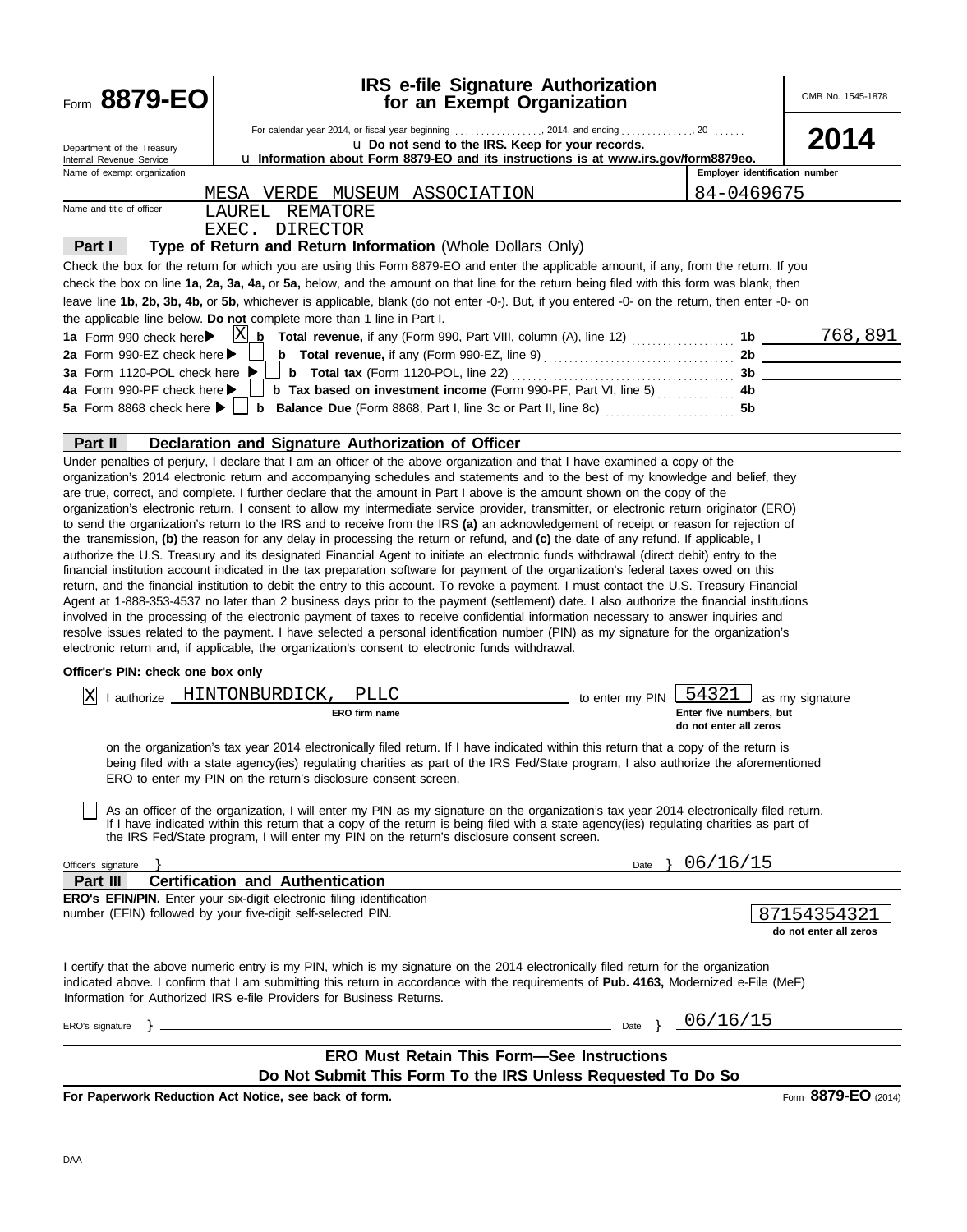# **Two Year Comparison Report**<br>or tax year beginning **1990 Report 1991 Participal Proport**

|                                       |                                                                                                                                                                                                                                     | For calendar year 2014, or tax year beginning | ending                |           |         |                      |                                |
|---------------------------------------|-------------------------------------------------------------------------------------------------------------------------------------------------------------------------------------------------------------------------------------|-----------------------------------------------|-----------------------|-----------|---------|----------------------|--------------------------------|
| Name                                  |                                                                                                                                                                                                                                     |                                               |                       |           |         |                      | Taxpayer Identification Number |
|                                       | MESA VERDE MUSEUM ASSOCIATION                                                                                                                                                                                                       |                                               |                       |           |         |                      | 84-0469675                     |
|                                       |                                                                                                                                                                                                                                     |                                               |                       | 2013      | 2014    |                      | <b>Differences</b>             |
|                                       |                                                                                                                                                                                                                                     |                                               | $\mathbf 1$ .         | 30,884    |         | 72,203               | 41,319                         |
|                                       | 2. Membership dues and assessments                                                                                                                                                                                                  |                                               | 2.                    |           |         |                      |                                |
|                                       | 3. Government contributions and grants                                                                                                                                                                                              |                                               | 3.                    |           |         | $\overline{1}$ 9,366 | 19,366                         |
| $\overline{a}$<br>$\blacksquare$<br>Ф |                                                                                                                                                                                                                                     |                                               | 4.                    | 106,427   |         | 66,666               | $-39,761$                      |
|                                       |                                                                                                                                                                                                                                     |                                               | 5.                    | 77        |         | 81                   |                                |
| >                                     |                                                                                                                                                                                                                                     |                                               | 6.                    |           |         |                      |                                |
| ω<br>œ                                | 7. Net gain or (loss) from sale of assets other than inventory                                                                                                                                                                      |                                               | 7.                    |           |         |                      |                                |
|                                       | 8. Net income or (loss) from fundraising events                                                                                                                                                                                     |                                               | 8.                    |           |         |                      |                                |
|                                       |                                                                                                                                                                                                                                     |                                               | 9.                    |           |         |                      |                                |
|                                       |                                                                                                                                                                                                                                     |                                               | 10.                   | 508,462   | 594,448 |                      | 85,986                         |
|                                       |                                                                                                                                                                                                                                     |                                               | 11.                   | 9,117     |         | 16,127               | 7,010                          |
|                                       | 12. Total revenue. Add lines 1 through 11                                                                                                                                                                                           |                                               | 12.                   | 654,967   | 768,891 |                      | 113,924                        |
|                                       | 13. Grants and similar amounts paid <b>container and all an</b> d and an amount of the set of the set of the set of the                                                                                                             |                                               | 13.                   | 112,519   | 150,376 |                      | 37,857                         |
|                                       | 14. Benefits paid to or for members                                                                                                                                                                                                 |                                               | 14.                   |           |         |                      |                                |
| ω                                     | 15. Compensation of officers, directors, trustees, etc.                                                                                                                                                                             |                                               | 15.                   | 81,513    |         | 78,766               | $-2,747$                       |
| S<br>$\blacksquare$                   | 16. Salaries, other compensation, and employee benefits $\ldots$                                                                                                                                                                    |                                               | 16.                   | 301,824   | 334,366 |                      | 32,542                         |
| Ф                                     |                                                                                                                                                                                                                                     |                                               | 17.                   |           |         |                      |                                |
| ×                                     |                                                                                                                                                                                                                                     |                                               | 18.                   | 16,551    |         | 17,205               | 654                            |
| ш                                     | 19. Occupancy, rent, utilities, and maintenance <i>maintering</i>                                                                                                                                                                   |                                               | 19.                   | 13,707    |         | 11,316               | $-2,391$                       |
|                                       |                                                                                                                                                                                                                                     |                                               | 20.                   | 25,418    |         | 23,346               | $-2,072$                       |
|                                       | 21. Other expenses                                                                                                                                                                                                                  |                                               | 21.                   | 142,516   | 124,853 |                      | $-17,663$                      |
|                                       | 22. Total expenses. Add lines 13 through 21                                                                                                                                                                                         |                                               | 22.                   | 694,048   | 740,228 |                      | 46,180                         |
|                                       | 23. Excess or (Deficit). Subtract line 22 from line 12                                                                                                                                                                              |                                               | 23.                   | $-39,081$ |         | 28,663               | 67,744                         |
|                                       |                                                                                                                                                                                                                                     |                                               | 24.                   | 654,967   | 768,891 |                      | 113,924                        |
|                                       |                                                                                                                                                                                                                                     |                                               | 25.                   |           |         |                      |                                |
|                                       |                                                                                                                                                                                                                                     |                                               | 26.                   | 624,083   | 677,322 |                      | 53,239                         |
|                                       | 27. Total assets <b>constant and all all assets</b> in the construction of the construction of the construction of the construction of the construction of the construction of the construction of the construction of the construc |                                               | 27.                   | 259,114   | 275,919 |                      | 16,805                         |
| Information                           |                                                                                                                                                                                                                                     |                                               | 28.                   | 37,816    |         | 25,958               | $-11,858$                      |
|                                       | 29. Retained earnings                                                                                                                                                                                                               |                                               | 29.                   | 221,298   | 249,961 |                      | 28,663                         |
| Other                                 | 30. Number of voting members of governing body                                                                                                                                                                                      |                                               | 30.                   | 11        | 11      |                      |                                |
|                                       | 31. Number of independent voting members of governing body                                                                                                                                                                          |                                               | 31.                   | 11        | 11      |                      |                                |
|                                       | 32. Number of employees                                                                                                                                                                                                             |                                               | 32.                   | 24        | 27      |                      |                                |
|                                       | 33. Number of volunteers                                                                                                                                                                                                            |                                               | $\overline{2}$<br>33. |           | 1       |                      |                                |